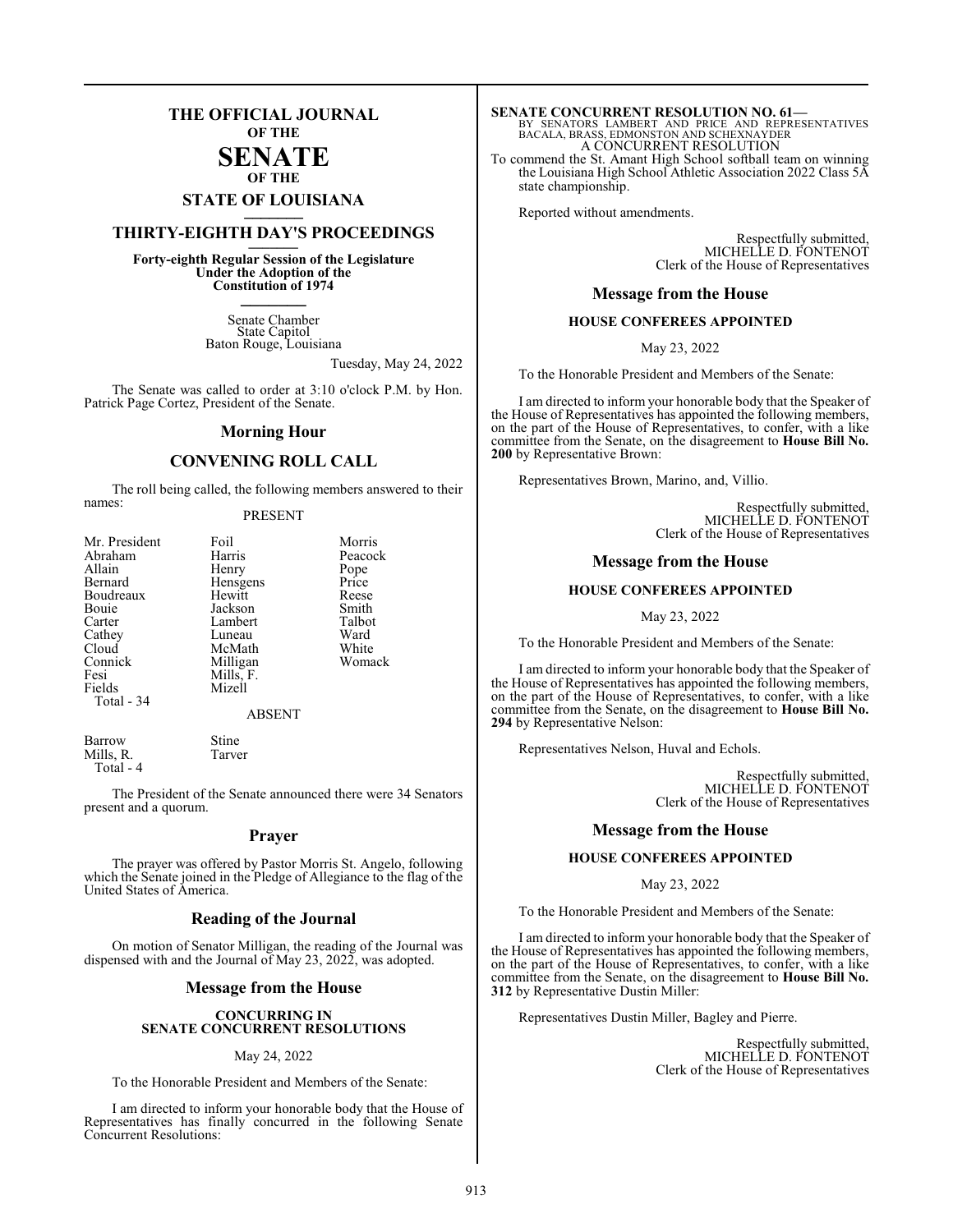## **Page 2 SENATE 38th DAY'S PROCEEDINGS**

May 24, 2022

## **Introduction of Senate Resolutions**

**SENATE RESOLUTION NO. 147—**

BY SENATOR HEWITT A RESOLUTION

To create the Task Force on Remote Operations of Public Entities.

The resolution was read by title and placed on the Calendar for a second reading.

### **SENATE RESOLUTION NO. 148—** BY SENATOR BOUIE

A RESOLUTION

To commend and congratulate Dr. Saundra Yancy McGuire on her selection as a 2022 Louisiana Legends honoree by Friends of Louisiana Public Broadcasting (LPB).

The resolution was read by title and placed on the Calendar for a second reading.

#### **SENATE RESOLUTION NO. 149—** BY SENATOR BOUIE

A RESOLUTION

To commend and congratulate Dr. Stephen C. McGuire for his selection as a 2022 Louisiana Legends honoree by Friends of Louisiana Public Broadcasting (LPB).

The resolution was read by title and placed on the Calendar for a second reading.

## **SENATE RESOLUTION NO. 150—**

BY SENATOR BOUDREAUX A RESOLUTION

To express the sincere condolences of the Senate of the Legislature of Louisiana upon the passing of Mary Frances Ellis Neuner.

The resolution was read by title and placed on the Calendar for a second reading.

## **SENATE RESOLUTION NO. 151—**

BY SENATOR CARTER A RESOLUTION

To create and provide for the Task Force on Early Voting.

The resolution was read by title and placed on the Calendar for a second reading.

#### **SENATE RESOLUTION NO. 152—** BY SENATOR FOIL

A RESOLUTION

To urge and request the Louisiana State Law Institute to study and recommend legislation to implement procedures for conducting online judicial sales.

The resolution was read by title and placed on the Calendar for a second reading.

### **SENATE RESOLUTION NO. 153—** BY SENATOR HEWITT

A RESOLUTION

To commend and congratulate the Philanthropic Educational Organization (P.E.O.) for 100 years of service and to welcome members to the 75<sup>th</sup> state convention in Shreveport, Louisiana, in June 2022.

The resolution was read by title and placed on the Calendar for a second reading.

### **SENATE RESOLUTION NO. 154—** BY SENATOR LUNEAU

A RESOLUTION

To urge and request the Department of Transportation and Development to study the current structure of the Red River, Atchafalaya, and Bayou Beouf Levee District and its board operations in comparison to other levee board operations throughout the state, and to report its findings and make

recommendations to the Senate Committee on Transportation, Highways and Public Works by March 1, 2023.

The resolution was read by title and placed on the Calendar for a second reading.

### **SENATE RESOLUTION NO. 155—** BY SENATOR LUNEAU

A RESOLUTION

To express the sincere condolences of the Senate of the Legislature of Louisiana upon the passing of retired Sheriff Wayne Houck, a beloved public servant who leaves a legacy of compassion and integrity for his family, friends, and community to cherish.

The resolution was read by title and placed on the Calendar for a second reading.

## **SENATE RESOLUTION NO. 156—**

BY SENATOR HENSGENS

A RESOLUTION To commend and congratulate Mr. Haiden Richard upon winning the title of 2021 World Champion Duck Caller.

The resolution was read by title and placed on the Calendar for a second reading.

## **Introduction of Senate Concurrent Resolutions**

## **SENATE CONCURRENT RESOLUTION NO. 62—** BY SENATOR FRED MILLS

A CONCURRENT RESOLUTION

To express the sincere and heartfelt condolences of the Legislature of Louisiana upon the untimely death of Marty James Trahan and to recognize and commend a life well spent in service to his community.

The resolution was read by title and placed on the Calendar for a second reading.

Senator Fields asked for and obtained a suspension of the rules to read Senate Concurrent Resolution No. 63 a first and second time.

#### **SENATE CONCURRENT RESOLUTION NO. 63—** BY SENATOR FIELDS

A CONCURRENT RESOLUTION

To commend Jeanne C. Johnston for her years of dedicated service to the Louisiana Legislature and the state of Louisiana and to congratulate her upon her retirement.

The concurrent resolution was read by title. Senator Fields moved to adopt the Senate Concurrent Resolution.

## **ROLL CALL**

The roll was called with the following result:

Mills, R.<br>Mizell

## YEAS

Mr. President Foil Morris<br>Abraham Harris Peacock Abraham Harris Peacock<br>Allain Henry Pope Allain Henry Pope Bernard Hewitt Reese<br>Boudreaux Jackson Smith Boudreaux Jackson Smith Bouie Lambert Stine<br>Carter Luneau Talbot Carter Luneau Talbot Cathey McMath Tarve<br>Cloud Milligan Ward Cloud Milligan Ward<br>
Connick Mills, F. White Connick Mills, F. White<br>
Fesi Mills, R. Womack Fields Total - 38

Hensgens Price<br>Hewitt Reese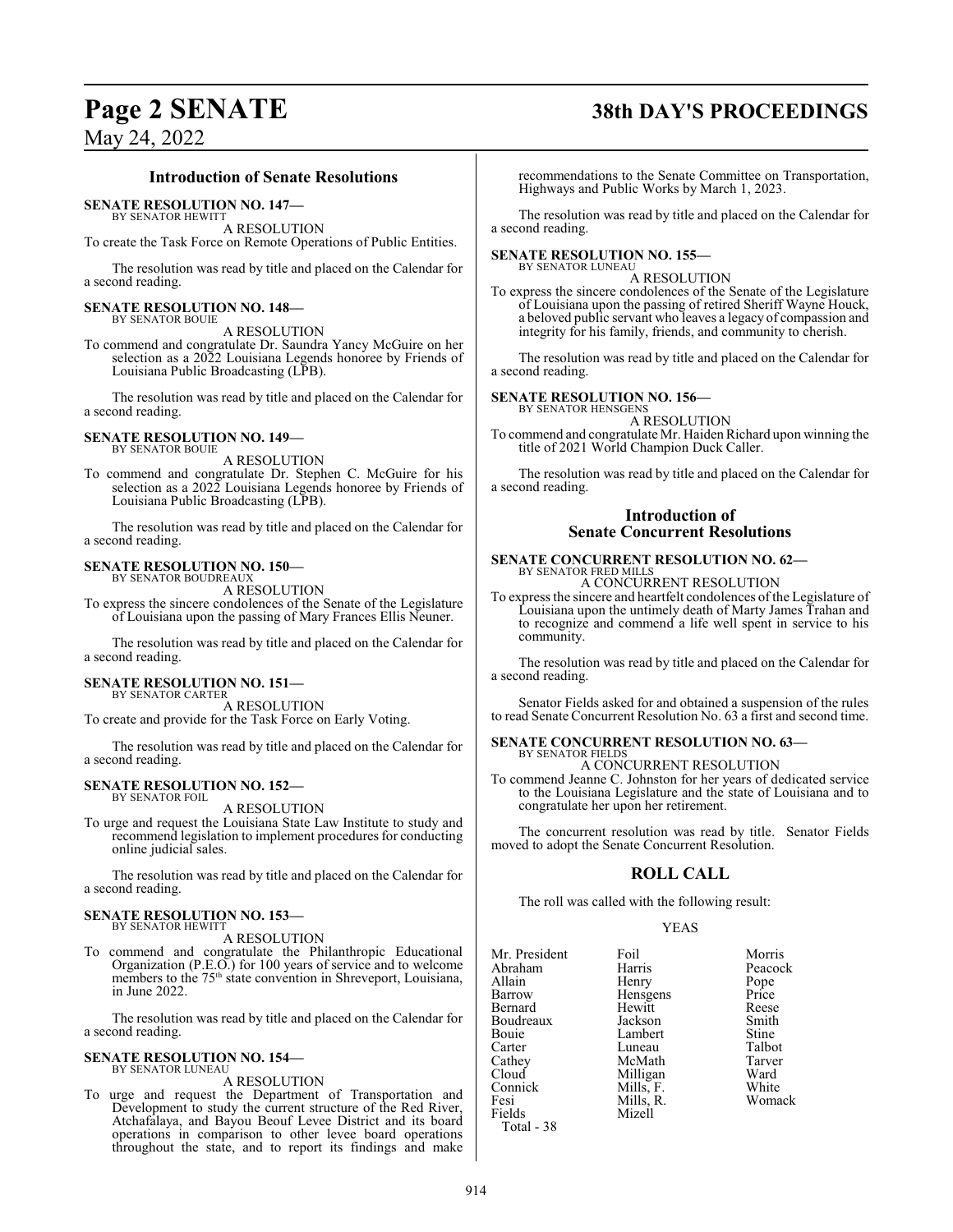## **38th DAY'S PROCEEDINGS Page 3 SENATE**

## NAYS

Total - 0

ABSENT

Total - 0

The Chair declared the Senate adopted the Senate Concurrent Resolution and ordered it sent to the House.

#### **SENATE CONCURRENT RESOLUTION NO. 64—** BY SENATOR FOIL

A CONCURRENT RESOLUTION

To urge and request the Louisiana Department of Education to implement a program relative to seizure safety in all public elementary and secondary schools.

The resolution was read by title and placed on the Calendar for a second reading.

#### **SENATE CONCURRENT RESOLUTION NO. 65—** BY SENATOR MIZELL

A CONCURRENT RESOLUTION

To commend and acknowledge the volunteers and members of the 2022 Concerned Women for America's Encourage-A-Legislator Project.

The resolution was read by title and placed on the Calendar for a second reading.

## **SENATE CONCURRENT RESOLUTION NO. 66—**

BY SENATOR PEACOCK A CONCURRENT RESOLUTION

To commend the Delta Lambda Omega Chapter of Alpha Kappa Alpha Sorority, Inc. on the occasion of seventy-five years of dedicated service.

The resolution was read by title and placed on the Calendar for a second reading.

## **Senate Resolutions on Second Reading**

**SENATE RESOLUTION NO. 138—** BY SENATOR BOUDREAUX

A RESOLUTION

To commend and congratulate the students and faculty of the Lafayette Parish School System for their placement of firstoverall in the Louisiana Governor's Games' 25<sup>th</sup> Annual Elementary State Championship Fitness Meet.

On motion of Senator Boudreaux the resolution was read by title and adopted.

#### **SENATE RESOLUTION NO. 139—** BY SENATOR WARD

A RESOLUTION

To commend the Louisiana Cheer Force Gold team for winning the gold medal at The Cheerleading Worlds competition held on April 24, 2022, in Orlando, Florida.

On motion of Senator Ward the resolution was read by title and adopted.

### **SENATE RESOLUTION NO. 140—** BY SENATOR STINE

A RESOLUTION

To urge and request the Commissioner of Insurance to study the issue of insurers failing to timely pay property damage claims after a presidentially or gubernatorially declared disaster or emergency.

The resolution was read by title and referred by the President to the Committee on Insurance.

## **SENATE RESOLUTION NO. 141—**

BY SENATOR MORRIS A RESOLUTION

To commend and congratulate the West Monroe High School baseball team on winning the Louisiana High School Athletic Association Class 5A state championship.

On motion of Senator Morris the resolution was read by title and adopted.

SENATE RESOLUTION NO. 142—<br>
BY SENATORS BOUDREAUX, ABRAHAM, ALLAIN, BARROW,<br>
BERNARD, BOULE, CARTER, CATHEY, CLOUD, CONNICK, CORTEZ,<br>
FESI, FIELDS, FOIL, HARRIS, HENRY, HENSGENS, HEWITT, JACKSON,<br>
LAMBERT, LUNEAU, MCMATH,

To recognize Tuesday, May 24, 2022, as HistoricallyBlack Colleges and Universities (HBCU) Day at the Capitol.

On motion of Senator Boudreaux the resolution was read by title and adopted.

## **SENATE RESOLUTION NO. 143—**

BY SENATOR BOUIE A RESOLUTION

To commend Mr. Sidney H. Cates III for his illustrious service to the New Orleans Police Department (NOPD), the city of New Orleans, and the United States of America.

On motion of Senator Bouie the resolution was read by title and adopted.

#### **SENATE RESOLUTION NO. 144—** BY SENATOR BARROW

A RESOLUTION

To urge and request the Commissioner of Insurance to develop outreach initiatives to assist seniors and special needs individuals to ensure they have an understanding of the property damage claims process and of how an insurer is required to treat them fairly and free from unfair or deceptive acts or practices that may occur after a presidentially or gubernatorially declared disaster or emergency.

The resolution was read by title and referred by the President to the Committee on Insurance.

## **SENATE RESOLUTION NO. 145—**

BY SENATOR BARROW A RESOLUTION

To create and provide for the Task Force on Expert Testimony for Justification Defense.

The resolution was read by title and referred by the President to the Committee on Judiciary C.

#### **SENATE RESOLUTION NO. 146—** BY SENATOR JACKSON

A RESOLUTION

To urge and request the state Department of Education to study the impact of adding days to the school calendar has on teachers, and to submit a written report of its findings and any recommendations to the Senate Committee on Education not later than December 1, 2022.

The resolution was read by title and referred by the President to the Committee on Education.

# May 24, 2022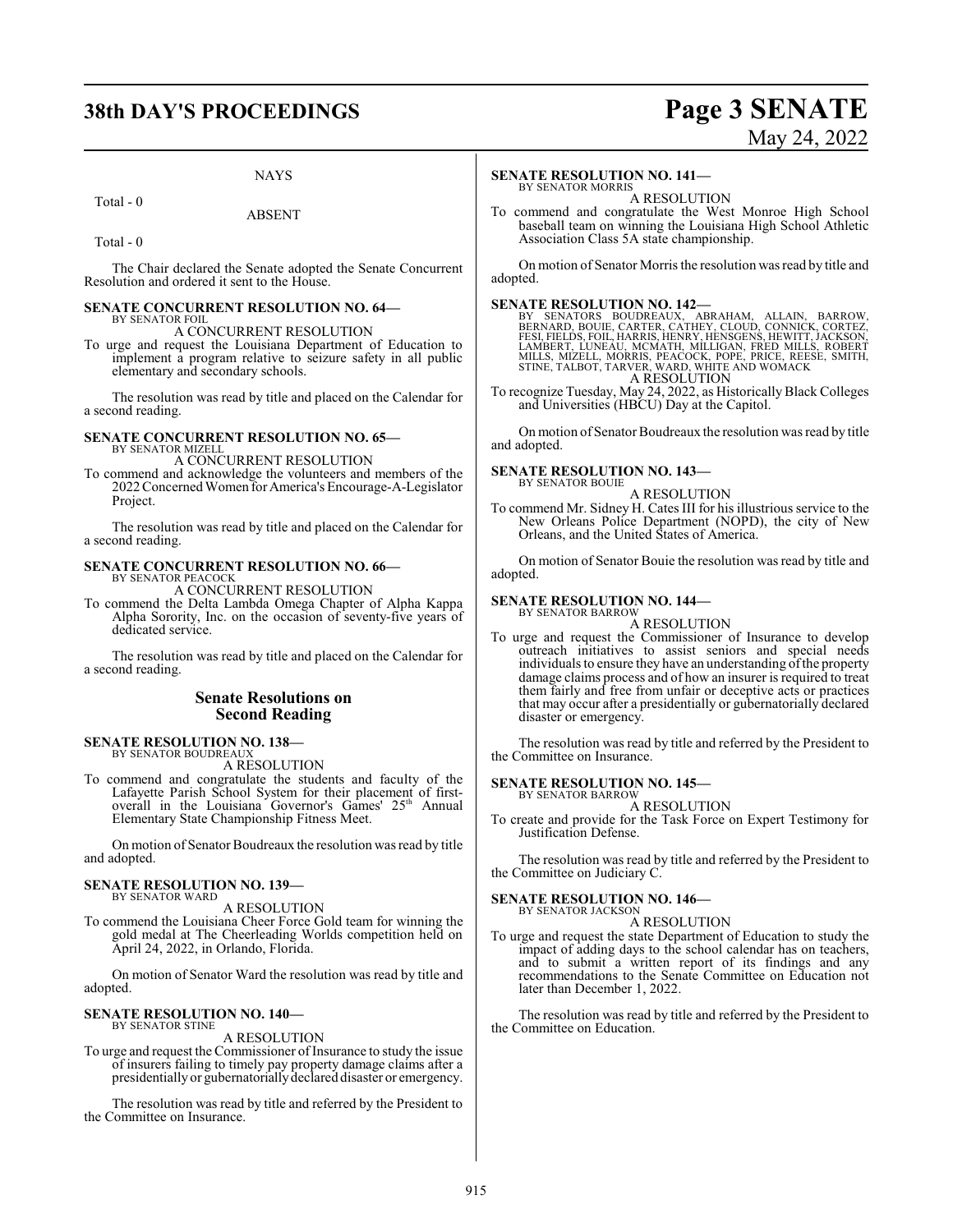## **Page 4 SENATE 38th DAY'S PROCEEDINGS**

May 24, 2022

## **Senate Concurrent Resolutions on Second Reading**

#### **SENATE CONCURRENT RESOLUTION NO. 60—** BY SENATOR PEACOCK

A CONCURRENT RESOLUTION

To commend the Loyola College Prep Girls soccer team on winning the Louisiana High School Athletic Association 2022 Division III State Championship.

The concurrent resolution was read by title. Senator Peacock moved to adopt the Senate Concurrent Resolution.

## **ROLL CALL**

The roll was called with the following result:

## YEAS

| Mr. President | Fields      | Morris  |
|---------------|-------------|---------|
| Abraham       | Foil        | Peacock |
|               |             |         |
| Allain        | Harris      | Pope    |
| Barrow        | Hewitt      | Price   |
| Bernard       | Jackson     | Reese   |
| Boudreaux     | Lambert     | Smith   |
| Bouie         | Luneau      | Stine   |
| Carter        | McMath      | Talbot  |
| Cathey        | Milligan    | Tarver  |
| Cloud         | Mills, F.   | Ward    |
| Connick       | Mills, R.   | White   |
| Fesi          | Mizell      | Womack  |
| Total $-36$   |             |         |
|               | <b>NAYS</b> |         |
| Total - 0     |             |         |

### ABSENT

Henry Hensgens Total - 2

The Chair declared the Senate adopted the Senate Concurrent Resolution and ordered it sent to the House.

## **Message from the House**

## **ASKING CONCURRENCE IN HOUSE BILLS AND JOINT RESOLUTIONS**

## May 23, 2022

To the Honorable President and Members of the Senate:

I am directed to inform your honorable body that the House of Representatives has finally passed and asks your concurrence in the following House Bills and Joint Resolutions:

| <b>HB</b> No. 29 | <b>HB</b> No. 32 | HB No. 145       |
|------------------|------------------|------------------|
| HB No. 178       | HB No. 376       | HB No. 531       |
| HB No. 615       | HB No. 707       | HB No. 819       |
| HB No. 946       | HB No. 1009      | <b>HB</b> No. 74 |
| HB No. 277       | HB No. 650       | HB No. 651       |
| HB No. 739       |                  |                  |

Respectfully submitted, MICHELLE D. FONTENOT Clerk of the House of Representatives

## **House Bills and Joint Resolutions on First Reading**

## **HOUSE BILL NO. 29—**

BY REPRESENTATIVE NELSON A JOINT RESOLUTION

Proposing to amend Article VII, Section 10(D)(2)(b)(ii) and (iii) of the Constitution of Louisiana, to provide relative to payment of certain state retirement system unfunded accrued liability; to provide for the amount of nonrecurring state revenue that must be appropriated to such debt; to repeal provisions relative to the amount and distribution of such payments required in prior fiscal years; to provide for submission of the proposed amendment to the electors; and to provide for related matters.

The bill was read by title and placed on the Calendar for a second reading.

## **HOUSE BILL NO. 32—** BY REPRESENTATIVE TARVER

AN ACT To amend and reenact R.S. 11:127(B), relative to the duties of the Public Retirement Systems' Actuarial Committee; to require the committee to provide information to the legislature regarding those eligible for a supplemental retirement benefit; to provide for effectiveness; and to provide for related matters.

The bill was read by title and placed on the Calendar for a second reading.

## **HOUSE BILL NO. 74—** BY REPRESENTATIVE DESHOTEL

AN ACT

To amend and reenact R.S. 40:1667.1(F)(2), relative to supplemental pay for tribal officers of the Tunica-Biloxi Tribe of Louisiana; to increase the number of tribal officers eligible for supplemental pay; to provide for an effective date; and to provide for related matters.

The bill was read by title and placed on the Calendar for a second reading.

## **HOUSE BILL NO. 145—**

BY REPRESENTATIVE EDMONSTON

AN ACT<br>reenact R.S. To amend and reenact R.S.  $49:953.1(B)(2)(a)$  and 968(B)(introductory paragraph), (D)(1)(b)(introductory paragraph) and (K)(1), to enact R.S. 49:950.1, and to repeal R.S. 49:968(B)(24)(b), relative to the Administrative Procedure Act; to require notification of legislators during the procedure for adoption of rules; to provide for the submission of specified reports regarding rules to legislators; to provide for an effective date; and to provide for related matters.

The bill was read by title and placed on the Calendar for a second reading.

**HOUSE BILL NO. 178—**<br>BY REPRESENTATIVES VILLIO, AMEDEE, BACALA, BAGLEY, BEAULLIEU, BUTLER, CARRIER, CREWS, DAVIS, ECHOLS, EDMONDS,<br>EDMONSTON, FARNUM, FIRMENT, FONTENOT, FRIEMAN,<br>GADBERRY, GAROFALO, HARRIS, HORTON, ILLG, M

Proposing to amend Article I, Section 10 of the Constitution of Louisiana, relative to right to vote; to provide for persons who have the right to register and vote in this state; to provide for submission of the proposed amendment to the electors; and to provide for related matters.

The bill was read by title and placed on the Calendar for a second reading.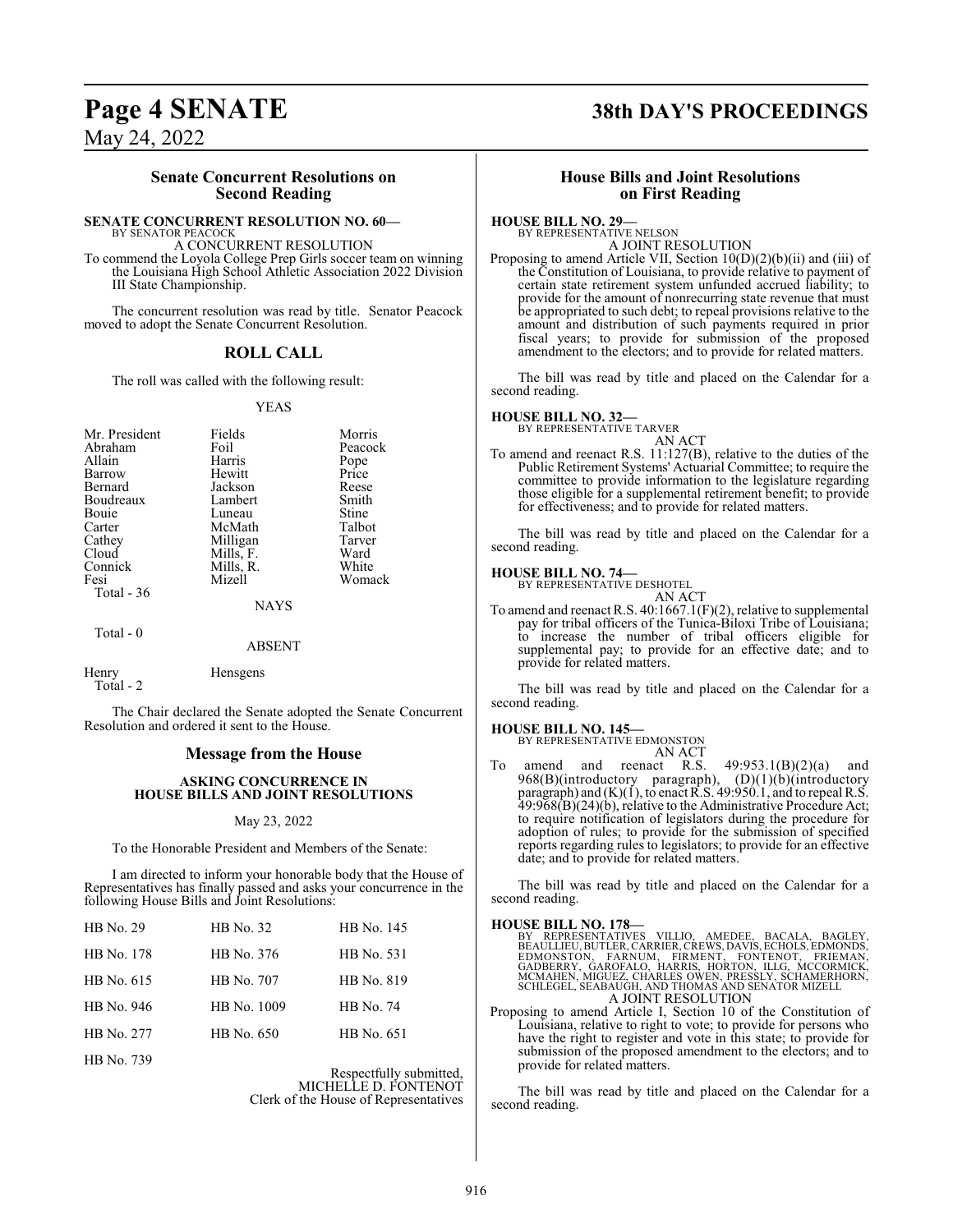## **38th DAY'S PROCEEDINGS Page 5 SENATE**

# May 24, 2022

**HOUSE BILL NO. 277—**

BY REPRESENTATIVE CARRIER AN ACT

To amend and reenact R.S.  $40:1667.1(A)(3)(a)$  and  $(F)(3)$ , relative to supplemental pay for tribal officers of the Coushatta Tribe of Louisiana; to increase the number of tribal officers eligible for supplemental pay; to remove certain limitations; to make technical corrections; to provide for an effective date; and to provide for related matters.

The bill was read by title and placed on the Calendar for a second reading.

### **HOUSE BILL NO. 376—**

BY REPRESENTATIVES HUVAL, GREEN, AND WRIGHT AND SENATORS TALBOT AND MCMATH AN ACT

To amend and reenact R.S. 32:300.5 and to repeal R.S. 32:300.6, 300.7, and 300.8, relative to the use of certain wireless telecommunications devices while operating a motor vehicle; to provide relative to prohibitions against the use of certain telecommunications devices while operating a vehicle; to provide for definitions; to provide for exceptions and penalties; to provide for enforcement and reporting; to provide for a termination date; and to provide for related matters.

The bill was read by title and placed on the Calendar for a second reading.

### **HOUSE BILL NO. 531—** BY REPRESENTATIVE AMEDEE

AN ACT

To amend and reenact R.S. 17:170(E), relative to student immunization requirements; to provide for a cause of action and remedies for a student who is denied entrance into a school because of a vaccination requirement; and to provide for related matters.

The bill was read by title and placed on the Calendar for a second reading.

#### **HOUSE BILL NO. 615—** BY REPRESENTATIVE FREEMAN

AN ACT

To amend and reenact R.S.  $44:3(A)(4)(b)(ii)$  and to enact R.S. 44:3(K), relative to public records; to provide relative to disclosure; to provide relative to law enforcement investigative records; to provide for disclosure to certain individuals; and to provide for related matters.

The bill was read by title and placed on the Calendar for a second reading.

## **HOUSE BILL NO. 650—**

BY REPRESENTATIVE HILFERTY AN ACT

To enact Part IV of Chapter 8 of Title 46 of the Louisiana Revised Statutes of 1950, to be comprised of R.S. 46:977.31, relative to the medical assistance programofthis state known as Medicaid; to provide for Medicaid coverage of pasteurized donor human milk when medically necessary; to provide relative to federal Medicaid waivers; and to provide for related matters.

The bill was read by title and placed on the Calendar for a second reading.

## **HOUSE BILL NO. 651—**

BY REPRESENTATIVES HILFERTY AND GREEN AN ACT

To enact R.S. 22:1059.2, relative to health insurance coverage; to require a health coverage plan to provide benefits for pasteurized donor human milk when medically necessary; to provide for effectiveness; and to provide for related matters.

The bill was read by title and placed on the Calendar for a second reading.

## **HOUSE BILL NO. 707—**

BY REPRESENTATIVES DUPLESSIS, BOYD, BRASS, BRYANT,<br>CARPENTER, FISHER, FREEMAN, FREIBERG, GAINES, GREEN,<br>HUGHES, JEFFERSON, JENKINS, JORDAN, LAFLEUR, LANDRY,<br>LARVADAIN, LYONS, MARCELLE, MARINO, DUSTIN MILLER,<br>NEWELL,PHELPS, AN ACT

To amend and reenact Code of Criminal Procedure Article 973(E) and to enact Code of Criminal Procedure Article 985.2, relative to expungement of records; to provide relative to automated expungement of certain criminal records; to require the Louisiana Bureau of Criminal Identification and Information to send certain records to the Louisiana Supreme Court Case Management Information System; to provide relative to duties of the clerks of district courts; to authorize the adoption of rules and regulations by state police and the supreme court; to provide relative to the effects of expunged records of arrest and conviction; to provide that no person shall have a cause of action resulting fromthe omission oftheir records for automated expungement; to provide for an effective date; and to provide for related matters.

The bill was read by title and placed on the Calendar for a second reading.

## **HOUSE BILL NO. 739—**

BY REPRESENTATIVE LYONS AN ACT

To enact R.S. 49:149.65, relative to public buildings and grounds; to provide for an appropriate memorial for Oscar James Dunn within Memorial Hall; to provide for funds for the establishment and maintenance of the memorial; and to provide for related matters.

The bill was read by title and placed on the Calendar for a second reading.

**HOUSE BILL NO. 819—** BY REPRESENTATIVE COX AN ACT

To amend and reenact R.S. 17:500.2(A)(1) and (2)(c) and (d) and  $(E)(1)$  and  $1206.2(A)(1)$  and  $(2)(c)$  and  $(d)$  and  $(E)(1)(a)$  and to enact R.S. 17:500.2( $\hat{A}$ )(2)(e) and 1206.2( $A$ )(2)(e), relative to extended sick leave for certain school employees; to provide relative to requirements of sick leave related to pregnancy and infant care for school bus operators and public school employees; to provide definitions; and to provide for related matters.

The bill was read by title and placed on the Calendar for a second reading.

## **HOUSE BILL NO. 946—**

BY REPRESENTATIVE DUSTIN MILLER AN ACT

To amend and reenact R.S. 17:1944.1(B)(1) and (C) and to enact R.S. 17:1944.1(B)(3)(c), relative to local special education advisory councils; to provide relative to membership on such councils; to provide relative to reports fromsuch councils; and to provide for related matters.

The bill was read by title and placed on the Calendar for a second reading.

## **HOUSE BILL NO. 1009—**

BY REPRESENTATIVE TARVER AN ACT

To amend and reenact R.S. 40:2405(A)(2)(b), relative to peace officer training; to provide relative to required training for parttime and reserve peace officers; to provide for implementation of required training for part-time and reserve peace officers; to provide for prospective and retroactive application; and to provide for related matters.

The bill was read by title and placed on the Calendar for a second reading.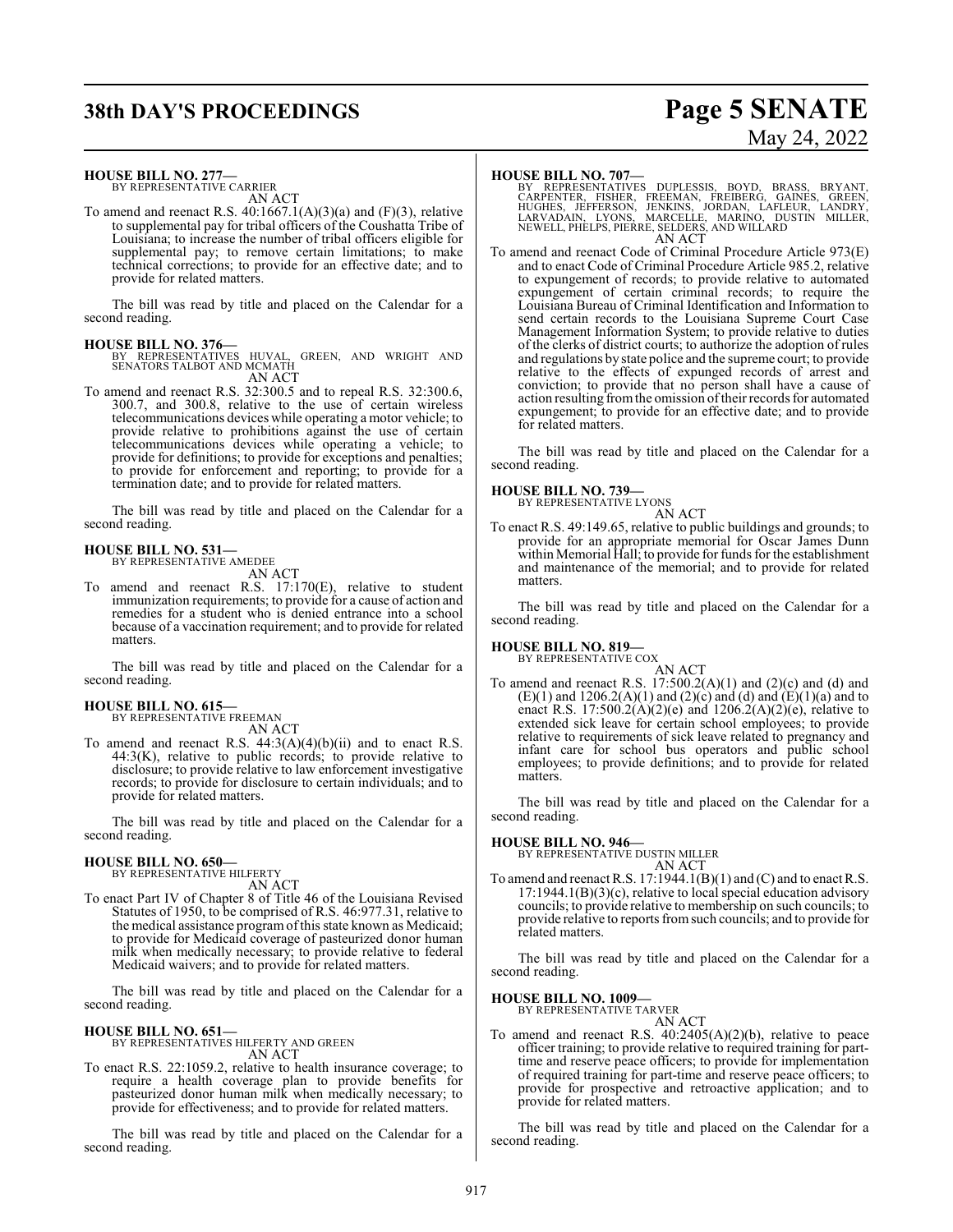## **Page 6 SENATE 38th DAY'S PROCEEDINGS**

May 24, 2022

## **Message from the House**

## **ASKING CONCURRENCE IN HOUSE CONCURRENT RESOLUTIONS**

## May 24, 2022

To the Honorable President and Members of the Senate:

I am directed to inform your honorable body that the House of Representatives has finally passed and asks your concurrence in the following House Concurrent Resolutions:

| <b>HCR No. 130</b> | <b>HCR No. 96</b> | <b>HCR No. 103</b> |
|--------------------|-------------------|--------------------|
|--------------------|-------------------|--------------------|

HCR No. 107 HCR No. 101

Respectfully submitted, MICHELLE D. FONTENOT Clerk of the House of Representatives

## **House Concurrent Resolutions on First Reading**

### **HOUSE CONCURRENT RESOLUTION NO. 96—** BY REPRESENTATIVE MAGEE

A CONCURRENT RESOLUTION

To create an America 250 state commission to work jointly with the federal America 250 commission to help plan and coordinate the celebration of the semiquincentennial anniversary of the United States of America.

The resolution was read by title and placed on the Calendar for a second reading.

## **HOUSE CONCURRENT RESOLUTION NO. 101—** BY REPRESENTATIVE BACALA

A CONCURRENT RESOLUTION

To urge and request the Judicial Council of the Supreme Court of Louisiana to conduct a comprehensive study of active felony cases in each district court within every judicial district of the state of Louisiana and to report its initial findings to the Legislature of Louisiana prior to the 2023 Regular Session of the Legislature and annually thereafter no later than March 1st of each year.

The resolution was read by title and placed on the Calendar for a second reading.

## **HOUSE CONCURRENT RESOLUTION NO. 103—** BY REPRESENTATIVE WRIGHT A CONCURRENT RESOLUTION

To authorize and direct the Cash Management Review Board to meet, establish, and function as the Louisiana Digital Assets Working Group to research, report, and make recommendations relative to the use of digital assets in this state and submit the findings to the state treasurer on or before February 1, 2023.

The resolution was read by title and placed on the Calendar for a second reading.

### **HOUSE CONCURRENT RESOLUTION NO. 107—** BY REPRESENTATIVE WRIGHT

A CONCURRENT RESOLUTION

To create and provide for a joint subcommittee to be comprised of members from the House Committee on Transportation, Highways and Public Works, the House Committee on Commerce, the Senate Committee on Transportation, Highways, and Public Works, and the Senate Committee on Commerce, Consumer Protection, and International Affairs to examine and study port infrastructure strategies.

The resolution was read by title and placed on the Calendar for a second reading.

## **HOUSE CONCURRENT RESOLUTION NO. 130—**

BY REPRESENTATIVES MACK AND HODGES AND SENATOR POPE A CONCURRENT RESOLUTION

To commend the Holden High School softball team on winning the Louisiana High School Athletic Association 2022 Class B state championship.

The resolution was read by title and placed on the Calendar for a second reading.

## **House Bills and Joint Resolutions on Second Reading**

## **HOUSE BILL NO. 76—** BY REPRESENTATIVE HUVAL

AN ACT

To enact R.S. 17:3129.6(C) and R.S. 47:463.214, relative to motor vehicle special prestige license plates; to establish the "Electric Line Worker" specialty license plate; to provide for the creation, issuance, design, fees, implementation, distribution, and rule promulgation applicable to such license plate; to provide a special effective date; and to provide for related matters.

The bill was read by title and referred by the President to the Committee on Transportation, Highways and Public Works.

## **HOUSE BILL NO. 298—** BY REPRESENTATIVE JORDAN

A JOINT RESOLUTION

To amend Article I, Section 3 of the Constitution of Louisiana, relative to the prohibition of slavery and involuntary servitude; to provide relative to the administration of criminal justice; to provide for submission of the proposed amendment to the electors; and to provide for related matters.

The bill was read by title and referred by the President to the Committee on Judiciary A.

## **HOUSE BILL NO. 366—**

BY REPRESENTATIVE FRIEMAN A JOINT RESOLUTION

Proposing to amend Article V, Section 23(B) of the Constitution of Louisiana, to provide for the mandatory retirement age for judges; to increase the mandatory retirement age for judges; to provide for submission of the proposed amendment to the electors; and to provide for related matters.

The bill was read by title and referred by the President to the Committee on Judiciary A.

## **HOUSE BILL NO. 673—** BY REPRESENTATIVE JORDAN

AN ACT To amend and reenact R.S. 40:2869(D) and (E) and to enact R.S. 40:2869(A)(21) through (25), relative to pharmacy benefit managers; to provide for the pharmacy benefit manager monitoring advisory council; to provide for membership; to provide for technical changes; to provide for effectiveness; and to provide for related matters.

The bill was read by title and referred by the President to the Committee on Health and Welfare.

## **HOUSE BILL NO. 745—**

BY REPRESENTATIVE GREEN AN ACT

To enact R.S. 40:2537, relative to officer disciplinary matters; to provide for whistleblower protection; and to provide for related matters.

The bill was read by title and referred by the President to the Committee on Judiciary B.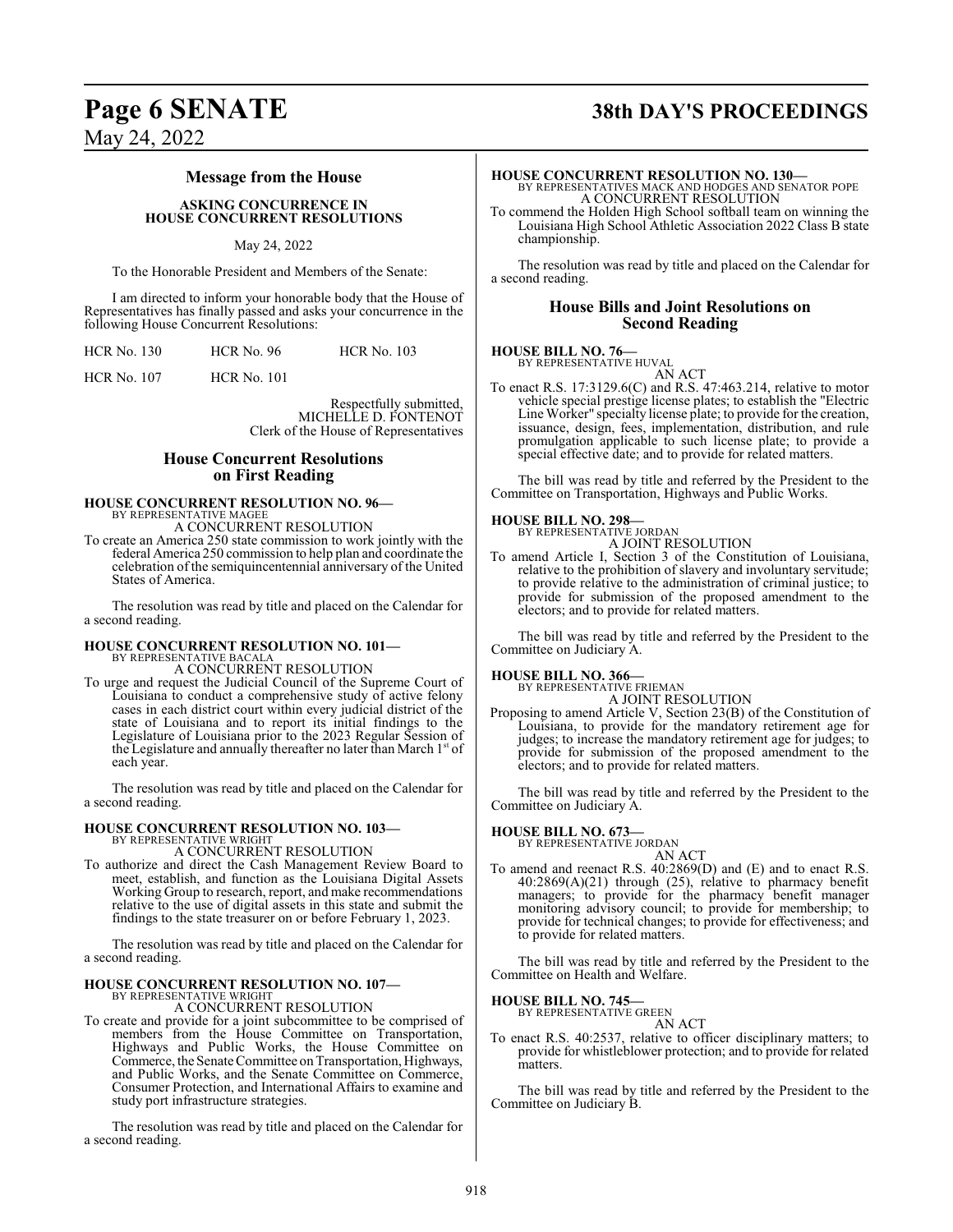## **38th DAY'S PROCEEDINGS Page 7 SENATE**

# May 24, 2022

### **HOUSE BILL NO. 989—**

BY REPRESENTATIVES CREWS, AMEDEE, BACALA, BUTLER,<br>CARRIER, EDMONDS, EDMONSTON, EMERSON, FIRMENT,<br>GAROFALO,HORTON,MCCORMICK,MCFARLAND,CHARLESOWEN,<br>SEABAUGH,ANDWRIGHT AN ACT

To amend and reenact R.S. 40:1061.14(B)(2) through (13), (C), and (D) and to enact R.S.  $40:1061.14(B)(14)$  and  $(15)$  and  $(E)$ , relative to minors who undergo abortions; to provide for the report of certain information in connection with such abortions; to provide for the requisite court findings; to provide for severability; and to provide for related matters.

The bill was read by title and referred by the President to the Committee on Health and Welfare.

## **HOUSE BILL NO. 1083— (Substitute for House Bill No. 41 by Representative Newell)** BY REPRESENTATIVE NEWELL

AN ACT

To amend and reenact R.S. 17:111(A), R.S. 23:332(A)(1) and (2),  $(B)$ ,  $(C)(1)$  and  $(2)$ ,  $(D)$ ,  $(E)$ ,  $(F)(1)$  and  $(2)$ , and  $(H)(3)$  and  $(4)$ , R.S. 51:2232(5), 2236(A), 2602(A), 2606(A)(1) through (5), 2607(A), and 2608 and to enact R.S. 23:332(I) and R.S. 51:2232(11) and 2603(13), relative to discrimination; to provide relative to discrimination based on hairstyle; to provide relative to discrimination in education, employment, public accommodations, and housing opportunities; to provide for definitions; and to provide for related matters.

The bill was read by title and referred by the President to the Committee on Judiciary B.

## **House Concurrent Resolutions on Second Reading**

## **HOUSE CONCURRENT RESOLUTION NO. 36—** BY REPRESENTATIVE DUSTIN MILLER

A CONCURRENT RESOLUTION

To continue and provide with respect to the Healthcare Workplace Violence Task Force created by House Concurrent Resolution No. 121 of the 2021 Regular Session of the Legislature.

The resolution was read by title and referred by the President to the Committee on Health and Welfare.

## **HOUSE CONCURRENT RESOLUTION NO. 50—**

BY REPRESENTATIVE NEWELL A CONCURRENT RESOLUTION

To authorize and request the chairman of the House Committee on Ways and Means and the chairman of the Senate Committee on Revenue and Fiscal Affairs to establish a joint subcommittee composed of four members of the House Committee on Ways and Means and three members of the Senate Committee on Revenue and Fiscal Affairs to study the practicality and feasibility of phasing-in property tax increases when the assessed value of property increases after the reassessment of the property by a percentage of less than fifty percent of the previous year's assessed value, and to report its findings and recommendations to the legislature prior to the convening of the 2023 Regular Session.

The resolution was read by title and referred by the President to the Committee on Revenue and Fiscal Affairs.

## **HOUSE CONCURRENT RESOLUTION NO. 51—** BY REPRESENTATIVE GREGORY MILLER

A CONCURRENT RESOLUTION

To authorize and direct the Louisiana State Law Institute to direct the printer of the Constitution of Louisiana to stop printing unconstitutionally adopted language in Article I, Section 10 of the Constitution of Louisiana.

The resolution was read by title and referred by the President to the Committee on Senate and Governmental Affairs.

## **HOUSE CONCURRENT RESOLUTION NO. 60—**

BY REPRESENTATIVE DESHOTEL A CONCURRENT RESOLUTION

To authorize and request the chairmen of the House Committee on Appropriations and the Senate Committee on Finance, acting jointly, to appoint a joint subcommittee composed of members from each committee to research, evaluate, and make recommendations for proposed legislation and policy changes relative to the office of technology services within the division of administration.

The resolution was read by title and referred by the President to the Committee on Finance.

## **HOUSE CONCURRENT RESOLUTION NO. 72—** BY REPRESENTATIVE ROMERO

- A CONCURRENT RESOLUTION
- To urge and request the chairman of the House Committee on Ways and Means and the chairman of the Senate Committee on Revenue and Fiscal Affairs to establish a joint subcommittee composed of three members of each respective committee to review laws with respect to Louisiana's exemptions, deductions, exclusions, credits, rebates, and other tax preference expenditures, identify the low-performing or antiquated tax preference expenditures, and make recommendations for the temporary or permanent reduction or elimination of such lowperforming or antiquated tax preference expenditures and to report its findings and recommendations prior to the Regular Session commencing in 2023.

The resolution was read by title and referred by the President to the Committee on Revenue and Fiscal Affairs.

## **HOUSE CONCURRENT RESOLUTION NO. 81—**

BY REPRESENTATIVE MINCEY A CONCURRENT RESOLUTION

To create the Workforce Opportunity and Readiness Task Force to study workforce readiness programs and activities in the state's public schools, identify successful programs and practices, and develop recommendations for improvement and to provide for submission of an initial and final written report of findings and recommendations by January 16, 2023, and January 15, 2024, respectively.

The resolution was read by title and referred by the President to the Committee on Education.

#### **HOUSE CONCURRENT RESOLUTION NO. 85—** BY REPRESENTATIVE TRAVIS JOHNSON A CONCURRENT RESOLUTION

To urge and request the Louisiana Workforce Commission to research funding the feasibility of creating facilities that provide remote work stations in order to stimulate workforce development.

The resolution was read by title and referred by the President to the Committee on Labor and Industrial Relations.

## **HOUSE CONCURRENT RESOLUTION NO. 111—** BY REPRESENTATIVE STAGNI A CONCURRENT RESOLUTION

To urge and request the Louisiana Department of Health to examine options to improve reimbursement rates for residential substance abuse treatment facilities in the state.

The resolution was read by title and referred by the President to the Committee on Health and Welfare.

## **HOUSE CONCURRENT RESOLUTION NO. 112—** BY REPRESENTATIVE AMEDEE A CONCURRENT RESOLUTION

To urge and request local public bodies to provide for a mechanism for the public to submit input concerning agenda items via electronic mail and, to the extent practicable, to allow the public to view and participate in meetings via electronic means.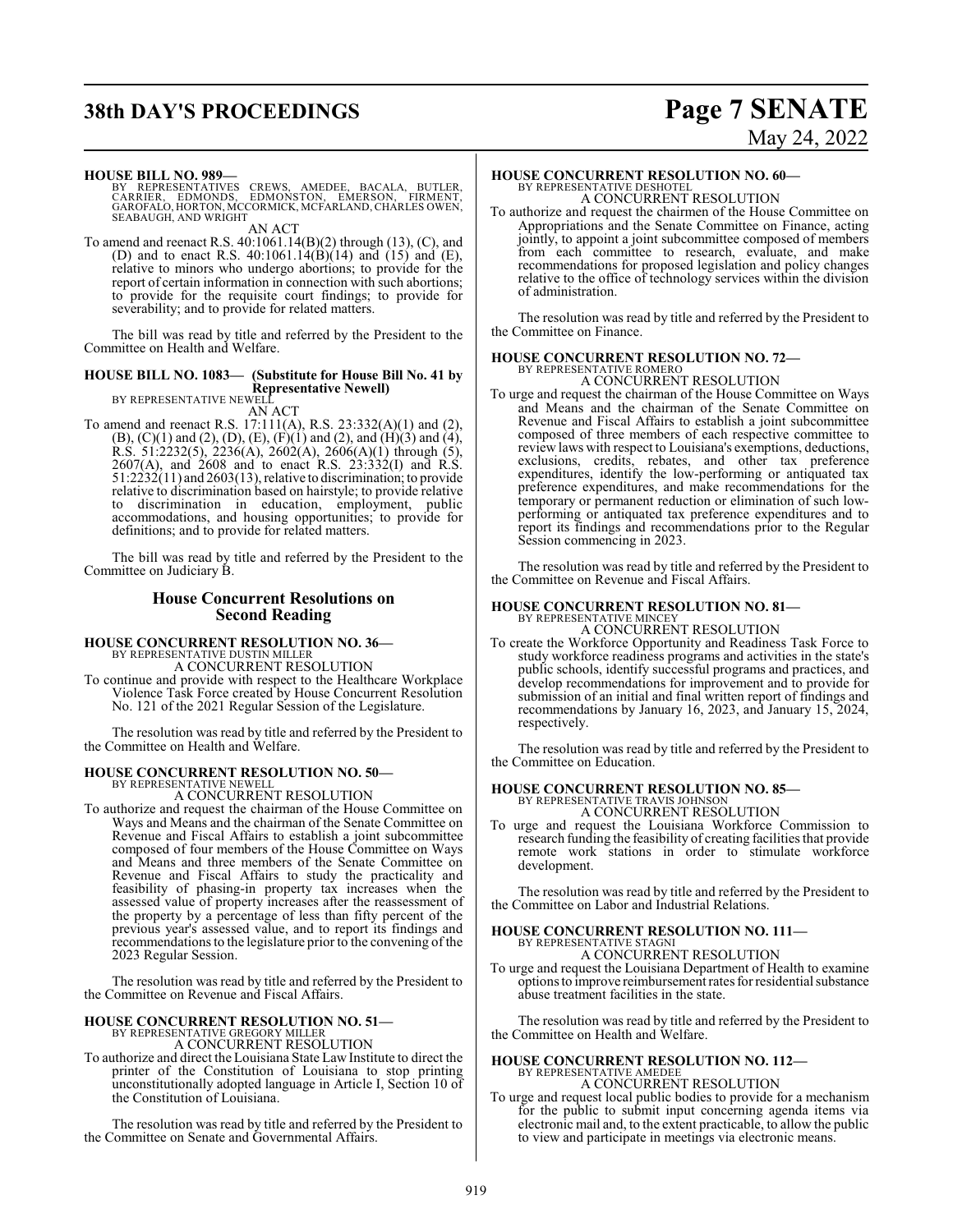The resolution was read by title and referred by the President to the Committee on Senate and Governmental Affairs.

## **HOUSE CONCURRENT RESOLUTION NO. 113—**

BY REPRESENTATIVE MINCEY A CONCURRENT RESOLUTION

To urge and request the state Department of Education to study the cost of standardized testing associated with state assessments and submit a written report of findings and data supporting such findings to the Legislature of Louisiana by January 13, 2023.

The resolution was read by title and referred by the President to the Committee on Education.

#### **HOUSE CONCURRENT RESOLUTION NO. 115—** BY REPRESENTATIVE SCHEXNAYDER

A CONCURRENT RESOLUTION

To memorialize the United States Congress to support the partnership between nonprofit organizations and the federal government.

The resolution was read by title and referred by the President to the Committee on Commerce, Consumer Protection, and International Affairs.

## **HOUSE CONCURRENT RESOLUTION NO. 122—** BY REPRESENTATIVE DUPLESSIS

A CONCURRENT RESOLUTION

To recognize Wednesday, May 25, 2022, as New Orleans Day at the Legislature of Louisiana.

The resolution was read by title. Senator Bouie moved to concur in the House Concurrent Resolution.

## **ROLL CALL**

The roll was called with the following result:

## YEAS

| Mr. President | Foil      | Morris  |
|---------------|-----------|---------|
| Abraham       | Harris    | Peacock |
| Allain        | Henry     | Pope    |
| Barrow        | Hewitt    | Price   |
| Bernard       | Jackson   | Reese   |
| Boudreaux     | Lambert   | Smith   |
| Bouie         | Luneau    | Stine   |
| Cathey        | McMath    | Talbot  |
| Cloud         | Milligan  | Tarver  |
| Connick       | Mills, F. | Ward    |
| Fesi          | Mills, R. | White   |
| Fields        | Mizell    | Womack  |
| Total - 36    |           |         |
|               | NAYS      |         |

Total - 0

## Carter Hensgens

Total - 2

The Chair declared the Senate concurred in the House Concurrent Resolution and ordered it returned to the House.

ABSENT

## **HOUSE CONCURRENT RESOLUTION NO. 126—**

BY REPRESENTATIVE SCHEXNAYDER A CONCURRENT RESOLUTION

To commend HillaryR. "Butch"Browning, Jr., on the occasion of his retirement, for his service in fire protection and law enforcement.

The resolution was read by title. Senator Lambert moved to concur in the House Concurrent Resolution.

## **Page 8 SENATE 38th DAY'S PROCEEDINGS**

## **ROLL CALL**

The roll was called with the following result:

## YEAS

| Mr. President | Harris    | Peacock |
|---------------|-----------|---------|
| Abraham       | Henry     | Pope    |
| Allain        | Hensgens  | Price   |
| Barrow        | Hewitt    | Reese   |
| Bernard       | Jackson   | Smith   |
| Boudreaux     | Lambert   | Stine   |
| Bouie         | Luneau    | Talbot  |
| Cathey        | McMath    | Tarver  |
| Cloud         | Milligan  | Ward    |
| Connick       | Mills, F. | White   |
| Fesi          | Mills, R. | Womack  |
| Fields        | Mizell    |         |
| Foil          | Morris    |         |
| Total - 37    |           |         |
|               | NAYS      |         |

Carter Total - 1

Total - 0

The Chair declared the Senate concurred in the House Concurrent Resolution and ordered it returned to the House.

ABSENT

## **HOUSE CONCURRENT RESOLUTION NO. 127—**

BY REPRESENTATIVE HUGHES A CONCURRENT RESOLUTION

To commend the Parent Leadership Training Institute of New Orleans.

The resolution was read by title. Senator Harris moved to concur in the House Concurrent Resolution.

## **ROLL CALL**

The roll was called with the following result:

## YEAS

| Mr. President<br>Abraham<br>Allain<br>Barrow<br>Bernard<br>Boudreaux<br>Bouie<br>Cathey<br>Cloud<br>Connick<br>Fesi<br>Fields<br>Foil<br>Total - 37 | Harris<br>Henry<br>Hensgens<br>Hewitt<br>Jackson<br>Lambert<br>Luneau<br>McMath<br>Milligan<br>Mills, F.<br>Mills, R.<br>Mizell<br>Morris<br><b>NAYS</b> | Peacock<br>Pope<br>Price<br>Reese<br>Smith<br>Stine<br>Talbot<br>Tarver<br>Ward<br>White<br>Womack |
|-----------------------------------------------------------------------------------------------------------------------------------------------------|----------------------------------------------------------------------------------------------------------------------------------------------------------|----------------------------------------------------------------------------------------------------|
| Total $-0$                                                                                                                                          |                                                                                                                                                          |                                                                                                    |

ABSENT

Carter Total - 1

The Chair declared the Senate concurred in the House Concurrent Resolution and ordered it returned to the House.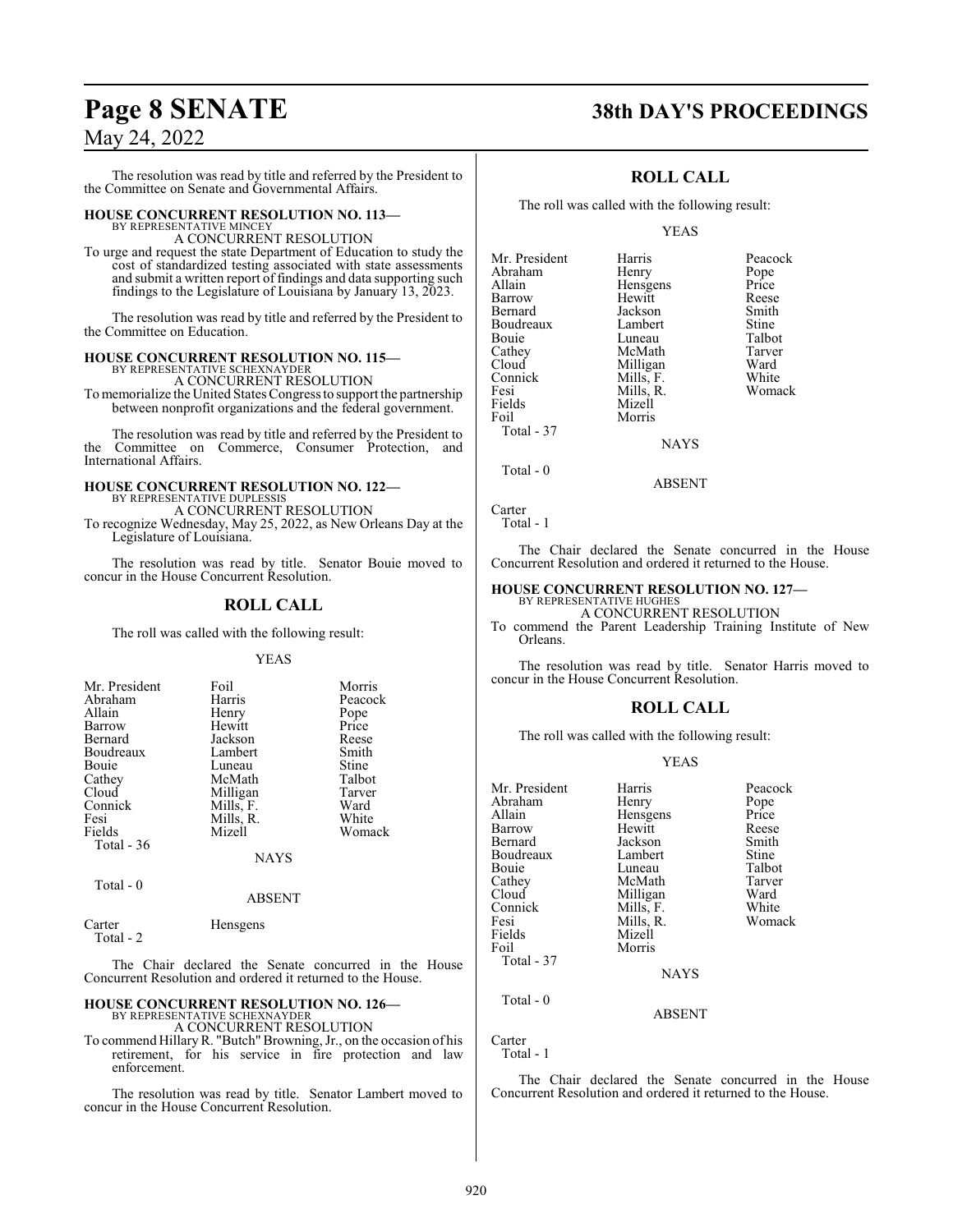## **38th DAY'S PROCEEDINGS Page 9 SENATE**

## **HOUSE CONCURRENT RESOLUTION NO. 128—**

BY REPRESENTATIVE BAGLEY A CONCURRENT RESOLUTION

To recognize Monday, June 27, 2022, as Post-Traumatic Stress Injury Awareness Day in Louisiana.

The resolution was read by title. Senator Bernard moved to concur in the House Concurrent Resolution.

## **ROLL CALL**

The roll was called with the following result:

### YEAS

| Mr. President | Foil        | Morris  |
|---------------|-------------|---------|
| Abraham       | Harris      | Peacock |
| Allain        | Hensgens    | Pope    |
| Barrow        | Hewitt      | Price   |
| Bernard       | Jackson     | Reese   |
| Boudreaux     | Lambert     | Smith   |
| Bouie         | Luneau      | Stine   |
| Cathey        | McMath      | Talbot  |
| Cloud         | Milligan    | Tarver  |
| Connick       | Mills, F.   | Ward    |
| Fesi          | Mills, R.   | White   |
| Fields        | Mizell      | Womack  |
| Total - 36    |             |         |
|               | <b>NAYS</b> |         |

Total - 0

## ABSENT

Carter Henry Total - 2

The Chair declared the Senate concurred in the House Concurrent Resolution and ordered it returned to the House.

## **Reports of Committees**

The following reports of committees were received and read:

## **REPORT OF COMMITTEE ON**

## **AGRICULTURE, FORESTRY, AQUACULTURE, AND RURAL DEVELOPMENT**

Senator Stewart Cathey Jr., Chairman on behalf of the Committee on Agriculture, Forestry, Aquaculture, and Rural Development, submitted the following report:

## May 24, 2022

To the President and Members of the Senate:

I am directed by your Committee on Agriculture, Forestry, Aquaculture, and Rural Development to submit the following report:

# **HOUSE CONCURRENT RESOLUTION NO. 100—** BY REPRESENTATIVE MCFARLAND A CONCURRENT RESOLUTION

To urge and request the United States Department of Agriculture (USDA) Natural Resources Conservation Service (NRCS) to establish a cost share program to assist landowners and producers with the purchase and application of lime for enhancement of crop and grass production.

Reported favorably.

## **HOUSE BILL NO. 330—**

BY REPRESENTATIVE TRAVIS JOHNSON AN ACT

To enact Part VII of Chapter 10-A of Title 3 of the Louisiana Revised Statutes of 1950, to be comprised of R.S. 3:1491 through 1496 and R.S. 36:629(L)(4), relative to the creation of the Louisiana Industrial Hemp Promotion and Research Program; to create the Louisiana Industrial Hemp Promotion and Research Advisory Board; to provide for the composition, powers, duties, and functions of the board; to authorize the commissioner of agriculture and forestry to adopt rules and accept certain funds; to provide for the use of funds; to provide for definitions; to provide for transfer of the board to the Department of Agriculture and Forestry; and to provide for related matters.

Reported with amendments.

## **HOUSE BILL NO. 553—**

BY REPRESENTATIVE MCKNIGHT

- AN ACT
- To amend and reenact R.S. 40:1047(A)(introductory paragraph) and  $(2)$ ,  $(B)$ , and  $(C)$ , and to repeal R.S. 40:1047 $(A)$  $(3)$  through  $(6)$ , (D), and (E), relative to suitability requirements for persons associated with production of therapeutic marijuana; to provide for definitions; to prohibit government agencies from conducting suitability investigations as a requirement for licensure to produce therapeutic marijuana; to require employees of contractors to submit to criminal background checks; to permit contractors to conduct background checks as a condition of employment; to provide for an effective date; and to provide for related matters.

Reported favorably.

## **HOUSE BILL NO. 1078— (Substitute for House Bill No. 1049**

**by Representative Seabaugh)**<br>BY REPRESENTATIVES SEABAUGH, CREWS, DESHOTEL, FIRMENT,<br>FRIEMAN, GAROFALO, HARRIS, TRAVIS JOHNSON, MCCORMICK,<br>MCFARLAND, CHARLES OWEN, ROMERO, SCHAMERHORN,<br>THOMPSON, AND WHITE AND SENATOR ROBER AN ACT

To enact Part IV-A of Chapter 28 of Title 3 of the Louisiana Revised Statutes of 1950, to be comprised of R.S. 3:4351.1 through 4351.16, relative to forestry and agriculture; to authorize the creation of the timber and agriculture transportation group selfinsurance fund; to provide with respect to group self-insurance funds; to provide for requirements; to provide for definitions; to provide with respect to the qualifications for membership; to provide for regulatory authority; to provide for excess or reinsurance insurance; to provide for the management of assets and investments; to provide for liabilities and the payment of claims; to provide for audits, examinations, and investigations; to provide for licensed insurance producers; to provide for insolvencies; to provide for civil actions for enforcement; to provide for reporting; to provide penalties for noncompliance; to provide for due process rights; to provide for dissolution; and to provide for related matters.

Reported with amendments.

Respectfully submitted, STEWART CATHEY JR. Chairman

## **REPORT OF COMMITTEE ON**

## **JUDICIARY A**

Senator Barrow Peacock, Chairman on behalf of the Committee on Judiciary A, submitted the following report:

### May 24, 2022

To the President and Members of the Senate:

# May 24, 2022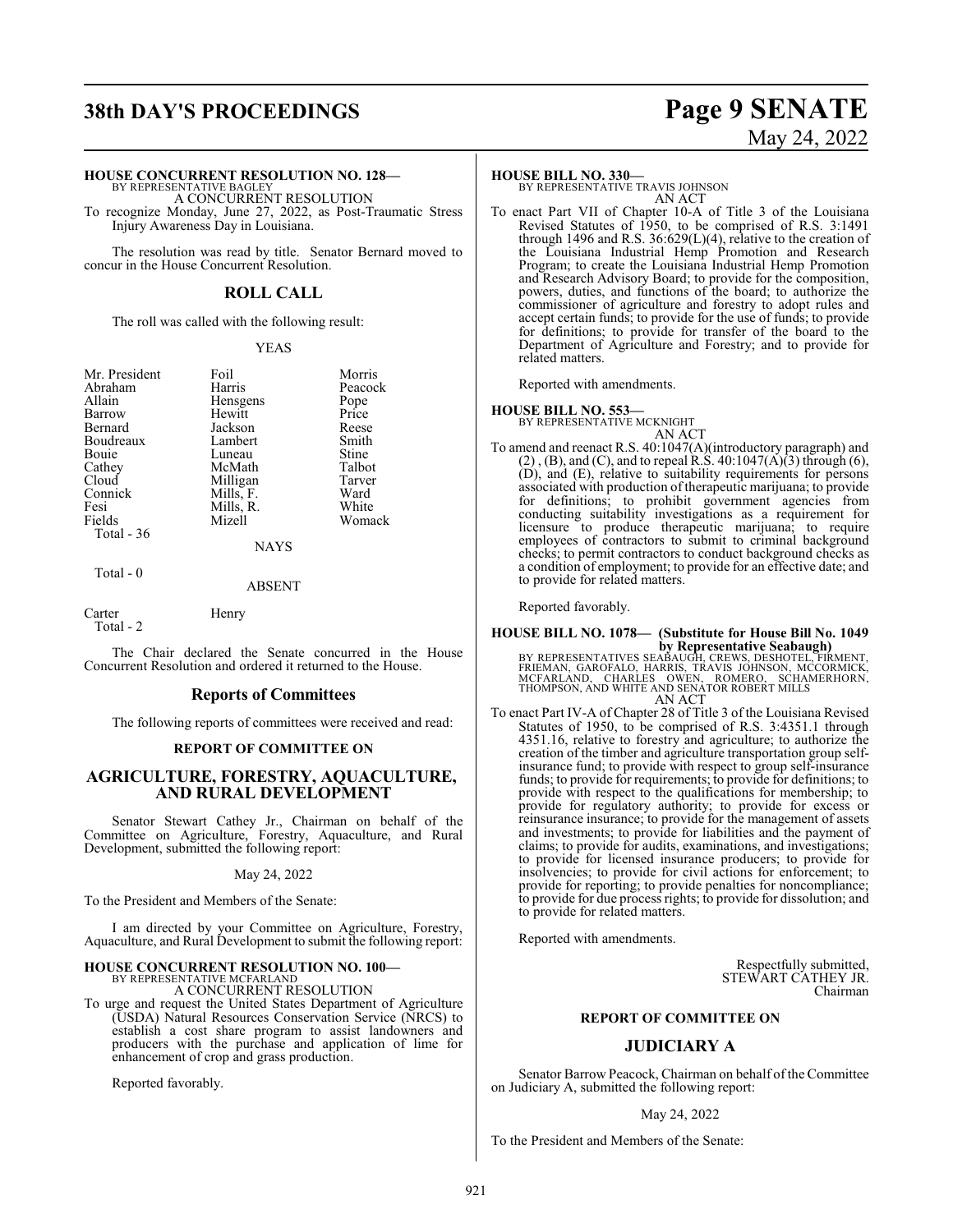## **Page 10 SENATE 38th DAY'S PROCEEDINGS**

## May 24, 2022

I am directed by your Committee on Judiciary A to submit the following report:

# **HOUSE CONCURRENT RESOLUTION NO. 70—**<br>BY REPRESENTATIVE FREEMAN<br>A CONCURRENT RESOLUTION

To urge and request the Louisiana Supreme Court to adopt minimum continuing legal education requirements of certain judges, district attorneys, and assistant district attorneys on the topic of domestic violence.

Reported favorably.

## **HOUSE CONCURRENT RESOLUTION NO. 87—** BY REPRESENTATIVE MAGEE

A CONCURRENT RESOLUTION

To urge and request the Judicial Council of the Supreme Court of Louisiana to provide a recommendation for a statewide schedule of local criminal fees to the Legislature of Louisiana prior to the 2023 Regular Session of the Legislature.

Reported with amendments.

## **HOUSE BILL NO. 57—** BY REPRESENTATIVE HOLLIS

AN ACT

To amend and reenact R.S. 9:1145 and 1147, relative to homeowners associations; to provide relative to privileges; to provide for notice to certain owners; to provide for time periods; to provide for procedures for cancellation of certain privileges; to provide for attorney fees; and to provide for related matters.

Reported favorably.

## **HOUSE BILL NO. 248—**

BY REPRESENTATIVES WILLARD, LANDRY, AND GLOVER AN ACT

To amend and reenact R.S. 1:55(A)(1) and (7), (B)(2), (D), and  $(E)(1)(a)(i)$ , relative to legal holidays; to provide for the removal of certain holidays; and to provide for related matters.

Reported with amendments.

## **HOUSE BILL NO. 272—** BY REPRESENTATIVE JEFFERSON

AN ACT

To amend and reenact R.S. 9:327(B), 331, 355.15, and 365, relative to mental health evaluations in divorce and child custody proceedings; to provide for the qualifications of certain mental health professionals; to prohibit ex parte communication; to provide for definitions; and to provide for related matters.

Reported with amendments.

## **HOUSE BILL NO. 450—**

- BY REPRESENTATIVES CHARLES OWEN, AMEDEE, WILFORD<br>CARTER, CORMIER, COX, CREWS, DAVIS, EDMONSTON, FREEMAN,<br>FREIBERG, FRIEMAN, GAINES, GREEN, HARRIS, HUGHES, JORDAN,<br>LANDRY, LARVADAIN, LYONS, MARCELLE, MCCORMICK, DUSTIN MILLER, SCHAMERHORN, SCHLEGEL, SEABAUGH, AND STAGNI AN ACT
- To amend and reenact Children's Code Articles 1186(A), 1188(C), and 1270(B) and R.S. 40:73(B) and (D), 77(B) and (D), and 79(A)(4) and (D) and to enact R.S. 40:73(E), 77(E), and 79(E), relative to an adopted person's original birth certificate; to provide for the disclosure of confidential records; to provide for the motion for disclosure; to provide for access to an adopted person's original birth certificate; to provide for the authority of the registrar of vital records; and to provide for related matters.

Reported favorably.

## **HOUSE BILL NO. 644—**

BY REPRESENTATIVE GREEN AN ACT

To amend and reenact R.S. 13:4163(A)(1), (B), (C)(1), (D)(2),  $(E)(1)(a)$  and  $(b)$  and  $(E)(2)($ introductory paragraph), $(F)(1), (G)$ , (H), and (I) and to enact R.S. 13:4163(C)(3) and (E)(2)(c), relative to civil procedure; to provide for continuances or extension of certain deadlines; to provide relative to legislators or employees engaged in legislative or constitutional convention activities; to provide for legislative activities; to provide relative to the Public Service Commission and Board of Elementary and Secondary Education; to provide for judicial notice; to provide relative to appeals; to provide relative to appeal costs; and to provide for related matters.

Reported with amendments.

## **HOUSE BILL NO. 727—**

BY REPRESENTATIVE BACALA AND SENATOR FOIL AN ACT

To amend and reenact Children's Code Articles 1207, 1213(A) and (C), 1229, and 1235(A) and (B), and to repeal Children's Code Articles 1213(D) and 1235(C), relative to adoptions; to provide relative to agency and private adoptions; to provide relative to adoption finalization; to provide for prerequisites; to provide for reporting and in-home visitation; to provide for resources to families; and to provide for related matters.

Reported favorably.

## **HOUSE BILL NO. 887—**

BY REPRESENTATIVE ROBBY CARTER AN ACT

To amend and reenact Civil Code Articles 2315.1(D) and 2315.2(D), relative to wrongful death and survival actions; to provide for actions brought by a child given in adoption; to provide for actions brought by a sibling given in adoption; and to provide for related matters.

Reported favorably.

Respectfully submitted, BARROW PEACOCK Chairman

## **REPORT OF COMMITTEE ON**

## **JUDICIARY C**

Senator Franklin J. Foil, Chairman on behalf of the Committee on Judiciary C, submitted the following report:

## May 24, 2022

To the President and Members of the Senate:

I am directed by your Committee on Judiciary C to submit the following report:

#### **SENATE RESOLUTION NO. 133—** BY SENATOR CARTER

A RESOLUTION

To create and provide for the Study Commission on Expungement Fees to study costs associated with an expungement.

Reported with amendments.

## **HOUSE BILL NO. 37—**

BY REPRESENTATIVES MCCORMICK, AMEDEE, BACALA, BAGLEY,<br>BUTLER, CARRIER, CORMIER, CREWS, ECHOLS, EDMONSTON, EMERSON, FIRMENT, FRIEMAN, GADBERRY,<br>GAROFALO, GEYMANN, HARRIS, HODGES, HOLLIS, HORTON,<br>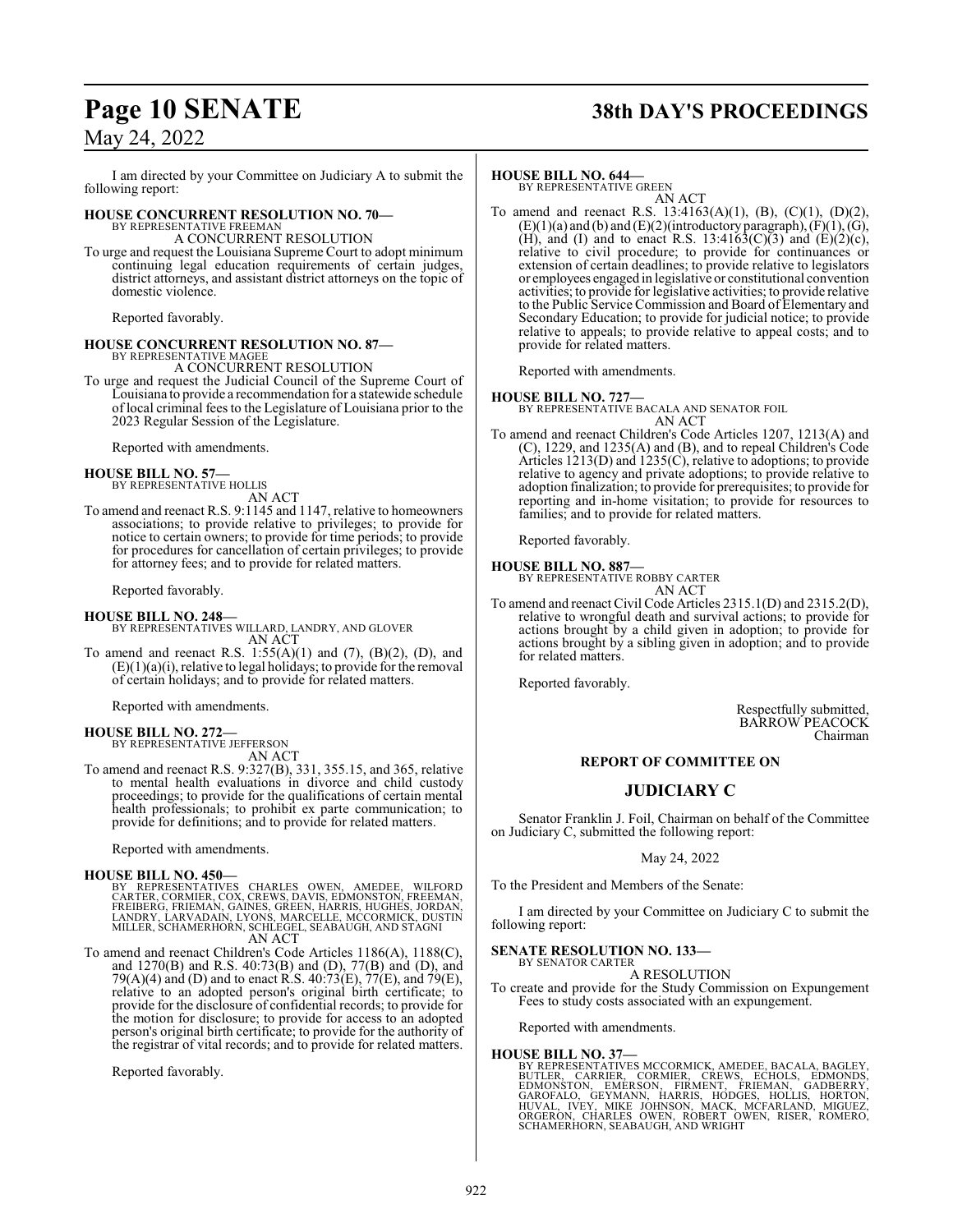## **38th DAY'S PROCEEDINGS Page 11 SENATE**

## AN ACT

To amend and reenact R.S. 40:1379.3(B) and to enact R.S. 14:95(M) and R.S. 40:1379.3.3, relative to the illegal carrying of weapons; to exempt certain persons from the crime of illegal carrying of weapons; to provide relative to concealed handgun permits; to provide relative to the authority of a person to carry a concealed handgun without a permit; to provide for the Louisiana Firearm Safety Awareness Act; to provide relative to an online education course; to provide for a purpose; to provide relative to course topics; to provide relative to database maintenance; to provide for promulgation of rules; and to provide for related matters.

Reported favorably.

## **HOUSE BILL NO. 431—**

BY REPRESENTATIVE JORDAN AN ACT

To enact R.S. 15:622.1, relative to the use of DNA in criminal investigations; to provide relative to sexual assault collection kits; to provide relative to the comparison of DNA; to provide relative to criminal investigations; to prohibit the use of DNA in certain circumstances; and to provide for related matters.

Reported favorably.

**HOUSE BILL NO. 629—** BY REPRESENTATIVE BRYANT

AN ACT

To enact Code of Criminal Procedure Article 162.4, relative to search warrants; to provide relative to a search without a warrant; to prohibit the search without a warrant of a person's residence based on the odor of marijuana; and to provide for related matters.

Reported favorably.

## **HOUSE BILL NO. 726—** BY REPRESENTATIVE LYONS

AN ACT

To enact Code ofCriminal Procedure Article 875.1(H), relative to the financial obligations for criminal offenders; to provide relative to incarceration; and to provide for related matters.

Reported favorably.

**HOUSE BILL NO. 774—** BY REPRESENTATIVE GLOVER AN ACT

To amend and reenact Code of Criminal Procedure Article 986(A)

and (C) and to enact Code of Criminal Procedure Articles  $977(D)$  and 997, relative to expungement of records; to provide relative to the motion to expunge a record of arrest and conviction of a misdemeanor offense; to provide relative to when a person may file an expungement for certain convictions of possession of marijuana; to provide relative to the expungement form for misdemeanor marijuana convictions; to provide for prospective and retroactive application; and to provide for related matters.

Reported favorably.

**HOUSE BILL NO. 775—** BY REPRESENTATIVE GLOVER

AN ACT

To enact R.S. 40:1021(B), relative to drug related objects; to provide relative to the definition of drug paraphernalia; to exclude equipment or devices used for the inhalation of raw or crude marijuana for therapeutic use; and to provide for related matters.

Reported favorably.

# May 24, 2022

## **HOUSE BILL NO. 1028—**

BY REPRESENTATIVE GLOVER AN ACT

To amend and reenact R.S.  $40:1025(A)(1)$ ,  $(B)$ ,  $(C)$ , and  $(D)$  and to enact R.S. 40:1025(E), relative to penalties for transactions in drug related objects; to reduce the penalty for possession or use of marijuana drug paraphernalia; and to provide for related matters.

Reported favorably.

Respectfully submitted, FRANKLIN J. FOIL Chairman

## **House Bills and Joint Resolutions on Second Reading Reported by Committees**

**HOUSE BILL NO. 17—** BY REPRESENTATIVES DEVILLIER AND ROMERO AN ACT

To enact R.S. 11:1145.5, relative to the Louisiana School Employees' Retirement System; to provide for a benefit increase; to provide for eligibility and funding; to provide for payment and timing of the benefit increase; and to provide for related matters.

Reported favorably by the Committee on Finance. The bill was read by title and referred to the Legislative Bureau.

## **HOUSE BILL NO. 21—** BY REPRESENTATIVE BACALA

AN ACT

To enact R.S. 11:2225.5 and to repeal R.S. 11:2225(A)(7), relative to the Municipal Police Employees' Retirement System; to establish a funding deposit account; to provide for source of funding therefor; to authorize the board of trustees to adjust employer contribution rates; to provide for cost-of-living adjustments; to provide for funding, eligibility, and payment of cost-of-living adjustments; to provide for payment of system liabilities; and to provide for related matters.

Reported with amendments by the Committee on Finance.

## **SENATE COMMITTEE AMENDMENTS**

Amendments proposed by Senate Committee on Finance to Reengrossed House Bill No. 21 by Representative Bacala

### AMENDMENT NO. 1

On page 1, line 2, change "11:2225(A)(7)" to "11:107.2, 243(A)(8),  $246(A)(8)$ , and  $2225(A)(7)$ "

## AMENDMENT NO. 2

On page 1, line 5, change "cost-of-living adjustments" to "additional payments to retirees, survivors, and beneficiaries" and after "funding" and before "," insert "of"

### AMENDMENT NO. 3

On page 1, line 6, after "eligibility" and before "," insert "for" and change "cost-of-living adjustments" to "the additional payments"

## AMENDMENT NO. 4

On page 2, delete line 4, and insert  $\overline{B}(1)$  Notwithstanding any provision of R.S. 11:103 or 104 to

## the contrary, for fiscal" AMENDMENT NO. 5

On page 2, line 7, after "contribution" and before "determined" insert "rate"

## AMENDMENT NO. 6

On page 2, line 8, change "applicable to" to "determined under R.S.  $11:103$  for"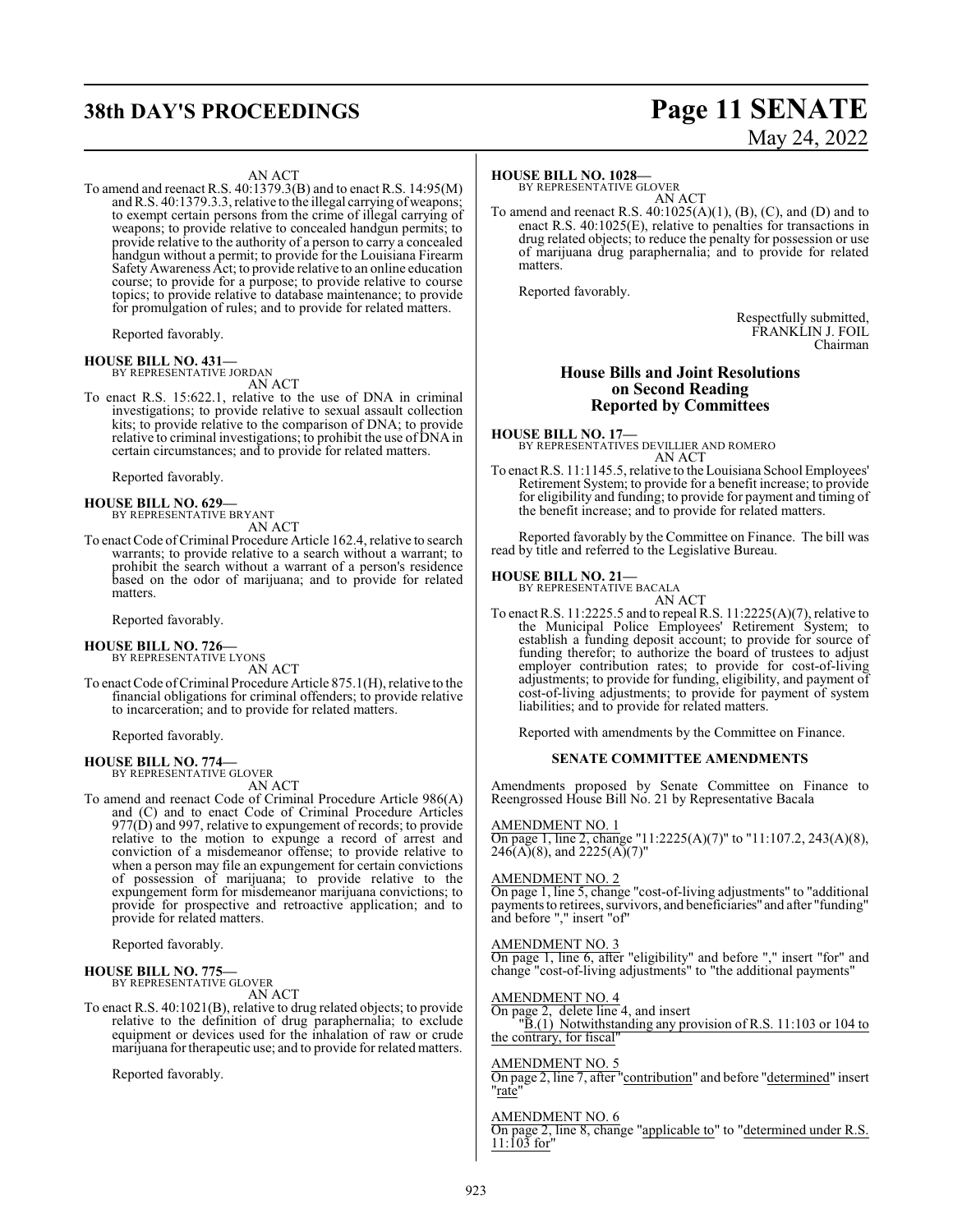**Page 12 SENATE 38th DAY'S PROCEEDINGS** AMENDMENT NO. 7 On page 2, line 10, after "contribution" and before "determined" insert "rate" AMENDMENT NO. 8 On page 2, line 11, change "applicable to" to "determined under R.S.  $11:103$  for" AMENDMENT NO. 9 On page 2, line 13, change "applicable to" to "determined for" AMENDMENT NO. 10 On page 2, line 25, after "Louisiana" and before "until" insert "and <u>R.S. 11:103</u>" AMENDMENT NO. 11 On page 2, at the end of line 29, insert "," AMENDMENT NO. 12 On page 3, delete lines 1 and 2, and insert "to be used solely to pay additional benefits to retirees, survivors, and beneficiaries. The dedicated amount of funds shall be credited to the account." AMENDMENT NO. 13 On page 3, lines 4 and 5, change "a cost-of-living adjustment" to "additional benefits to retirees, survivors, and beneficiaries" AMENDMENT NO. 14 On page 3, delete line 6, and insert<br>"E. The monies in the accoun The monies in the account shall not be considered system assets for purposes of AMENDMENT NO. 15 On page 3, delete line 8, and at the beginning of line 9 delete "adjustments may" and insert "F.(1) Funding for additional benefits for retirees, survivors, and beneficiaries shall" AMENDMENT NO. 16 On page 3, lines 10 and 11, change "cost-of-living adjustment shall only be payable" to "additional benefits shall be payable only" AMENDMENT NO. 17 On page 3, line 13, change "cost-of-living adjustment is to be a onetime" to "additional benefit will be a nonrecurring lump-sum" AMENDMENT NO. 18 On page 3, line 14, after "increase" and before "." insert "; provided, however, that any additional benefit paid under the provisions of this Subsection shall be in the form of a nonrecurring lump sum no more frequently than once in a three-year period" AMENDMENT NO. 19 On page 3, line 15, change "cost-of-living adjustment is" to "additional benefit will be calculated" AMENDMENT NO. 20 On page 3, lines 15 and 16, change "a retiree or survivor's" to "the" AMENDMENT NO. 21 On page 3, line 17, change "is" to "will be" AMENDMENT NO. 22

On page 3, lines 17 and 18, change "a cost-of-living adjustment" to "an additional benefit"

## AMENDMENT NO. 23

On page 3, delete lines 19 through 24 and insert:

"(d) Whether a minimum period since benefit commencement longer than the period required in Subparagraph (2)(b) of this Subsection will be required to receive an additional benefit.

(2)(a) The amount of any permanent benefit increase shall not exceed three percent of the benefit to be used in the calculation in accordance with Subparagraph (1)(b) of this Subsection.

(b) No additional benefit shall be payable until at least one year has elapsed since benefit commencement.

(3) Approval of additional benefits for retirees, survivors, and beneficiaries as provided in this

## AMENDMENT NO. 24

On page 3, line 26, after "to the" and before "provisions" insert "plan"

### AMENDMENT NO. 25

On page 3, line 27, change "11:2225(A)(7) is" to "11:107.2,  $243(A)\overline{(8)}$ ,  $246(A)(8)$ , and  $2225(A)(7)$  are" and change "its" to "their"

On motion of Senator White, the committee amendment was adopted. The amended bill was read by title and referred to the Legislative Bureau.

## **HOUSE BILL NO. 55—** BY REPRESENTATIVE BUTLER

AN ACT To amend and reenact R.S. 40:1250.31(A)(1), relative to the medical assistance program of this state known as Medicaid; to provide for Medicaid coverage of dental care for certain persons with developmental or intellectual disabilities; to extend Medicaid coverage for dental care to certain Medicaid enrollees who reside in intermediate care facilities for people with developmental disabilities; to provide for an effective date; and to provide for related matters.

Reported favorably by the Committee on Finance. The bill was read by title and referred to the Legislative Bureau.

## **HOUSE BILL NO. 63—**

BY REPRESENTATIVE FREEMAN AN ACT

To amend and reenact R.S.  $39:51.1(B)(1)$ , relative to nongovernmental entity funding request forms; to exempt certain entities from providing certain information on the request form; and to provide for related matters.

Reported favorably by the Committee on Finance. The bill was read by title and referred to the Legislative Bureau.

## **HOUSE BILL NO. 72—** BY REPRESENTATIVE MAGEE AN ACT

To amend and reenact R.S. 40:1496(F), relative to Terrebonne Parish Fire Protection District Number Six; to provide for membership of its board of commissioners; to provide for an effective date; and to provide for related matters.

Reported favorably by the Committee on Local and Municipal Affairs. The bill was read by title and referred to the Legislative Bureau.

## **HOUSE BILL NO. 78—**

BY REPRESENTATIVE ZERINGUE AN ACT

To amend and reenact R.S.  $24:513(A)(2)$  and  $(3)$  and R.S.  $39:75(A)(3)$ ,  $80(A)$  and  $(B)(1)(introductory)$  paragraph),  $1302(3)(i)$ , and  $1538(E)$  and to repeal R.S.  $24:513(J)(1)(c)(v)$ , relative to certain annual state financial reports; to provide definitions; to provide requirements; to provide for resolution in the event of conflict with other provisions of law; to provide an effective date; and to provide for related matters.

Reported favorably by the Committee on Finance. The bill was read by title and referred to the Legislative Bureau.

**HOUSE BILL NO. 100—** BY REPRESENTATIVE DESHOTEL

- AN ACT
- To amend and reenact R.S. 33:3005, relative to the Avoyelles Parish Local Government Gaming Mitigation Fund; to provide relative to deposits into the fund; to change requirements for payment from the fund; and to provide for related matters.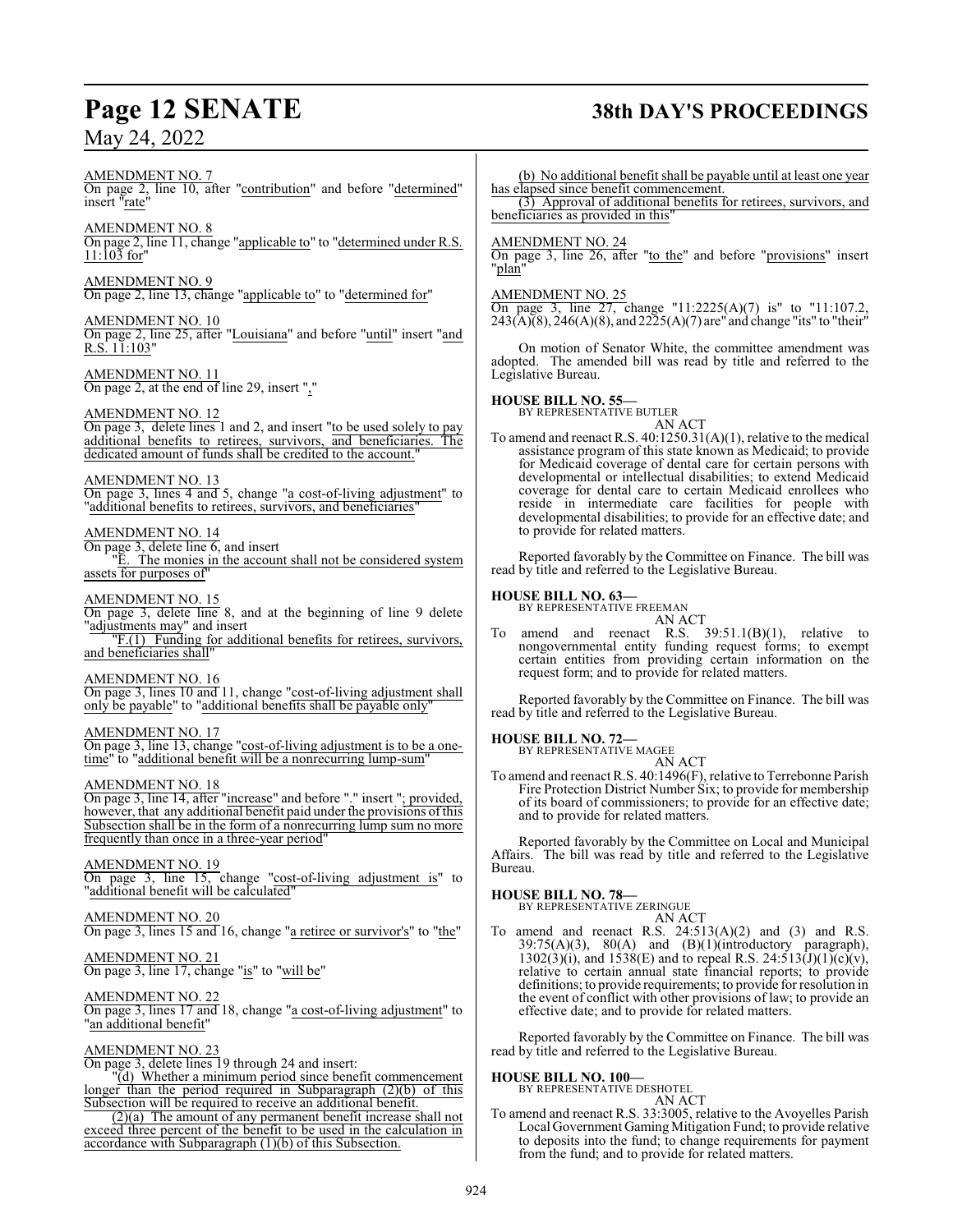## **38th DAY'S PROCEEDINGS Page 13 SENATE**

# May 24, 2022

Reported favorably by the Committee on Finance. The bill was read by title and referred to the Legislative Bureau.

### **HOUSE BILL NO. 129—**

BY REPRESENTATIVES NELSON AND HUGHES AN ACT

To amend and reenact R.S. 32:57.1(A) and (B) and to enact R.S.  $32:57.1(D)$ , relative to failure to honor a written promise to appear; to provide relative to notification to the arrested person by the Department of Public Safety and Corrections; to provide relative to the suspension of an operator's license of an arrested person; to provide relative to the payment of fines; to provide relative to payment for suspension when incarcerated; and to provide for related matters.

Reported with amendments by the Committee on Transportation, Highways and Public Works.

## **SENATE COMMITTEE AMENDMENTS**

Amendments proposed by Senate Committee on Transportation, Highways and Public Works to Reengrossed House Bill No. 129 by Representative Nelson

AMENDMENT NO. 1

On page 1, line 2, after "R.S. 32:57.1(D)" insert "and (E)"

## AMENDMENT NO. 2

On page 1, line 10, delete "is" and insert "and (E) are"

### AMENDMENT NO. 3

On page 2, line 22, afer "Section." insert "This fee may only be assessed once per summons as described in Section A."

## AMENDMENT NO. 4

On page 2, delete lines 27 though 29 and insert the following:

"D. The failure to appear due to incarceration shall be a valid defense for any violation of this Section, if the arrested person provides evidence of incarceration to the court pursuant to R.S. 15:714. The license shall be renewed and reissued without payment, all failure to appear payments waived, and any other flags reported to the Department of Public Safety and Corrections shall be resolved pursuant to statute.

E. All notices from the Department of Public Safety and Corrections described in Subsections A and B of this Section shall include the following information: the summons information that the individual failed to appear on; the date of the failure to appear; the contact information and name of the court where the person needs to appear; and an explanation of the provisions of Code of Criminal Procedure Art. 885.1 that a person's license shall not be suspended if they are financially unable to pay any fines, fees, or costs related to the ticket and resolution of the pending suspension only requires the person's appearance with the court.

On motion of Senator McMath, the committee amendment was adopted. The amended bill was read by title and referred to the Legislative Bureau.

## **HOUSE BILL NO. 130—** BY REPRESENTATIVE BEAULLIEU

AN ACT

To amend and reenact R.S. 32:398(I)(1) and (a)(iii), relative to motor vehicle crash reports; to provide relative to the definition of an insurance support organization; to exempt healthcare providers from certain confidentiality requirements applicable to public records; and to provide for related matters.

Reported favorably by the Committee on Transportation, Highways and Public Works. The bill was read by title and referred to the Legislative Bureau.

### **HOUSE BILL NO. 150—**

BY REPRESENTATIVE ST. BLANC AN ACT

To amend and reenact R.S. 34:322.1(C) and (E) and 2472(B), relative to the Morgan City Harbor and Terminal District and certain port commissions; to extend the length of the term of commissioners; to provide for the domicile and regular meeting place of certain port commissions; and to provide for related matters.

Reported favorably by the Committee on Transportation, Highways and Public Works. The bill was read by title and referred to the Legislative Bureau.

### **HOUSE BILL NO. 155—**

BY REPRESENTATIVE FISHER AN ACT

To enact R.S. 47:2238.9, relative to property adjudicated to the city of Monroe; to provide relative to the city's authority and procedures relating to the acquisition and disposition of such property; and to provide for related matters.

Reported favorably by the Committee on Local and Municipal Affairs. The bill was read by title and referred to the Legislative Bureau.

## **HOUSE BILL NO. 156—**

BY REPRESENTATIVE FREIBERG

AN ACT

To amend and reenact R.S.  $15:587(A)(1)(j)(ii)$  and  $587.1(B)(1)(c)$ and R.S. 17:15(C) and to repeal R.S. 15:587.1(A)(2), relative to teacher certification; to require criminal background checks for those applying for an educator credential or teaching authorization; to require criminal background checks upon the renewal, advancement, or other modification of an existing certification or teaching authorization; to authorize the state Department of Education to charge a fee for such purposes; to provide for effectiveness; and to provide for related matters.

Reported favorably by the Committee on Education. The bill was read by title and recommitted to the Committee on Finance.

## **HOUSE BILL NO. 214—**

BY REPRESENTATIVE NELSON

AN ACT To enact R.S. 17:7.1(G), relative to teacher certification; to provide with respect to requirements for such certification; to provide for an effective date; and to provide for related matters.

Reported with amendments by the Committee on Education.

## **SENATE COMMITTEE AMENDMENTS**

Amendments proposed by Senate Committee on Education to Reengrossed House Bill No. 214 by Representative Nelson

AMENDMENT NO. 1 On page 1, line 2, change "R.S. 17:7.1(G)" to "R.S. 17:7.1(A)(1)"

AMENDMENT NO. 2 On page 1, line 6, change "R.S. 17:7.1(G)" to "R.S. 17:7.1(A)(1)"

## AMENDMENT NO. 3

On page 1, delete lines 9 and 10, at the beginning of line 11 delete "candidate shall" and insert the following:

"A. In carrying out its responsibility to prescribe the qualifications and provide for the certification of teachers under authority of R.S. 17:7(6), the qualifications and requirements established by the State Board of Elementary and Secondary Education for certification of any applicant for certification who completes an approved teacher education program in Louisiana shall include but not be limited to the following:

(1) That an applicant who is applying for initial certification to teach kindergarten through third grade shall, as part of the examination required pursuant to R.S. 17.7(6)(b),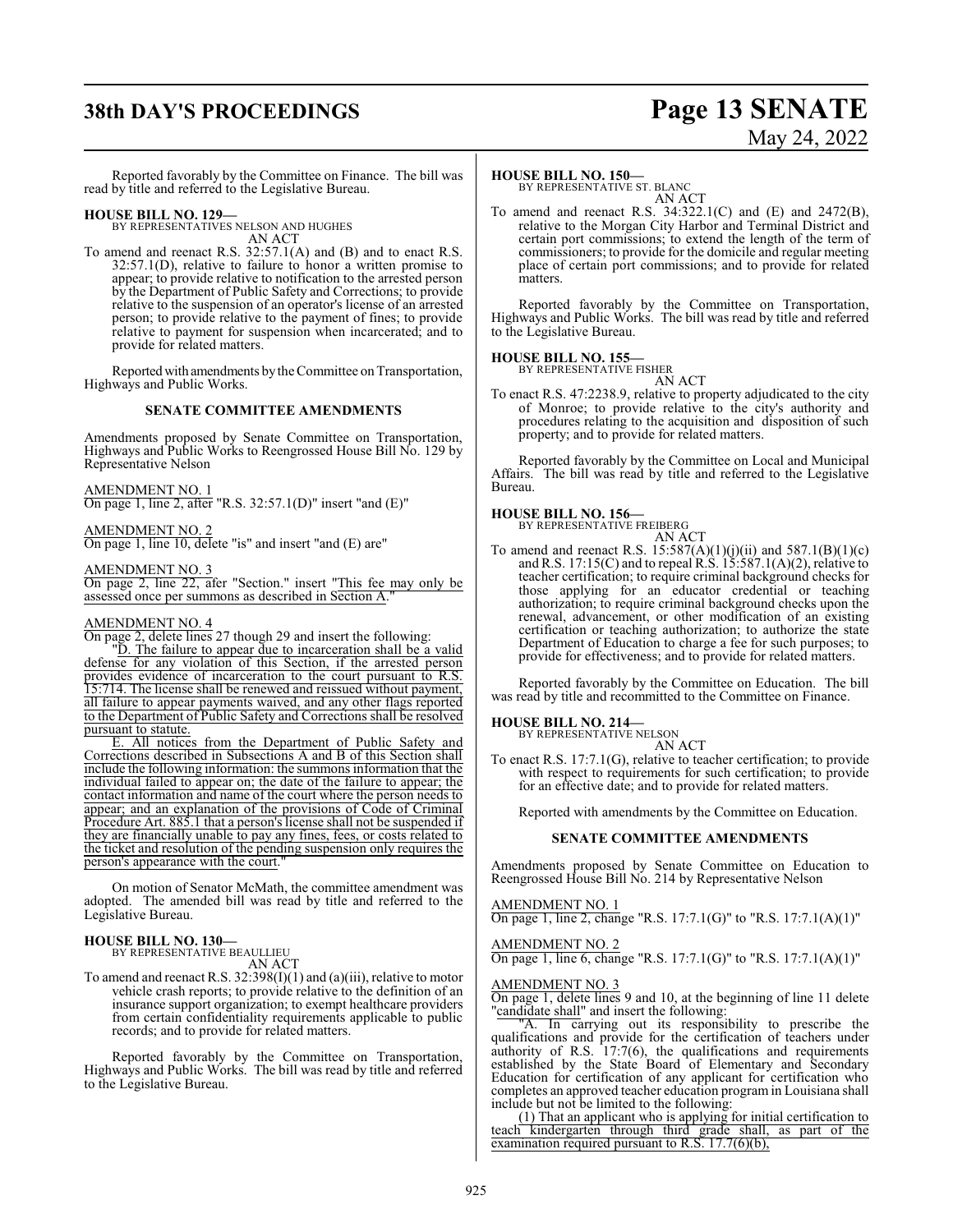## **Page 14 SENATE 38th DAY'S PROCEEDINGS**

## AMENDMENT NO. 4

On page 1, delete lines 15 and 16, and insert "\* \* \*"

On motion of Senator Fields, the committee amendment was adopted. The amended bill was read by title and referred to the Legislative Bureau.

## **HOUSE BILL NO. 234—** BY REPRESENTATIVE SCHLEGEL

AN ACT

To enact R.S. 32:300.4.1, relative to smoking in motor vehicles; to prohibit the operator or any passenger in a motor vehicle from smoking or vaping marijuana while operating on a public highway or right-of-way; to provide for the definition of "smoke" and "public highway or right-of-way"; to provide penalties for a violation of the prohibition against smoking or vaping in motor vehicles; and to provide for related matters.

Reported with amendments by the Committee on Transportation, Highways and Public Works.

## **SENATE COMMITTEE AMENDMENTS**

Amendments proposed by Senate Committee on Transportation, Highways and Public Works to Reengrossed House Bill No. 234 by Representative Schlegel

## AMENDMENT NO. 1

On page 2, between lines 5 and 6, insert

"D.(1) A law enforcement officer shall enforce the provisions of this Section only as a secondary action when the law enforcement officer detains a driver for another violation.

### AMENDMENT NO. 2 On page 2, line 6, change "D." to "(2)"

On motion of Senator McMath, the committee amendment was adopted. The amended bill was read by title and referred to the Legislative Bureau.

### **HOUSE BILL NO. 237—** BY REPRESENTATIVE JENKINS

AN ACT

To amend and reenact Item (g)(4)(b) of Paragraph 22 of Article XIV, Section 15.1 ofthe 1921 Constitution of Louisiana, as amended, continued as a statute pursuant to Article X, Section 18 of the 1974 Constitution of Louisiana, and R.S. 33:2492(7)(d)(ii) and to repeal R.S.  $33:2552(7)(d)(ii)$ , relative to the municipal fire and police civil service; to provide relative to the administration of tests by the state examiner; to make certain provisions applicable only to the city of Shreveport; and to provide for related matters.

Reported favorably by the Committee on Local and Municipal Affairs. The bill was read by title and referred to the Legislative Bureau.

## **HOUSE BILL NO. 239—** BY REPRESENTATIVE FRIEMAN

AN ACT

To enact R.S. 23:1310.5.1, relative to workers' compensation; to provide for motions to stay; to require the granting of a motion to stay under certain circumstances; to require status conferences; to prohibit dismissal on the grounds of abandonment; and to provide for related matters.

Reported favorably by the Committee on Labor and Industrial Relations. The bill was read by title and referred to the Legislative Bureau.

## **HOUSE BILL NO. 244—**

BY REPRESENTATIVE MINCEY AN ACT

To enact R.S. 17:154.1(C) and 1945.3 and to repeal Subpart H of Part III of Chapter 1 of Title 17, comprised of R.S. 17:341 through 348, relative to public school calendars; to require public school governing authorities to determine school calendars; to provide relative to the powers and duties of the State Board of Elementary and Secondary Education and the state Department of Education with respect to school calendars; and to provide for related matters.

Reported favorably by the Committee on Education. The bill was read by title and referred to the Legislative Bureau.

## **HOUSE BILL NO. 245—** BY REPRESENTATIVE MINCEY

AN ACT To enact Children's Code Articles 1432(D) and 1433(F) and R.S. 17:184, relative to information required for a minor to be taken from school into protective custody; to require that certain information be provided to a school administrator; and to provide for related matters.

Reported favorably by the Committee on Education. The bill was read by title and referred to the Legislative Bureau.

**HOUSE BILL NO. 261—**<br>BY REPRESENTATIVES MAGEE, AMEDEE, BROWN, BRYANT,<br>EDMONSTON, EMERSON, FISHER, GREEN, HARRIS, LARVADAIN,<br>MARINO, NELSON, ORGERON, PIERRE, STEFANSKI, THOMAS,<br>THOMPSON, AND ZERINGUE

AN ACT To enact Part II-E of Chapter 8 of Title 17 of the Louisiana Revised Statutes of 1950, to be comprised of R.S. 17:1977.1 through 1977.3, and R.S. 36:651(C)(13), relative to education; to create an independent public French immersion school; to provide for the location of the school and the grade levels to be served; to provide for a board of directors and a school director and the powers, duties, and responsibilities of each; to provide for board membership, terms, and compensation; to provide for an effective date; to provide for funding; and to provide for related matters.

Reported with amendments by the Committee on Education.

## **SENATE COMMITTEE AMENDMENTS**

Amendments proposed by Senate Committee on Education to Reengrossed House Bill No. 261 by Representative Magee

AMENDMENT NO. 1

On page 2, line 4, change "seven" to "eleven"

AMENDMENT NO. 2

| On page 2, between lines 12 and 13, insert the following:  |  |
|------------------------------------------------------------|--|
| "(7) One member appointed by the United Houma Nation.      |  |
| (8) The state superintendent of education or his designee. |  |
| (9) The member of the Louisiana Senate whose district      |  |
| encompasses the location of the school or his designee.    |  |

(10) The member of the Louisiana House of Representatives whose district encompasses the location of the school or his designee.

## AMENDMENT NO. 3

On page 2, line 14, change "Four" to "Six"

On motion of Senator Fields, the committee amendment was adopted. The amended bill was read by title and recommitted to the Committee on Finance.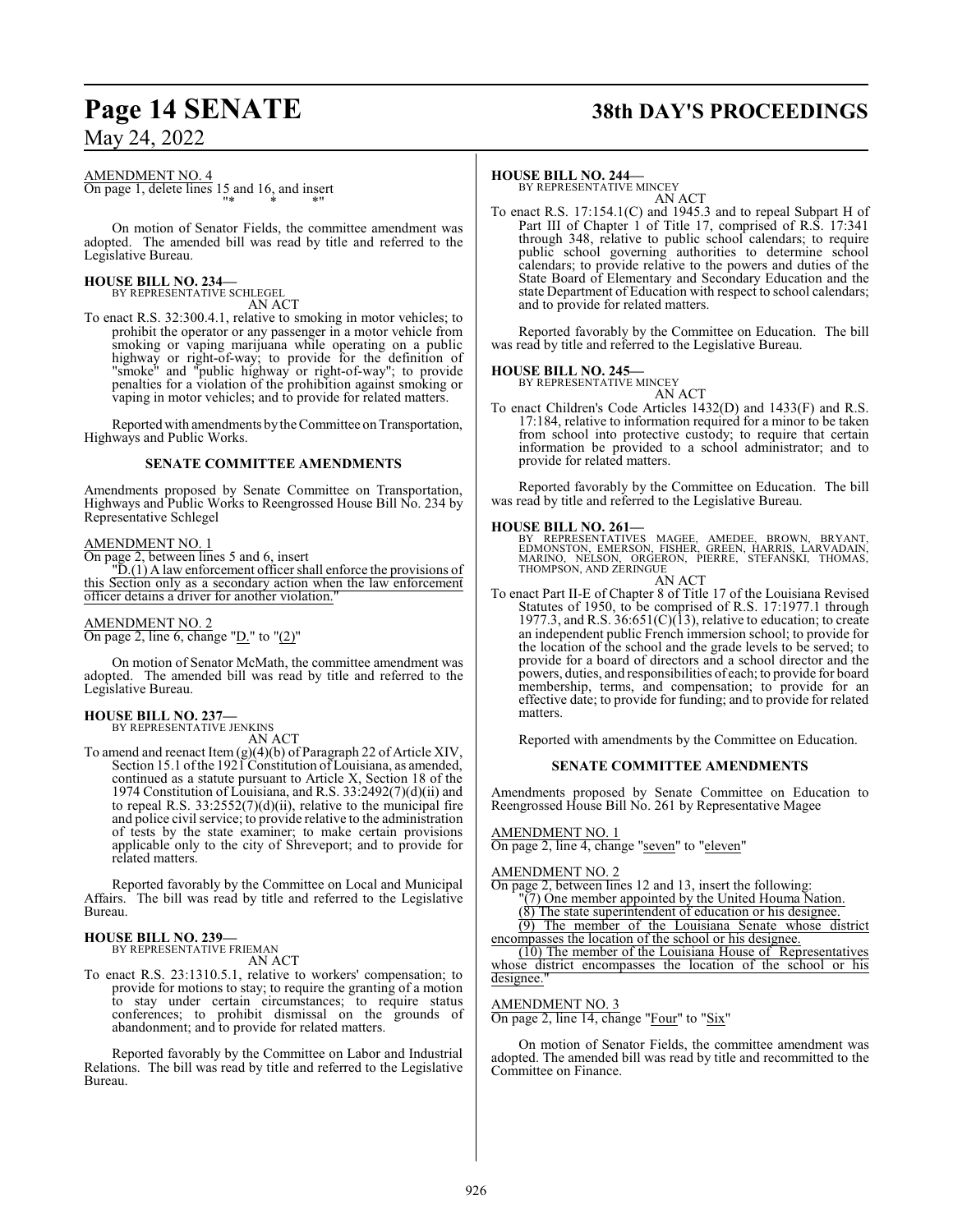## **38th DAY'S PROCEEDINGS Page 15 SENATE**

## **HOUSE BILL NO. 263—**

BY REPRESENTATIVE MINCEY AN ACT

To enact R.S. 17:81(BB), relative to the powers and duties of public school governing authorities; to require public schools and school districts to establish student check-out policies; to require a periodic review of such policies; and to provide for related matters.

Reported favorably by the Committee on Education. The bill was read by title and referred to the Legislative Bureau.

## **HOUSE BILL NO. 269—**

BY REPRESENTATIVES NELSON, ADAMS, AMEDEE, BEAULLIEU,<br>CARRIER, CREWS, DAVIS, DESHOTEL, DEVILLIER, DUBUISSON,<br>ECHOLS, EDMONDS, EDMONSTON, EMERSON, FISHER, FONTENOT,<br>FREEMAN, FREIBERG, GAROFALO, HARRIS, HILFERTY, HORTON,<br>HUGH STAGNI, THOMPSON, VILLIO, WHEAT, WHITE, WRIGHT, AND ZERINGUE

AN ACT

To enact R.S. 17:24.11, relative to pupil progression; to prohibit the promotion of certain third graders with reading deficiencies to the fourth grade; to require certain instructional services for retained students; to provide exceptions for students who meet certain criteria; to require certain instructional services for students granted an exception; and to provide for related matters.

Reported with amendments by the Committee on Education.

### **SENATE COMMITTEE AMENDMENTS**

Amendments proposed by Senate Committee on Education to Reengrossed House Bill No. 269 by Representative Nelson

## AMENDMENT NO. 1

On page 1, line 9, after "literacy;" insert "assessment results;"

### AMENDMENT NO. 2

On page 1, delete line 10, and insert the following:

 $\overline{A}(A)(1)$  If a student has been provided literacy interventions pursuant to R.S. 17:24.10 and is thereafter determined to have'

## AMENDMENT NO. 3

On page 1, line 11, delete "that is not remedied by the end of the third grade"

## AMENDMENT NO. 4

On page 1, line 14, after "shall" delete the remainder of the line, delete line 15, on page 2, delete lines 1 and 2, and insert the following: "be screened for learning impediments pursuant to R.S.  $17:392.1$ .

(2) Annually during the spring semester, each third grade student shall be readministered the literacy assessment developed pursuant to R.S. 17:24.9. If a student is determined to have a reading deficiency, the student shall be provided:

## AMENDMENT NO. 5

On page 2, line 8, after "authority" delete "including", delete line 9, and insert "which may include:"

## AMENDMENT NO. 6

On page 2, delete line 20, and insert the following:

"(3) Prior to the end of the school year, each third grade student who is provided intensive instructional services shall be readministered the literacy assessment. Notwithstanding any provision of law to the contrary, if such a student is still scoring at the lowest achievement level in reading, the student shall not be promoted to the fourth grade. However, the student shall be provided the opportunity to have the literacyassessment readministered at least once more prior to the start of the next school year. If the student scores above the lowest achievement level on a readministration of the literacy assessment, the student shall be promoted to the fourth grade.

(4) Each student who is retained in the third grade due to a reading deficiency shall be provided intensive instructional services throughout the school year and shall be routinely readministered the literacy assessment to monitor his progress toward reaching reading proficiency.

(5) The parent or legal guardian of each third grade student who has not met the reading proficiency level required for promotion shall be provided:

### AMENDMENT NO. 7

On page 3, line 18, change "an acceptable" to "a substantially similar

## AMENDMENT NO. 8

On page 4, between lines 11 and 12, insert the following: "C. The State Board of Elementary and Secondary Education shall adopt rules in accordance with the Administrative Procedure Act to implement the provisions of this Section.

On motion of Senator Fields, the committee amendment was adopted. The amended bill was read by title and recommitted to the Committee on Finance.

## **HOUSE BILL NO. 270—**

BY REPRESENTATIVE STAGNI AN ACT

To enact R.S. 33:4712.24, relative to the naming of public buildings by the city of Kenner; to authorize the governing authority of the city of Kenner to name the Kenner council on aging building in honor of a living person; to provide for an effective date; and to provide for related matters.

Reported favorably by the Committee on Local and Municipal Affairs. The bill was read by title and referred to the Legislative Bureau.

## **HOUSE BILL NO. 301—** BY REPRESENTATIVE EDMONDS

AN ACT

To enact R.S. 32:413(E), relative to the designation of duplicate on a driver's license; to provide for the issuance of a duplicate driver's license; to prohibit a duplicate designation on a driver's license; and to provide for related matters.

Reported favorably by the Committee on Transportation, Highways and Public Works. The bill was read by title and referred to the Legislative Bureau.

### **HOUSE BILL NO. 308—**

BY REPRESENTATIVE JEFFERSON

## AN ACT

To amend and reenact R.S. 23:1592(F), relative to unemployment compensation benefits; to provide for an increase in the minimum weekly benefit amount; and to provide for related matters.

Reported favorably by the Committee on Labor and Industrial Relations. The bill was read by title and referred to the Legislative Bureau.

### **HOUSE BILL NO. 315—**

BY REPRESENTATIVES TURNER AND EDMONSTON AN ACT

To enact R.S. 17:1960.1, relative to students with disabilities; relative to public school governing authorities; relative to certain publicly funded programs; to create the Blind and Visually Impaired Child's Bill of Rights; and to provide for related matters.

Reported with amendments by the Committee on Education.

## **SENATE COMMITTEE AMENDMENTS**

Amendments proposed by Senate Committee on Education to Reengrossed House Bill No. 315 by Representative Turner

# May 24, 2022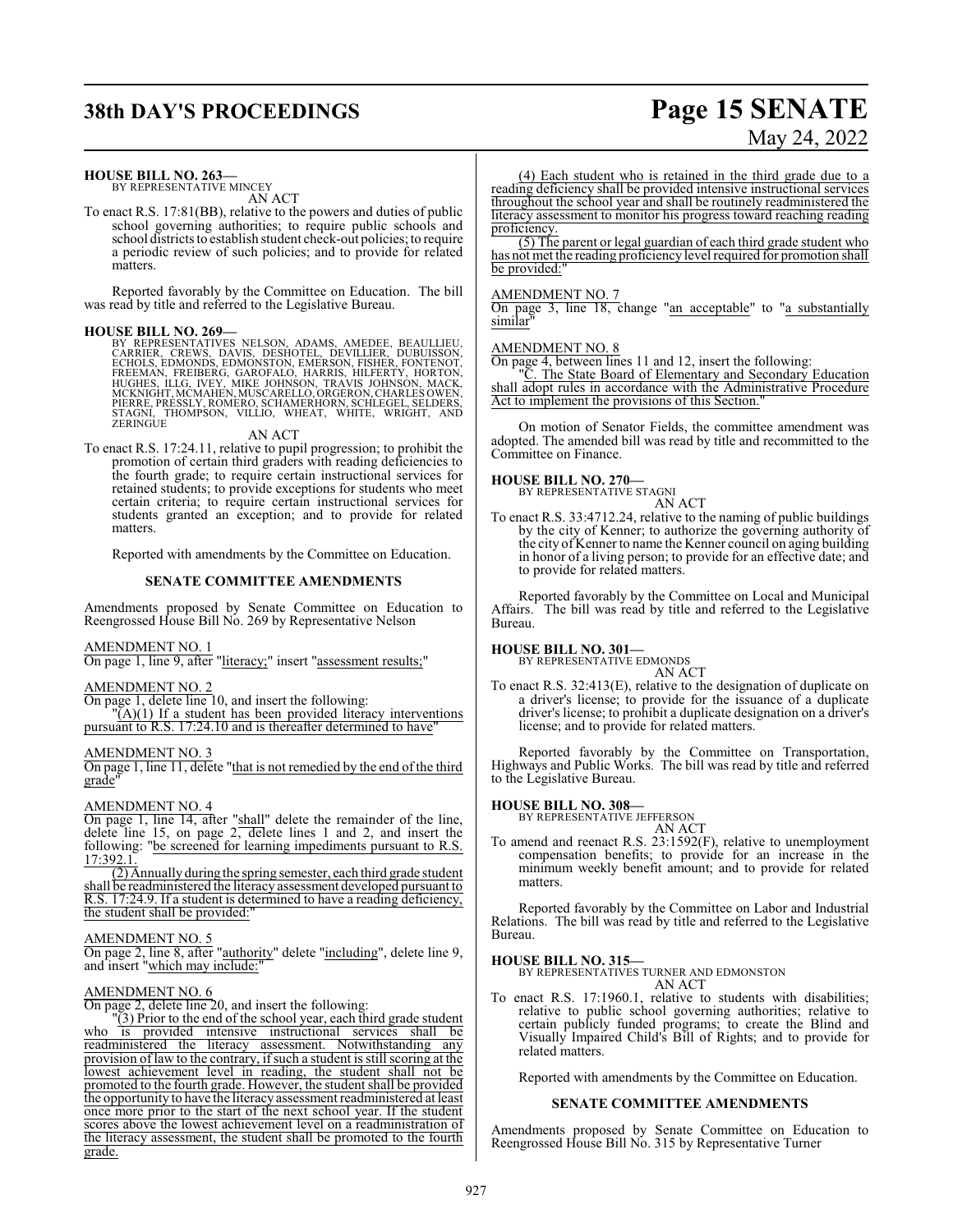## **Page 16 SENATE 38th DAY'S PROCEEDINGS**

May 24, 2022

## AMENDMENT NO. 1

On page 1, line 14, between the period "." and "Public" start a new line and insert "B."

AMENDMENT NO. 2

On page 2, line 8, before the period "." insert "skills"

### AMENDMENT NO. 3

On page 2, line 17, after the period "." delete the remainder of the line, delete lines 18 and 19, and insert the following:

"(4) Teach orientation and mobility skills at the earliest possible age to blind, visually impaired, or deaf-blind students and continuously throughout"

## AMENDMENT NO. 4

On page 2, line 21, change "(4) Inform parents" to "(5) Inform the parents or legal guardians'

### AMENDMENT NO. 5

On page 2, delete lines 27-29, on page 3, delete lines 1-3, and insert the following:

"(6) Ensure each Individualized Education Program team:

(a) Provides for braille instruction and assistive technologies for students who qualify for such resources.

(b) Includes a communication plan in the Individualized Education Program for each student that incorporates the student and his parents or legal guardians.

(c) Includes a communication plan in each Individual Accommodation Plan.

### AMENDMENT NO. 6

On page 3, line 11, after "deaf-blind." delete the remainder of the line, delete lines 12-21, and insert the following:

"(8) Provide students who are blind, visually impaired, or deafblind full access to all programs in their educational settings.

(9) Place students who are blind, visually impaired, or deaf-blind in a classroom setting that is best suited to each student's individual needs, including but not limited to social, emotional, and cultural needs, with consideration for the student's degree and type of vision and hearing loss, academic level, modes of communication, and learning style.

(10) Provide students who are blind, visually impaired, or deafblind with free, appropriate education across a full spectrum of educational programs and activities.

(11) Provide students who are blind, visually impaired, or deafblind with"

## AMENDMENT NO. 7

On page 3, line 24, after the period "." delete the remainder of the line, on line 25 delete "funded programs shall treat such" and insert the following:

"(12) Treat blind, visually impaired, or deaf-blind"

On motion of Senator Fields, the committee amendment was adopted. The amended bill was read by title and referred to the Legislative Bureau.

## **HOUSE BILL NO. 324—** BY REPRESENTATIVE ORGERON

AN ACT

To amend and reenact R.S. 56:421(B)(5), (8), (13), and (14) and 421(C) and to enact R.S.  $56:421(B)(15)$ , relative to the composition of the Oyster Task Force; to provide for members appointed by the Louisiana Oyster Dealers and Growers Association; and to provide for related matters.

Reported with amendments by the Committee on Natural Resources.

## **SENATE COMMITTEE AMENDMENTS**

Amendments proposed by Senate Committee on Natural Resources to Reengrossed House Bill No. 324 by Representative Orgeron

### AMENDMENT NO. 1

On page 2, line 2, after "jury" insert: "who is a properly licensed oyster harvester with documented commercial landings of oysters from Calcasieu Lake, or a properly-licensed seafood dealer with documented commercial purchases of oysters from Calcasieu Lake during the current or preceding license year of appointment as per records of the Louisiana Department of Wildlife and Fisheries.

On motion of Senator Hensgens, the committee amendment was adopted. The amended bill was read by title and referred to the Legislative Bureau.

## **HOUSE BILL NO. 326—** BY REPRESENTATIVE STEFANSKI

AN ACT

To enact R.S. 4:218.1, relative to horse racing; to provide relative to historical horse racing; to provide relative to license fees; to authorize the Louisiana State Racing Commission to collect a license fee on historical horse racing; and to provide for related matters.

Reported favorably by the Committee on Revenue and Fiscal Affairs. The bill was read by title and referred to the Legislative Bureau.

## **HOUSE BILL NO. 345—**

BY REPRESENTATIVE ORGERON AN ACT

To amend and reenact R.S. 17:426(A), relative to toll exemptions for certain school personnel; to provide an exemption from tolls on the Louisiana Highway 1 Bridge for teachers, school bus drivers, and other school employees; to provide for effectiveness; and to provide for related matters.

Reported with amendments by the Committee on Transportation, Highways and Public Works.

## **SENATE COMMITTEE AMENDMENTS**

Amendments proposed by Senate Committee on Transportation, Highways and Public Works to Reengrossed House Bill No. 345 by Representative Orgeron

AMENDMENT NO. 1 On page 1, line 4, after "bus" change "drivers" to "operators"

AMENDMENT NO. 2 On page 1, line 9, after "bus" change "drivers" to "operators"

## AMENDMENT NO. 3

On page 1, line 11, after "bus" change "driver" to "operator" and after "by" delete "the"

AMENDMENT NO. 5

On page 1, line 12, after "System" delete "within" and insert "under the jurisdiction of "

On motion of Senator McMath, the committee amendment was adopted. The amended bill was read by title and referred to the Legislative Bureau.

**HOUSE BILL NO. 349—**

BY REPRESENTATIVE BRYANT AN ACT

To amend and reenact R.S. 17:493(D), relative to the removal of school bus operators; to provide for appeals of disciplinary actions under certain circumstances; to provide for effectiveness; and to provide for related matters.

Reported favorably by the Committee on Education. The bill was read by title and referred to the Legislative Bureau.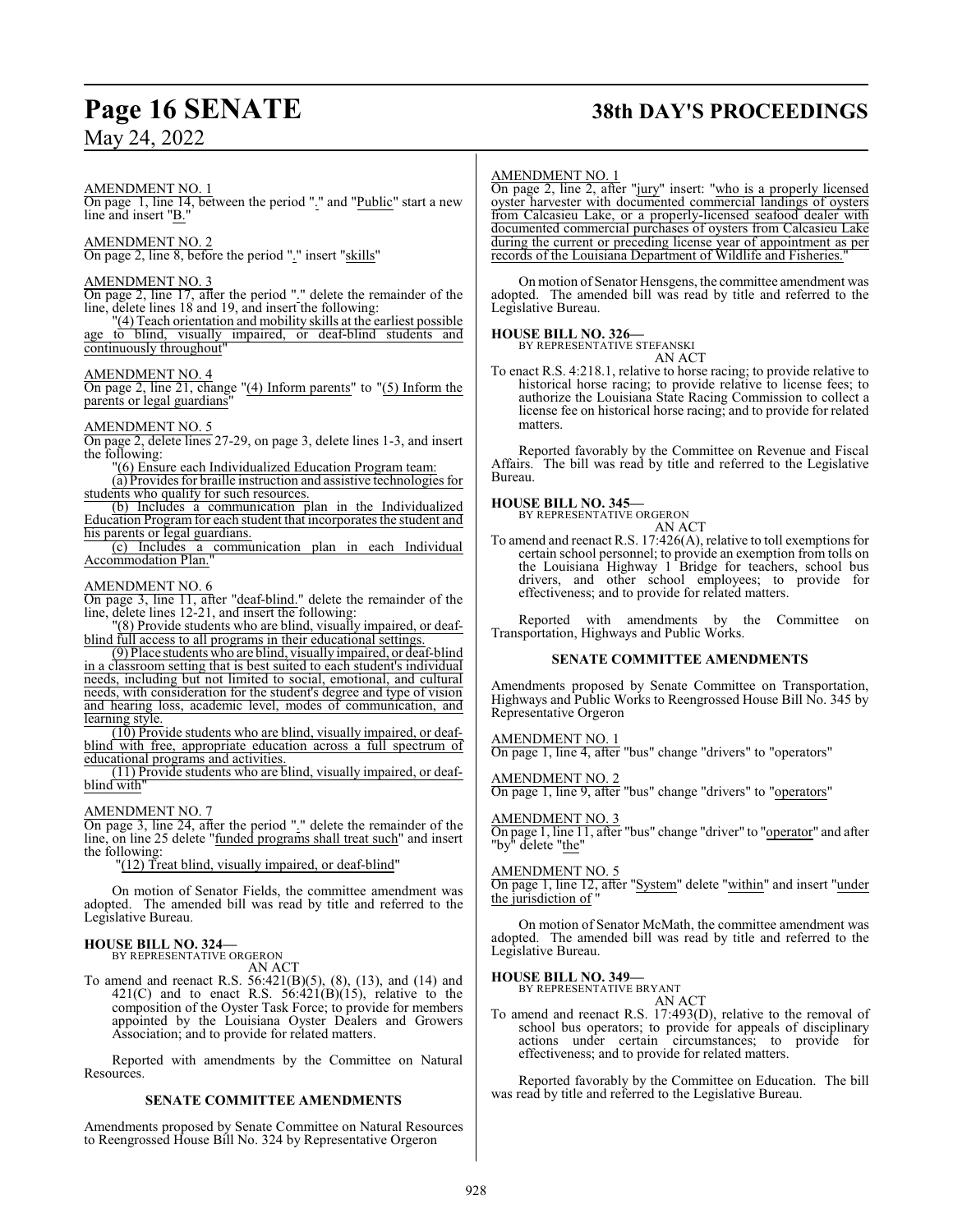## **38th DAY'S PROCEEDINGS Page 17 SENATE**

### **HOUSE BILL NO. 363—**

BY REPRESENTATIVES BRYANT, FREEMAN, JEFFERSON, AND CHARLES OWEN

AN ACT

To amend and reenact R.S. 17:3902(B)(5), relative to the evaluation of teachers and administrators; to require that student learning targets used to inform the student growth component of an evaluation be developed in a meeting of each person being evaluated and his evaluator; to prohibit such targets not developed in this manner from being used in evaluations; and to provide for related matters.

Reported favorably by the Committee on Education. The bill was read by title and referred to the Legislative Bureau.

**HOUSE BILL NO. 421—** BY REPRESENTATIVE GREGORY MILLER AN ACT

To amend and reenact R.S. 38:304(A), relative to the requirements for a levee commissioner; to provide relative to the language and education requirement for a levee commissioner; and to provide for related matters.

Reported favorably by the Committee on Transportation, Highways and Public Works. The bill was read by title and referred to the Legislative Bureau.

#### **HOUSE BILL NO. 423—** BY REPRESENTATIVE MINCEY

AN ACT

To enact R.S. 17:2119 and 3996(B)(67), relative to voter registration; to require public school governing authorities to provide an opportunity for certain high school seniors to register to vote; to provide relative to methods forsuch registration; to prohibit the involvement of certain organizations; to provide for policies; and to provide for related matters.

Reported favorably by the Committee on Education. The bill was read by title and referred to the Legislative Bureau.

### **HOUSE BILL NO. 455—** BY REPRESENTATIVE MINCEY

AN ACT

To amend and reenact R.S. 17:11(A), relative to approval of nonpublic schools; to provide for teacher qualifications; to provide for the powers and duties of the State Board of Elementary and SecondaryEducation; and to provide for related matters.

Reported favorably by the Committee on Education. The bill was read by title and referred to the Legislative Bureau.

## **HOUSE BILL NO. 469—**

BY REPRESENTATIVE TRAVIS JOHNSON AN ACT

To enact Chapter 33 of Title 25 of the Louisiana Revised Statutes of 1950, to be comprised of R.S. 25:1301 through 1306, relative to the "Delta Bike Trail Commission"; to create and provide with respect to the Delta Bike Trail Commission; to provide for the membership of the commission; to provide for the duties and responsibilities of the commission; and to provide for related matters.

Reported favorably by the Committee on Transportation, Highways and Public Works. The bill was read by title and referred to the Legislative Bureau.

## **HOUSE BILL NO. 470—** BY REPRESENTATIVE MCKNIGHT

AN ACT

To enact R.S. 17:3914(N), relative to personally identifiable information of public school students; to require the disclosure ofsocial security numbers of certain students; to provide for the sharing of information with the Louisiana Workforce Commission; and to provide for related matters.

# May 24, 2022

Reported favorably by the Committee on Education. The bill was read by title and referred to the Legislative Bureau.

**HOUSE BILL NO. 477—** BY REPRESENTATIVES COUSSAN, BISHOP, GEYMANN, TRAVIS JOHNSON, CHARLES OWEN, ST. BLANC, AND ZERINGUE AN ACT

To amend and reenact R.S. 16:51(A)(1), (5), (7), (14), (15), (16), (18), (19), (21), (24), (29), (32), (36), and (37), relative to assistant district attorneys; to provide for additional assistant district attorneys for certain judicial districts; to provide for an effective date; and to provide for related matters.

Reported with amendments by the Committee on Finance.

## **SENATE COMMITTEE AMENDMENTS**

Amendments proposed by Senate Committee on Finance to Reengrossed House Bill No. 477 by Representative Coussan

## AMENDMENT NO. 1

On page 1, delete line 2 in its entirety and insert the following: "To amend and reenact R.S. 16:51(A)(introductory paragraph), (1), (5), (7), (12), (14), (15), (16), (18), (19), (21), (24), (26),  $(27), (29),$ "

## AMENDMENT NO. 2

On page 1, line 3, after "(32)," and before "(36)," insert "(34),"

## AMENDMENT NO. 3

On page 1, line 7, change "R.S.  $16:51(A)(1)$ ," to "R.S.  $16:51(A)$ (introductory paragraph),  $(1)$ ,"

## AMENDMENT NO. 4

On page 2, after line 29, add the following:

"Section 2. R.S. 16:51(A)(introductory paragraph), (12), (14), (18), (19), (26), (27), (32), and (34) are hereby amended and reenacted to read as follows:

§51. Assistant district attorneys

A. The district attorney of each judicial district and of the parish of Orleans shall appoint a first assistant district attorney and such other assistant district attorneys for his respective judicial district or for the parish of Orleans as may be necessary, the total number of assistant district attorneysin each judicial district and in the parish of Orleans to be not less than as hereinafter set forth the following:

\* \* \*  $(12)$  In the Twelfth Judicial District, seven eight assistant district attorneys;

\* \* \* (14) In the Fourteenth Judicial District, twenty-three twentyfive assistant district attorneys;

\* \* \*  $(18)$  In the Eighteenth Judicial District, ten thirteen assistant district attorneys;

(19) In the Nineteenth Judicial District, forty-eight fifty-five assistant district attorneys;

\* \* \* (26) In the Twenty-Sixth Judicial District, twelve thirteen assistant district attorneys;

(27) In the Twenty-Seventh Judicial District, eleven twelve assistant district attorneys;

\* \* \* (32) In the Thirty-Second Judicial District, nineteen twenty-one assistant district attorneys;

\* \* \* (34) In the Thirty-Fourth Judicial District, eight nine assistant district attorneys; \* \* \*"

## AMENDMENT NO. 5

On page 3, at the beginning of line 1, change "Section 2." to "Section  $3.(A)'$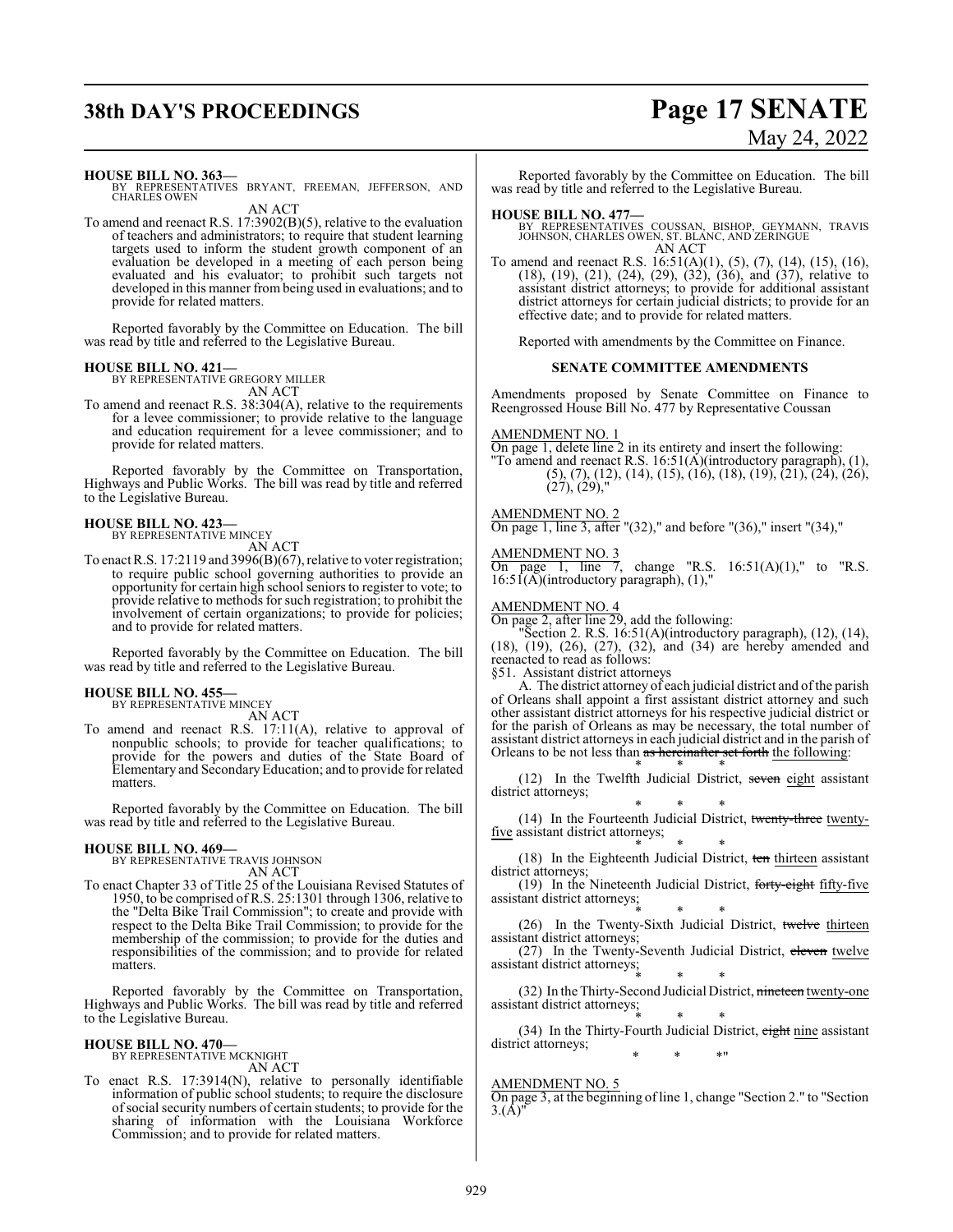## **Page 18 SENATE 38th DAY'S PROCEEDINGS**

## May 24, 2022

## AMENDMENT NO. 6

On page 3, between lines 3 and 4, insert the following:

"(B) In accordance with R.S. 16:54, the additional number of assistant district attorneys provided by Section 2 of this Act shall become effective if and when the Governor's Advisory and Review Commission on Assistant District Attorneys approves the additional number of district attorneys. If any additional district attorney position provided for in Section 2 of this Act is not approved by the Governor's Advisory and Review Commission on Assistant District Attorneys, such lack of approval shall not affect other additional positions provided for in Section 2 of this Act, and to this end the provisions of Section 2 of this Act are hereby declared severable."

## AMENDMENT NO. 7

In Amendment No. 3 by the Senate Committee on Judiciary B (#3370), on page 1, at the beginning of line 7, change "Section 3." to "Section 4."

## AMENDMENT NO. 8

In Amendment No. 3 by the Senate Committee on Judiciary B (#3370), on page 1, line 7, after "this Section and" and before "of this Act" change "Section 2" to " Section 3"

## AMENDMENT NO. 9

In Amendment No. 3 by the Senate Committee on Judiciary B (#3370), on page 1, line 11, after "this Section and" and before "of this Act" change "Section 2" to "Section 3"

On motion of Senator White, the committee amendment was adopted. The amended bill was read by title and referred to the Legislative Bureau.

## **HOUSE BILL NO. 495—**

BY REPRESENTATIVES SCHLEGEL, ADAMS, AMEDEE, BACALA,<br>BRASS,CORMIER,DAVIS,DEVILLIER,FREEMAN,FREIBERG,GREEN,<br>HARRIS, HODGES, JEFFERSON, MIKE JOHNSON, MCFARLAND,<br>NEWELL,CHARLES OWEN,PIERRE,SELDERS,ST.BLANC,TARVER, THOMPSON, AND WRIGHT

AN ACT

To amend and reenact R.S. 17:282.4(C)(1)(introductory paragraph) and (c) and  $286(A)$  and to enact R.S. 17:282.4(G) and (H), relative to suicide prevention and violence in schools; to require training on related topics for certain students; to provide for requirements of the state Department of Education; to require formation of student organizations; to provide for effectiveness; and to provide for related matters.

Reported with amendments by the Committee on Education.

## **SENATE COMMITTEE AMENDMENTS**

Amendments proposed by Senate Committee on Education to Reengrossed House Bill No. 495 by Representative Schlegel

## AMENDMENT NO. 1

On page 4, line 3, after "shall" delete "offer" and insert "allow the creation of"

On motion of Senator Fields, the committee amendment was adopted. The amended bill was read by title and referred to the Legislative Bureau.

#### **HOUSE BILL NO. 509—** BY REPRESENTATIVE MINCEY

AN ACT

To enact R.S. 17:420, relative to public school teachers; to require the state Department of Education to maintain a database and to report to the legislative education committees on training that professional teachers are required to complete; and to provide for related matters.

Reported favorably by the Committee on Education. The bill was read by title and referred to the Legislative Bureau.

## **HOUSE BILL NO. 510—**

BY REPRESENTATIVE MINCEY AN ACT

To enact R.S. 17:420, relative to public school teachers; to provide relative to the effectiveness of requirements for training of professional teachers; and to provide for related matters.

Reported favorably by the Committee on Education. The bill was read by title and referred to the Legislative Bureau.

**HOUSE BILL NO. 512—** BY REPRESENTATIVES ZERINGUE, FIRMENT, FISHER, GADBERRY, LARVADAIN, MCFARLAND, ROMERO, TARVER, THOMPSON, AND WHITE AN ACT

To amend and reenact R.S. 32:1306(C)(1)(c) and 1311(E)(2) and (3) and to repeal R.S.  $32:1306(C)(5)$ , relative to an annual commercial motor vehicle inspection; to repeal provisions relative to the annual fee or charge along with the percentage retained by the inspector and the percentage transferred to certain offices for a commercial motor vehicle inspection; to exempt commercial vehicles from the required one-year or twoyear certificates of inspection; and to provide for related matters.

Reported favorably by the Committee on Revenue and Fiscal Affairs. The bill was read by title and referred to the Legislative Bureau.

**HOUSE BILL NO. 516—** BY REPRESENTATIVES LANDRY AND FREEMAN AN ACT

To enact R.S. 17:221.8 and 3996(B)(67), relative to students; to require the governing authority of each public high school to adopt policies relative to students who are pregnant or parenting; to provide that policies shall address attendance, breastfeeding, and child care; and to provide for related matters.

Reported favorably by the Committee on Education. The bill was read by title and referred to the Legislative Bureau.

**HOUSE BILL NO. 587—** BY REPRESENTATIVES HILFERTY AND WILLARD AN ACT

To amend and reenact R.S.  $38:330.12.1(C)(5)$  and (7), relative to the composition of the Lakefront Management Authority Board; to provide relative to the appointment of authority members; and to provide for related matters.

Reported favorably by the Committee on Transportation, Highways and Public Works. The bill was read by title and referred to the Legislative Bureau.

## **HOUSE BILL NO. 622—**

BY REPRESENTATIVE BEAULLIEU AN ACT

To amend and reenact R.S. 23:1605(D) through (G) and to enact R.S.  $23:1605$  (C)(5), (H), and (I), relative to unemployment compensation; to require the Louisiana Workforce Commission to conduct certain checks with respect to unemployment compensation; to require the recovery of overpayments; and to provide for related matters.

Reported favorably by the Committee on Labor and Industrial Relations. The bill was read by title and referred to the Legislative Bureau.

**HOUSE BILL NO. 630—** BY REPRESENTATIVE BRYANT AN ACT

To designate a portion of Louisiana Highway 31 in Iberia Parish and St. Martin Parish as the "Judge Paul deMahy Highway"; to designate a portion of Louisiana Highway 675 in Iberia Parish as the "Judge Charles L. Porter Highway"; to designate a portion of Louisiana Highway 347 in St. Martin Parish as the "Judge Carl J. Williams Memorial Parkway"; to designate a portion of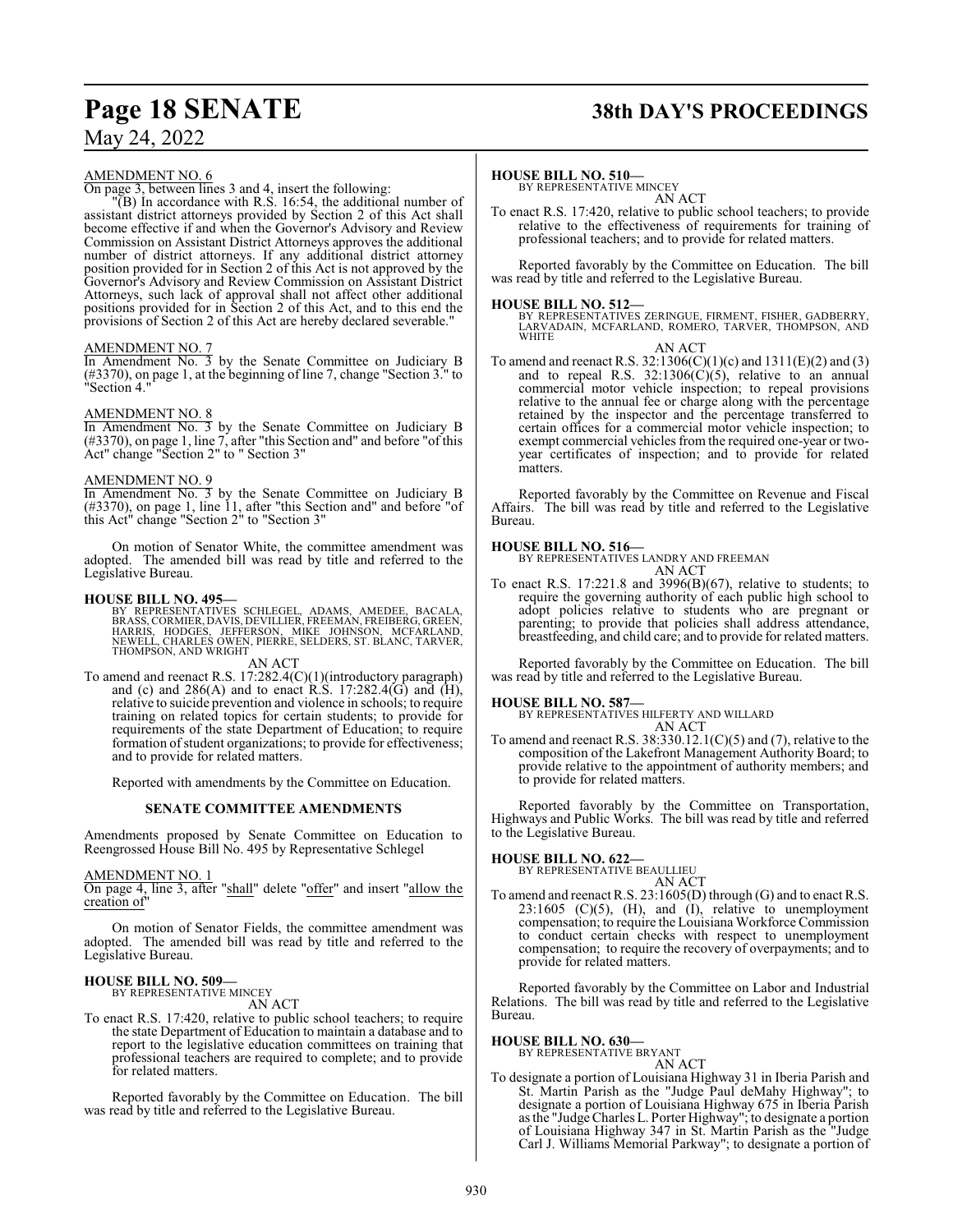## **38th DAY'S PROCEEDINGS Page 19 SENATE** May 24, 2022

Louisiana Highway 96 in St. Martin Parish as the "Judge C. Thomas Bienvenu, Jr. Memorial Highway"; and to provide for related matters.

Reported favorably by the Committee on Transportation, Highways and Public Works. The bill was read by title and referred to the Legislative Bureau.

**HOUSE BILL NO. 647—** BY REPRESENTATIVE HILFERTY AN ACT

To amend and reenact R.S. 33:9091.14(D)(1), (2), (4), (5), and (6), relative to Orleans Parish; to provide relative to the Mid-City Security District; to provide relative to the governing board of the district; to provide relative to the membership of the board; to provide relative to board appointments and officers; to provide for an effective date; and to provide for related matters.

Reported favorably by the Committee on Local and Municipal Affairs. The bill was read by title and referred to the Legislative Bureau.

## **HOUSE BILL NO. 655—**

BY REPRESENTATIVE COUSSAN AND SENATOR ALLAIN AN ACT

To amend and reenact R.S. 30:136.3(D) and 1154(A)(introductory paragraph),  $(B)$ ,  $(C)$ , and  $(D)$  and to enact R.S. 30:136.3 $(B)(5)$ and  $\overline{1154(A)(9)}$ ,  $\overline{(E)}$ , and  $\overline{(F)}$ , relative to solar energy; to provide for the powers and duties of the secretary of the Department of Natural Resources; to require a permit to construct or operate a solar power generation facility; to provide for fees; to provide for financial security; to provide for the Mineral and Energy Operation Fund; to provide for definitions; and to provide for related matters.

Reported favorably by the Committee on Finance. The bill was read by title and referred to the Legislative Bureau.

#### **HOUSE BILL NO. 658—** BY REPRESENTATIVE STAGNI

AN ACT

To amend and reenact R.S. 32:422.2, relative to the Louisiana Advisory Council on Driver Education membership; to modify the rules, regulations, and standards to include driver education providers; to increase the membership of the council; to remove the additional two-year cap on members appointed to the council; to increase the number of unexcused absences; to modify the procedure for council vacancies and appointment of council officers; to provide for council meeting venues; and to provide for related matters.

Reportedwith amendments by the Committee on Transportation, Highways and Public Works.

## **SENATE COMMITTEE AMENDMENTS**

Amendments proposed by Senate Committee on Transportation, Highways and Public Works to Engrossed House Bill No. 658 by Representative Stagni

## AMENDMENT NO. 1

On page 1, line 18, change "thirteen" to "seven" and after "members" insert "and five non-voting members"

## AMENDMENT NO. 2

On page 2, delete lines 11 through 13 and insert the following: "(4) One representative of the office of motor vehicles, licensing and certification division, appointed from a list of three persons nominated by the commissioner of the office of motor vehicles."

## AMENDMENT NO. 3

On page 2, line 15, delete "from a list of three persons nominated"

### AMENDMENT NO. 4

On page 2, line 23, after "Paragraphs", delete the remainder of the line and insert, "(1) through (3) of Subsection B of"

On motion of Senator McMath, the committee amendment was adopted. The amended bill was read by title and referred to the Legislative Bureau.

**HOUSE BILL NO. 669—** BY REPRESENTATIVE PIERRE AN ACT

To amend and reenact R.S. 32:408.1(E) and R.S. 40:1461(A) and to enact R.S. 15:587(A)(1)(e)(vi) and (vii), relative to background checks of private training or private driving instructor training schools or agencies; to provide for a criminal history background check of every person engaged in private driving instructor training school or agency; to provide for noncommercial driving examinations or tests; to modify the procedure for a criminal history background check of the principal of the third-party examiner or tester; to define the term criminal history background check"; to provide for fingerprints and other identifying information; to require the office of motor vehicles to execute a thorough background investigation to be conducted by the Louisiana Bureau of Criminal Identification and Information; to provide for the cost of fingerprint cards; and to provide for related matters.

Reported favorably by the Committee on Transportation, Highways and Public Works. The bill was read by title and referred to the Legislative Bureau.

## **HOUSE BILL NO. 682—** BY REPRESENTATIVE BROWN

AN ACT

To enact R.S. 22:1679, relative to a claims adjuster database; to require the Department of Insurance to create and maintain a database of claims adjusters working in this state; to provide requirements for each profile in the database; to provide for accessibility by the public; and to provide for related matters.

Reported favorably by the Committee on Finance. The bill was read by title and referred to the Legislative Bureau.

## **HOUSE BILL NO. 686—**

BY REPRESENTATIVES MINCEY, BACALA, BOURRIAQUE, BUTLER,<br>CARRIER, CORMIER, COUSSAN, DEVILLIER, FISHER, GERNANN,<br>KERNER, LANDRY, ORGERON, RISER, ROMERO, SCHAMERHORN,<br>SCHEXNAYDER, ST. BLANC, AND WHEAT AND SENATOR WHITE<br>AN ACT

To amend and reenact R.S. 38:3302, 3303(A), (B), (C), and (D), 3305(Section heading), 3306(A) and (C), 3307(C), and 3309 and to enact R.S.  $38:3301(C)$ ,  $3303(E)$  and (F),  $3304(C)(3)$ , 3306(G), (H), (I), and (J), and 3307(E), relative to management of the Amite River Basin; to provide for the board of commissioners; to provide for appointment and terms of commissioners; to provide for powers and duties of the board; to provide for contact authority; to provide for posting requirements; to provide for technical assistance from the Coastal Protection and Restoration Authority; to provide for taxing authority; and to provide for related matters.

Reported with amendments by the Committee on Natural Resources.

## **SENATE COMMITTEE AMENDMENTS**

Amendments proposed by Senate Committee on Natural Resources to Reengrossed House Bill No. 686 by Representative Mincey

## AMENDMENT NO. 1

On page 1, line 2, after "3303" delete the remainder of the line and insert ", 3305,"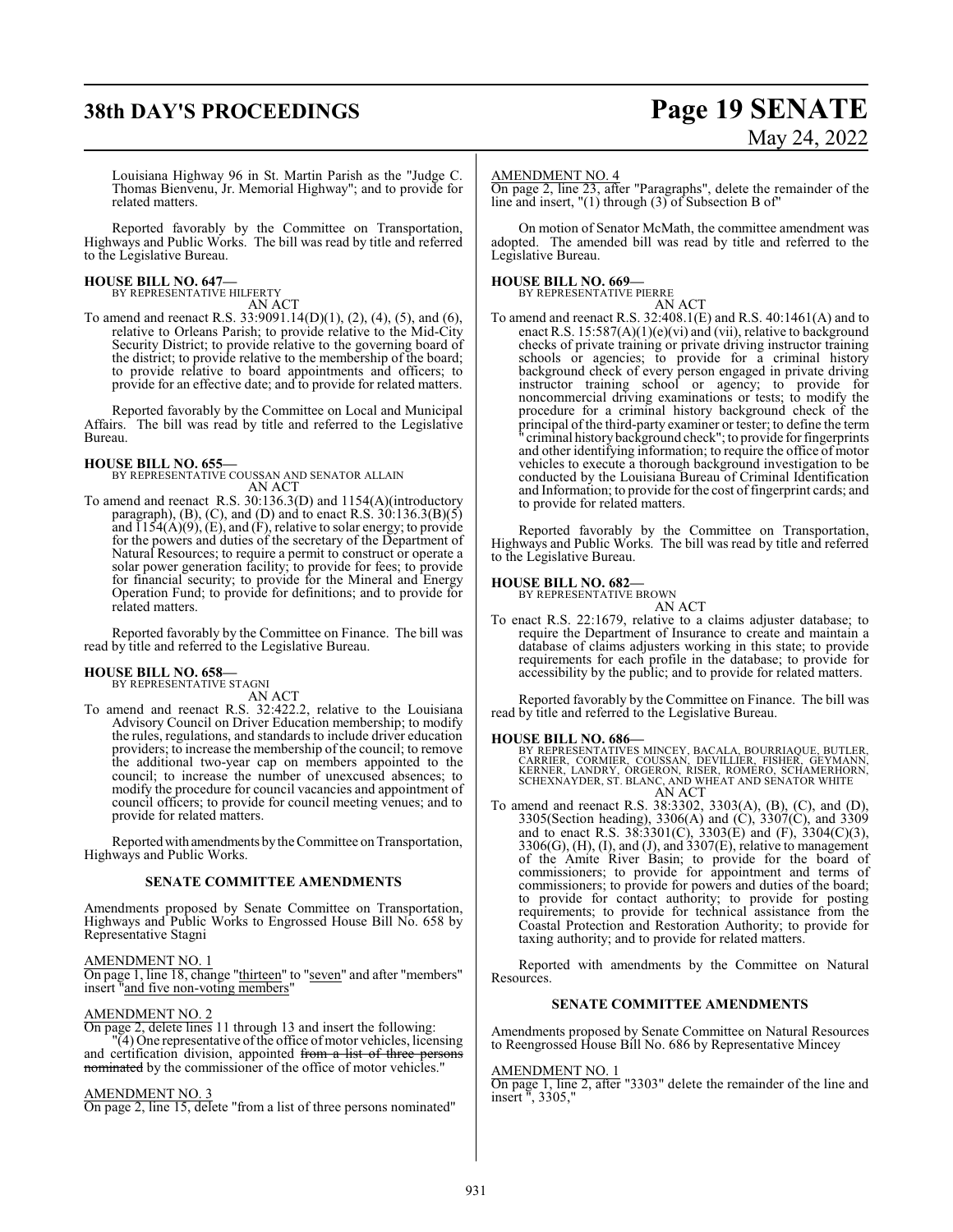## **Page 20 SENATE 38th DAY'S PROCEEDINGS**

AMENDMENT NO. 2 On page 1, at the end of line 3, delete "3303(E) and (F),"

AMENDMENT NO. 3 On page 1, line 4, delete "and  $(J)$ ," and insert " $(J)$ ,  $(K)$ , and  $(L)$ ,"

AMENDMENT NO. 4 On page 1, line 9, after "Authority" and before the semicolon ";" insert "and the Pontchartrain Levee District"

AMENDMENT NO. 5 On page 1, line 11, after "3303" delete the remainder of the line and insert ", 3305, 3306(A)"

AMENDMENT NO. 6 On page 1, delete line 13, and insert "3304(C)(3), 3306(G), (H), (I),  $(J)$ ,  $(K)$ , and  $(L)$ , and  $3307(E)$  are hereby enacted to"

## AMENDMENT NO. 7

On page 2, line 16, change "fifteen" to "sixteen"

AMENDMENT NO. 8

On page 2, line 22, after "designee," and before "and" insert "one member shall be the secretary of the Department of Transportation and Development, or his designee,

## AMENDMENT NO. 9

On page 2, line 23, change "both" to "all"

AMENDMENT NO. 10 On page 3, line 12, after "legislator" and before "<u>may</u>" insert "<u>within</u> the district"

## AMENDMENT NO. 11

On page 4, line 24, after "board." and before "The" insert "The board may request technical assistance on issues other than those already required under this Section from the Department of Transportation and Development.

## AMENDMENT NO. 12

On page 7, line 8, after "approval" and before the period "." insert "annually by the Senate Committee on Transportation, Highways, and Public Works and the House Committee on Transportation, Highways and Public Works"

## AMENDMENT NO. 13

On page 7, line 20, after "approval" and before the period "." insert "annually by the Senate Committee on Transportation, Highways, and Public Works and the House Committee on Transportation, Highways and Public Works"

## AMENDMENT NO. 14

On page 8, line 7, after "plan." and before "The" insert the following: "The Board shall ensure each parish hazard mitigation plan identifies how to participate in the Federal Emergency Management Agency Community Rating System (CRS) or any successor or similar program or how to maximize participation in the CRS; The Board shall also consider and prioritize policies and programs that can reduce flood risk and reduce flood insurance premiums.

## AMENDMENT NO. 15

On page 9, after line 17, insert the following:

"Section 3. This Act shall become effective upon signature by the governor or, if not signed by the governor, upon expiration of the time for bills to become law without signature by the governor, as provided by Article III, Section 18 of the Constitution of Louisiana. If vetoed by the governor and subsequently approved by the legislature, this Act shall become effective on the day following such approval."

On motion of Senator Hensgens, the committee amendment was adopted. The amended bill was read by title and referred to the Legislative Bureau.

## **HOUSE BILL NO. 732—**

BY REPRESENTATIVE DUPLESSIS AN ACT

To enact Chapter 17-E of Title 25 of the Louisiana Revised Statutes of 1950, to be comprised of R.S. 25:850.21, and to repeal R.S. 33:2740.26, relative to Orleans Parish; to provide relative to the Louis Armstrong Park Authority and Historic Jazz District; to provide that the district is a political subdivision of the state; to provide relative to the governing board ofthe district; to provide relative to the membership of the board; to provide relative to the powers and duties of the district; and to provide for related matters.

Reported favorably by the Committee on Local and Municipal Affairs. The bill was read by title and referred to the Legislative Bureau.

## **HOUSE BILL NO. 776—**

BY REPRESENTATIVE GLOVER AN ACT

To designate a portion of Interstate 49 in Shreveport, Louisiana, as "The Cooper Road Pioneers Memorial Interchange".

Reported favorably by the Committee on Transportation, Highways and Public Works. The bill was read by title and referred to the Legislative Bureau.

## **HOUSE BILL NO. 777—** BY REPRESENTATIVE GLOVER

AN ACT To amend and reenact R.S. 33:2476.6, relative to the municipal fire and police civil service board in certain municipalities; to provide relative to the office of board secretary; to provide relative to the salary and benefits of the secretary; and to provide for related matters.

Reported favorably by the Committee on Local and Municipal Affairs. The bill was read by title and referred to the Legislative Bureau.

## **HOUSE BILL NO. 780—**

BY REPRESENTATIVE MAGEE

AN ACT To enact Part V of Chapter 12-A of Title 33 of the Louisiana Revised Statutes of 1950, comprised of R.S. 33:4709.31, relative to the city of Houma; to create the Houma Restoration District; to provide relative to the boundaries, purpose, governance, and powers and duties of the district; to provide relative to district funding; to provide for an effective date; and to provide for related matters.

Reported favorably by the Committee on Local and Municipal Affairs. The bill was read by title and referred to the Legislative Bureau.

## **HOUSE BILL NO. 797—**

BY REPRESENTATIVE DUPLESSIS AN ACT

To amend and reenact R.S. 33:9039.62, 9039.68(A)(3) and (B)(1),  $(2)(b)$ , and  $(3)$ , 9039.69 $(A)(3)$  and  $(5)$ , and 9039.72 $(A)(14)$  and to enact R.S. 33:9039.63.1, 9039.68(B)(2)(c), 9039.69(C), and 9039.72(D), relative to Orleans Parish; to provide relative to the BioDistrict New Orleans; to provide relative to the boundaries and powers and duties of the district; to provide relative to the creation of subdistricts; to require that district projects be in compliance with certain rules and regulations; to provide for an effective date; and to provide for related matters.

Reported favorably by the Committee on Local and Municipal Affairs. The bill was read by title and referred to the Legislative Bureau.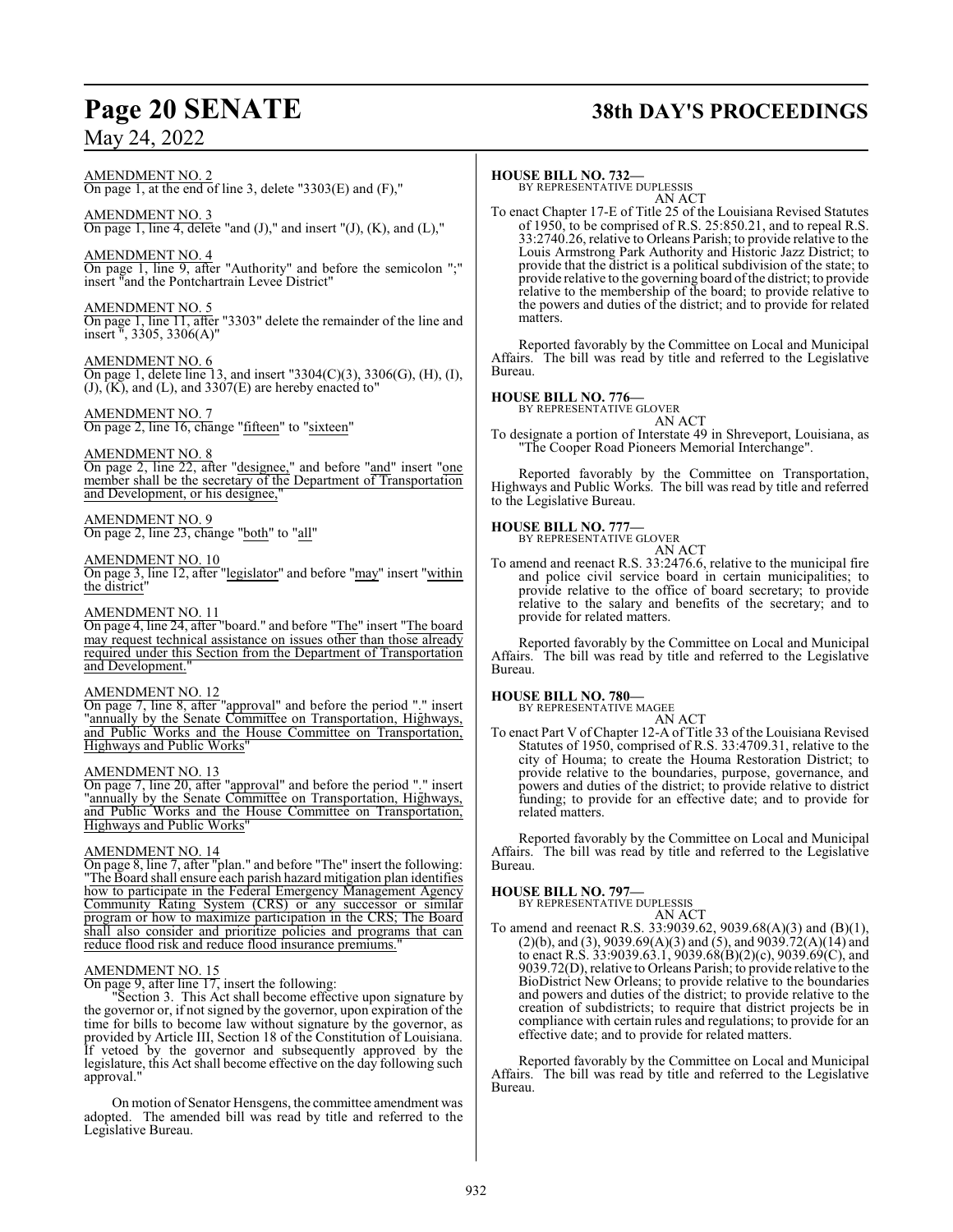## **38th DAY'S PROCEEDINGS Page 21 SENATE** May 24, 2022

## **HOUSE BILL NO. 818—**

BY REPRESENTATIVE HUGHES AN ACT

To amend and reenact R.S. 13:2575(A)(2), (B)(2), (D)(2), and (F)(2), relative to administrative adjudication; to provide relative to blighted or abandoned property; to provide for procedures; to provide for exemptions for certain populations; and to provide for related matters.

Reported favorably by the Committee on Local and Municipal Affairs. The was read by title and referred to the Legislative Bureau.

**HOUSE BILL NO. 847—**<br>BY REPRESENTATIVES LACOMBE, ADAMS, BISHOP, BOURRIAQUE,<br>BRASS, BROWN, BRYANT, CARRIER, ROBBY CARTER, CORMIER,<br>DAVIS, DEVILLIER, HARRIS, HORTON, JEFFERSON, JENKINS,<br>MIGUEZ, ROMERO, STEFANSKI, AND WHITE

AN ACT

To amend and reenact R.S.  $39:112(E)(2)(c)$  and to enact R.S. 39:112(E)(2)(d), relative to capital outlay; to provide with respect to local match requirements for projects by non-state entities; to exempt certain non-state entity projects from local match requirements; to provide for applicability; to provide for an effective date; and to provide for related matters.

Reported with amendments by the Committee on Revenue and Fiscal Affairs.

## **SENATE COMMITTEE AMENDMENTS**

Amendments proposed by Senate Committee on Revenue and Fiscal Affairs to Reengrossed House Bill No. 847 by Representative LaCombe

AMENDMENT NO. 1

On page 1, line 2, after "R.S.  $39:112(E)(2)(c)$ " delete the remainder of the line and insert ", relative to"

## AMENDMENT NO. 2

On page 1, line 8, after "reenacted" delete the remainder of the line

## AMENDMENT NO. 3

On page 1, line 9, delete "39:112(E)(2)(d) is hereby enacted"

## AMENDMENT NO. 4

On page 2, delete lines 1 through 3 and insert:

" (c) A water or sewer project for a rural water system servicing less than one thousand two hundred and fifty customers or fewer connections.

## AMENDMENT NO. 5

On page 2, delete lines 4 through 6

On motion of Senator Allain, the committee amendment was adopted. The amended bill was read by title and referred to the Legislative Bureau.

## **HOUSE BILL NO. 852—**

- BY REPRESENTATIVES SCHLEGEL, BRASS, FREEMAN, FREIBERG, HARRIS, HUGHES, JEFFERSON, MCKNIGHT, PRESSLY, AND TARVER AN ACT
- To enact Part IV of Chapter 43 of Title 17 of the Louisiana Revised Statutes of 1950, comprised of R.S. 17:4033.1, relative to providing books and reading materials for certain public school students; to establish the Reading Enrichment and Academic Deliverables Program; to provide for student eligibility, program administration, and funding; and to provide for related matters. Reported favorably by the Committee on Education. The bill was read by title and recommitted to the Committee on Finance.

## **HOUSE BILL NO. 865—**

BY REPRESENTATIVE NELSON AN ACT

To amend and reenact R.S. 17:24.10(A)(4), relative to literacy; to require public schools to ensure that certain textbooks and

instructional materials are not used in reading instruction; and to provide for related matters.

Reported favorably by the Committee on Education. The bill was read by title and referred to the Legislative Bureau.

**HOUSE BILL NO. 869—** BY REPRESENTATIVE ROMERO

- AN ACT
- To designate a portion of United States Highway 90 in Jefferson Davis Parish as the "Winston Guillory Memorial Highway"; to designate a portion of Louisiana Highway 14 in Jefferson Davis Parish as the "Marion "Butch" Fox Memorial Highway"; to designate a portion of Louisiana Highway 21 in Washington Parish as the "Lt. Brian Anthony Nichols "Lt. Nic" Memorial Highway"; and to provide for related matters.

Reported favorably by the Committee on Transportation, Highways and Public Works. The bill was read by title and referred to the Legislative Bureau.

## **HOUSE BILL NO. 874—** BY REPRESENTATIVE STAGNI

AN ACT

To amend and reenact Subparagraphs(9)(b), (c), and (e), and Subsubparagraph(9)(d)(i) of Article XIV, Section 15.1 of the 1921 Constitution of Louisiana, as amended, continued as a statute pursuant to Article X, Section 18 of the 1974 Constitution of Louisiana, and R.S. 33:2479(H), relative to the municipal fire and police civil service; to provide relative to the appointment, supervision, and discharge of the deputy state examiner; to remove certain powers granted to the State Civil Service Commission with respect to the deputy state examiner; and to provide for related matters.

Reported favorably by the Committee on Local and Municipal Affairs. The bill was read by title and referred to the Legislative Bureau.

## **HOUSE BILL NO. 879—**

BY REPRESENTATIVE GADBERRY AN ACT

To amend and reenact R.S. 33:1233(A)(3), relative to parish governing authorities; to provide relative to the compensation of parish governing authority members; to provide relative to an authorized expense allowance; to increase themaximumamount authorized to be paid; and to provide for related matters.

Reported favorably by the Committee on Local and Municipal Affairs. The bill was read by title and referred to the Legislative Bureau.

## **HOUSE BILL NO. 886—** BY REPRESENTATIVE STAGNI

- AN ACT
- To amend and reenact R.S. 33:2493(A)(5)(introductory paragraph) and (e) and 2553(A)(5)(introductory paragraph) and (e), relative to the municipal fire and police civil service; to provide relative to the admission to tests; to provide relative to test applications; to grant certain powers to the state examiner with respect to such applications; and to provide for related matters.

Reported favorably by the Committee on Local and Municipal Affairs. The bill was read by title and referred to the Legislative Bureau.

**HOUSE BILL NO. 889—** BY REPRESENTATIVES MAGEE, DUBUISSON, EDMONDS, FARNUM, GAROFALO, GLOVER, LANDRY, LYONS, MARCELLE, AND STAGNI AN ACT

To enact Chapter 5-G of Title 25 of the Louisiana Revised Statues of 1950, to be comprised of R.S. 25:380.41 through 45, and R.S. 36:209(C)(5), relative to museums; to establish the Dew Drop-America's Rock and Roll Museum as a facility within Orleans Parish; to place the museum within the Department of Culture,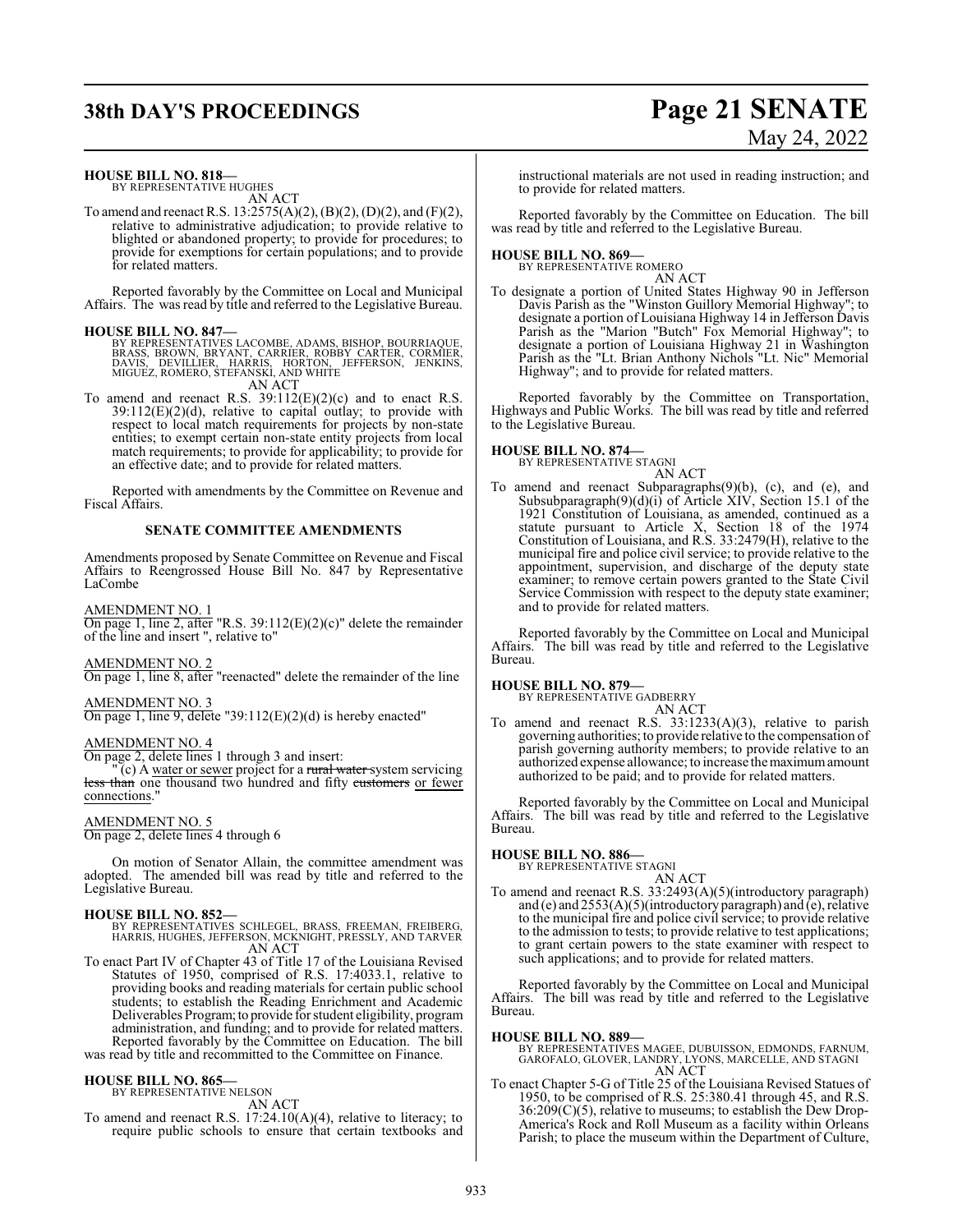## Recreation and Tourism; to provide for an effective date; and to provide for related matters.

Reported favorably by the Committee on Education. The bill was read by title and recommitted to the Committee on Finance.

## **HOUSE BILL NO. 895—**

BY REPRESENTATIVES MAGEE AND LANDRY AN ACT

To enact Chapter 17-E of Title 25 of the Louisiana Revised Statutes of 1950, to be comprised of R.S. 25:850.21, relative to Orleans Parish; to create the LaSalle Cultural Corridor District; to provide relative to the boundaries, purpose, governance, and powers and duties of the district; and to provide for related matters.

Reported favorably by the Committee on Local and Municipal Affairs. The bill was read by title and referred to the Legislative Bureau.

## **HOUSE BILL NO. 898—**

BY REPRESENTATIVE DEVILLIER AN ACT

To enact R.S. 33:1377, relative to parishes and municipalities; to provide relative to the powers of parishes and municipalities with respect to the use and storage of liquefied petroleum gas; to prohibit parishes and municipalities from enacting certain ordinances relative to permit applications; and to provide for related matters.

Reported favorably by the Committee on Local and Municipal Affairs. The bill was read by title and referred to the Legislative Bureau.

## **HOUSE BILL NO. 906—** BY REPRESENTATIVE WHEAT

AN ACT

To repeal R.S.  $33:383(A)(3)$ , relative to municipal elections in certain Lawrason Act municipalities; to remove a requirement to use the gubernatorial election date for such elections by certain municipalities; and to provide for related matters.

Reported favorably by the Committee on Local and Municipal Affairs. The bill was read by title and referred to the Legislative Bureau.

## **HOUSE BILL NO. 927—**

BY REPRESENTATIVES SELDERS, CARPENTER, FREIBERG, AND MCKNIGHT AN ACT

To amend and reenact R.S. 17:1855.2 and to enact R.S. 17:3351.22, relative to university laboratory schools; to authorize a tuition increase at certain laboratory schools; to provide a maximum increase amount; and to provide for related matters.

Reported with amendments by the Committee on Education.

## **SENATE COMMITTEE AMENDMENTS**

Amendments proposed by Senate Committee on Education to Engrossed House Bill No. 927 by Representative Selders

## AMENDMENT NO. 1

On page 1, line 2, delete "amend and reenact R.S. 17:1855.2 and to"

## AMENDMENT NO. 2

On page 1, line 6, delete "R.S. 1855.2 is hereby amended and reenacted and"

## AMENDMENT NO. 3

On page 1, delete lines 8 through 20, and on page 2, delete lines 1 through 5

On motion of Senator Fields, the committee amendment was adopted. The amended bill was read by title and referred to the Legislative Bureau.

## **Page 22 SENATE 38th DAY'S PROCEEDINGS**

## **HOUSE BILL NO. 1032—**

BY REPRESENTATIVE ZERINGUE AN ACT

To enact R.S. 48:461.26(E)(3), relative to outdoor advertising; to provide an exception to outdoor advertisement for an institution of postsecondary education, an institution of higher education, or a foundation affiliated with the institution; and to provide for related matters.

Reported favorably by the Committee on Transportation, Highways and Public Works. The bill was read by title and referred to the Legislative Bureau.

## **HOUSE BILL NO. 1060— (Substitute for House Bill No. 338 by Representative Coussan)**<br>BY REPRESENTATIVE COUSSAN

AN ACT

To amend and reenact R.S. 56:302.9(A)(1) and (3), relative to charter boat fishing licenses; to remove state requirement for a valid United States Coast Guard captain's license for freshwater charter boat fishing guides; and to provide for related matters.

Reported with amendments by the Committee on Natural Resources.

## **SENATE COMMITTEE AMENDMENTS**

Amendments proposed by Senate Committee on Natural Resources to Engrossed House Bill No. 1060 by Representative Coussan

### AMENDMENT NO. 1

On page 1, line 10, after "guide" insert "or a freshwater charter boat guide on a waterbody influenced by the tide"

## AMENDMENT NO. 2

On page 1, delete line 14 and insert "saltwater charter boat fishing guide as provided for in this Subparagraph who is in charge of the operation of a vessel shall"

## AMENDMENT NO. 3

On page 1, line 20, after "guide" insert "on a waterbody not influenced by the tide"

## AMENDMENT NO. 4

On page 2, at the end of line 7, insert "The issuance of a license pursuant to this Section shall not relieve the holder of any other requirement oflaw, including holding a valid captain's license issued by the United State Coast Guard."

## AMENDMENT NO. 5

On page 2, line 12, after "license" insert "or a nonresident freshwater charter boat fishing guide license for a person operating on a waterbody influenced by the tide"

On motion of Senator Hensgens, the committee amendment was adopted. The amended bill was read by title and referred to the Legislative Bureau.

#### **HOUSE BILL NO. 1067— (Substitute for House Bill No. 241 by Representative Riser)** BY REPRESENTATIVE RISER

AN ACT

To amend and reenact the heading of Part XIII of Chapter 11 of Title 23 of the Louisiana Revised Statutes of 1950, R.S. 23:1771, 1773, and 1775(B) and (C)(2), and R.S. 47:1508(B)(28), to enact R.S. 23:1775(F) and R.S. 47:1576.3 and 1576.4, and to repeal R.S. 23:1772, 1774, and 1776, relative to the Fresh Start Proper Worker Classification Initiative and the Voluntary Disclosure Program; to provide for definitions; to provide for eligibility requirements for participation in the Voluntary Disclosure Program; to provide for the payment of unemployment taxes and penalties; to provide for withholding taxes, interest, and penalties; to provide for compliance with federal laws and regulations; to provide for a safe harbor; to provide for unemployment interest; to provide for a public records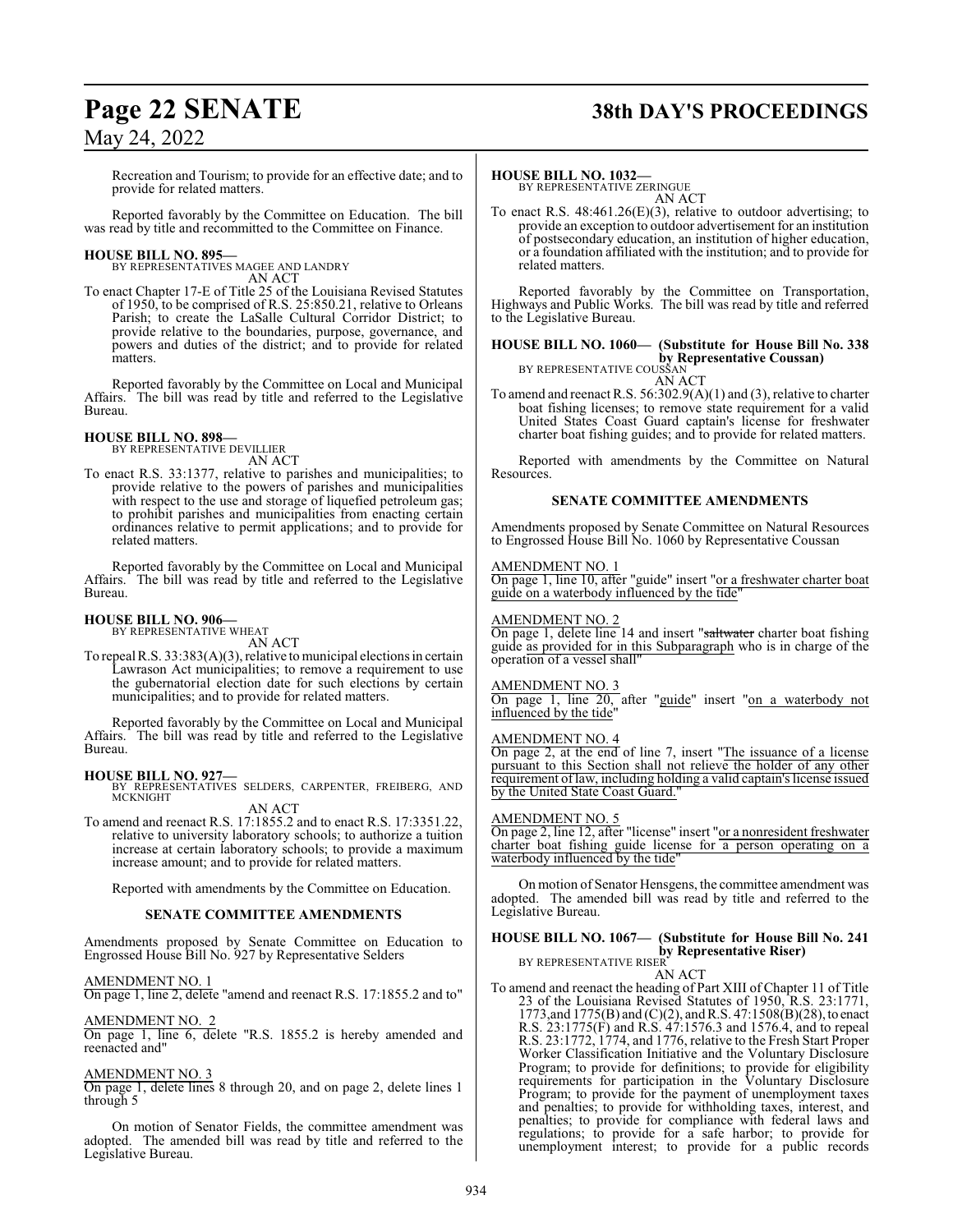## **38th DAY'S PROCEEDINGS Page 23 SENATE**

exception; to require the Department of Revenue to promulgate rules and regulations; and to provide for related matters.

Reported favorably by the Committee on Labor and Industrial Relations. The bill was read by title and referred to the Legislative Bureau.

## **HOUSE BILL NO. 1070— (Substitute for House Bill No. 759 by Representative Schexnayder)** BY REPRESENTATIVES SCHEXNAYDER AND THOMPSON

AN ACT

To amend and reenact R.S. 29:725(A) and (F), 725.5, 726(B)(introductory paragraph) and (F), and 729(B)(introductory paragraph) and (12), to enact R.S. 29:725(K), 726(G), and 728(G), and to repeal R.S.  $29:726(E)(25)$  and 731, relative to the Governor's Office of Homeland Security and Emergency Preparedness; to provide relative to interoperability; to create the Emergency Communications Interoperability Fund; to provide requirements for the statewide emergency management software system; to provide formandatory training requirements; to provide relative to parish offices of homeland security and emergency preparedness; to provide relative to prepositioned contracts; to provide relative to procurement; to provide for reporting; to provide for temporary housing assistance; to provide for eligibility; to provide relative to waivers of local land use regulations; to provide for exemptions; to provide for an effective date; and to provide for related matters.

Reported favorably by the Committee on Finance. The bill was read by title and referred to the Legislative Bureau.

## **HOUSE BILL NO. 1072— (Substitute for House Bill No. 878 by**

**Representative Horton)**<br>BY REPRESENTATIVES HORTON, DUBUISSON, EDMONDS, FARNUM,<br>FONTENOT, FREIBERG, KERNER, MCKNIGHT, SCHAMERHORN, AND<br>STAGNI

## AN ACT

To enact R.S. 33:2581.3, relative to the classified police service; to provide that the development of hearing loss while employed in the classified police service is an occupational disease; to provide for benefits to an affected employee; to create a rebuttable presumption that such hearing loss developed during employment under certain circumstances; to require certain persons appointed to the classified police service to submit to certain audiology examinations; and to provide for related matters.

Reported favorably by the Committee on Local and Municipal Affairs. The bill was read by title and recommitted to the Committee on Finance.

## **Senate Concurrent Resolutions Returned from the House of Representatives with Amendments**

### **SENATE CONCURRENT RESOLUTION NO. 14—** BY SENATOR FOIL

A CONCURRENT RESOLUTION

To establish the Cybersecurity Redhibition Task Force and to recognize the task force as the unified and coordinated body of information technology and security professionals from various branches of federal and state government to consider creating a distinct cause of action for state agencies that respond to cyber incidents as part of the state's emergency support function to recover qualifying expenses from managed service providers and managed security service providers servicing public bodies and critical infrastructure whose actions or omissions contributed to the cyber incident.

The concurrent resolution was read by title. Returned from the House of Representatives with amendments:

## **HOUSE COMMITTEE AMENDMENTS**

Amendments proposed by House Committee on House and Governmental Affairs to Engrossed Senate Concurrent Resolution No. 14 by Senator Foil

## AMENDMENT NO. 1

On page 3, line 12, after "Security" change the period "." to a comma "," and insert "or a member of the committee designated by the chairman."

## AMENDMENT NO. 2

On page 3, line 13, after "Security" change the period "." to a comma "," and insert "or a member of the committee designated by the chairman."

Senator Foil moved to reject the amendments proposed by the House.

## **ROLL CALL**

The roll was called with the following result:

## YEAS

| Mr. President | Foil      | Peacock |
|---------------|-----------|---------|
| Abraham       | Harris    | Pope    |
| Allain        | Henry     | Price   |
| Barrow        | Hensgens  | Reese   |
| Bernard       | Hewitt    | Smith   |
| Boudreaux     | Lambert   | Stine   |
| Bouie         | Luneau    | Talbot  |
| Carter        | McMath    | Tarver  |
| Cathey        | Milligan  | Ward    |
| Cloud         | Mills, F. | White   |
| Connick       | Mills, R. | Womack  |
| Fesi          | Mizell    |         |
| Fields        | Morris    |         |
| Total - 37    |           |         |
|               | NAYS      |         |

ABSENT

Jackson Total - 1

Total - 0

The Chair declared the Senate rejected the amendments proposed by the House.

## **Senate Resolutions to be Adopted, Subject to Call**

## **Called from the Calendar**

Senator Jackson asked that the previously amended Senate Resolution No. 58 be called from the Calendar.

**SENATE RESOLUTION NO. 58—** BY SENATOR JACKSON

A RESOLUTION

To create a task force to study the implementation of a partnership between law enforcement agencies and behavioral health providers to reduce or eliminate incidents of law enforcement officers responding to nonviolent calls or behavioral or social crises in which no crime has taken place.

The resolution was read by title. On motion of Senator Jackson, the Senate Resolution was adopted.

## **Called from the Calendar**

Senator Jackson asked that Senate Resolution No. 60 be called from the Calendar.

# May 24, 2022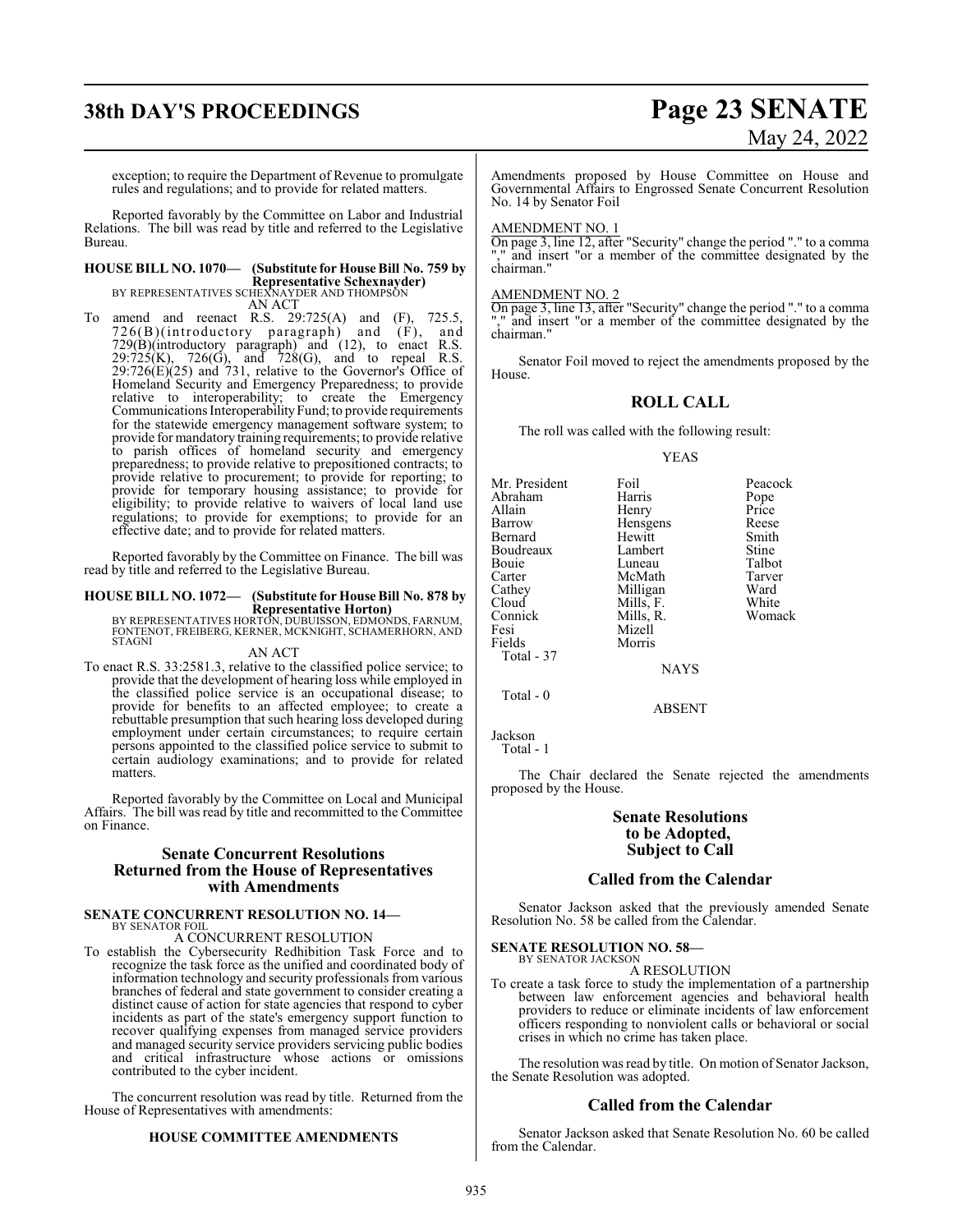## **SENATE RESOLUTION NO. 60—**

BY SENATOR JACKSON A RESOLUTION

To urge and request the Department of Insurance to form a task force to study, jointly with the Louisiana Department of Health, the causes of infertility in women and the desirability and feasability of mandating insurance coverage for fertility treatments for women.

On motion of Senator Jackson, the resolution was read by title and returned to the Calendar, subject to call.

## **Senate Concurrent Resolutions on Second Reading Reported by Committees**

**SENATE CONCURRENT RESOLUTION NO. 49—** BY SENATOR FIELDS

A CONCURRENT RESOLUTION

To express the legislative intent with regard to the use of the term financial aid to exclude student loans and federal work study programs.

Reported with amendments by the Committee on Education.

## **SENATE COMMITTEE AMENDMENTS**

Amendments proposed by Senate Committee on Education to Original Senate Concurrent Resolution No. 49 by Senator Fields

## AMENDMENT NO. 1

On page 1, line 8, after "students" insert ", who are twenty-one years of age or older,"

## AMENDMENT NO. 2

On page 1, between lines 11 and 12, insert the following:

"WHEREAS, the M.J. Foster Promise Program was enacted to provide financial assistance awards to help defray the costs of a postsecondary education for adults who have been out of high school for several years and have realized the need to further their education; and"

## AMENDMENT NO. 3

On page 1, line 12, before "students" insert "such"

## AMENDMENT NO. 4

On page 1, line 18, before "students" insert "such"

## AMENDMENT NO. 5

On page 2, line 7, change "federal work study programs" to "the federal work study program"

On motion of Senator Fields, the committee amendment was adopted.

The resolution was read by title. Senator Fields moved to adopt the amended Senate Concurrent Resolution.

## **ROLL CALL**

The roll was called with the following result:

## YEAS

| Mr. President | Foil      | Morris       |
|---------------|-----------|--------------|
| Abraham       | Harris    | Peacock      |
| Allain        | Henry     | Pope         |
| Barrow        | Hensgens  | Price        |
| Bernard       | Hewitt    | Reese        |
| Bouie         | Lambert   | Smith        |
| Carter        | Luneau    | <b>Stine</b> |
| Cathey        | McMath    | Talbot       |
| Cloud         | Milligan  | Tarver       |
| Connick       | Mills. F. | Ward         |

## **Page 24 SENATE 38th DAY'S PROCEEDINGS**

| Fesi<br>Fields<br>Total $-36$ | Mills, R.<br>Mizell | White<br>Womack |
|-------------------------------|---------------------|-----------------|
|                               | <b>NAYS</b>         |                 |
| Total $-0$                    | ABSENT              |                 |

Boudreaux Jackson Total - 2

The Chair declared the Senate had adopted the amended Senate Concurrent Resolution and ordered it engrossed and sent to the House.

## **Senate Concurrent Resolutions on Third Reading and Final Passage**

### **SENATE CONCURRENT RESOLUTION NO. 42—** BY SENATOR TALBOT

A CONCURRENT RESOLUTION To suspend until sixty days after final adjournment of the 2023 Regular Session of the Legislature of Louisiana the provisions of R.S.  $51:1286(C)(2)(c)$ , which limit the Department of Culture, Recreation and Tourism's purchase of in-state media advertisements to an amount not exceeding ten percent of all

funds used for the purchase of media advertisements.

The concurrent resolution was read by title. Senator Talbot moved to adopt the concurrent resolution.

## **ROLL CALL**

The roll was called with the following result:

## YEAS

| Mr. President<br>Abraham<br>Allain<br>Barrow<br>Bernard<br>Boudreaux | Foil<br>Harris<br>Henry<br>Hensgens<br>Hewitt<br>Jackson | Morris<br>Peacock<br>Pope<br>Price<br>Reese<br>Smith |
|----------------------------------------------------------------------|----------------------------------------------------------|------------------------------------------------------|
| Bouie                                                                | Lambert                                                  | Stine                                                |
| Carter                                                               | Luneau                                                   | Talbot                                               |
| Cathey                                                               | McMath                                                   | Tarver                                               |
| Cloud                                                                | Milligan                                                 | Ward                                                 |
| Connick                                                              | Mills, F.                                                | White                                                |
| Fesi                                                                 | Mills, R.                                                | Womack                                               |
| Fields                                                               | Mizell                                                   |                                                      |
| Total - 38                                                           |                                                          |                                                      |
|                                                                      | <b>NAYS</b>                                              |                                                      |
| Total - 0                                                            |                                                          |                                                      |
|                                                                      | ABSENT                                                   |                                                      |

Total - 0

The Chair declared the concurrent resolution was adopted and ordered it sent to the House. Senator Talbot moved to reconsider the vote by which the concurrent resolution was adopted and laid the motion on the table.

## **Senate Bills and Joint Resolutions on Third Reading and Final Passage**

## **SENATE BILL NO. 499— (Substitute of Senate Bill No. 339 by Senator Barrow)**

BY SENATOR BARROW

AN ACT To amend and reenact R.S. 17:111(A) and to enact R.S. 23:332(I), relative to hairstyles; to recognize ethnic and natural hairstyles; to prohibit ethnic and natural hairstyles from being a barrier to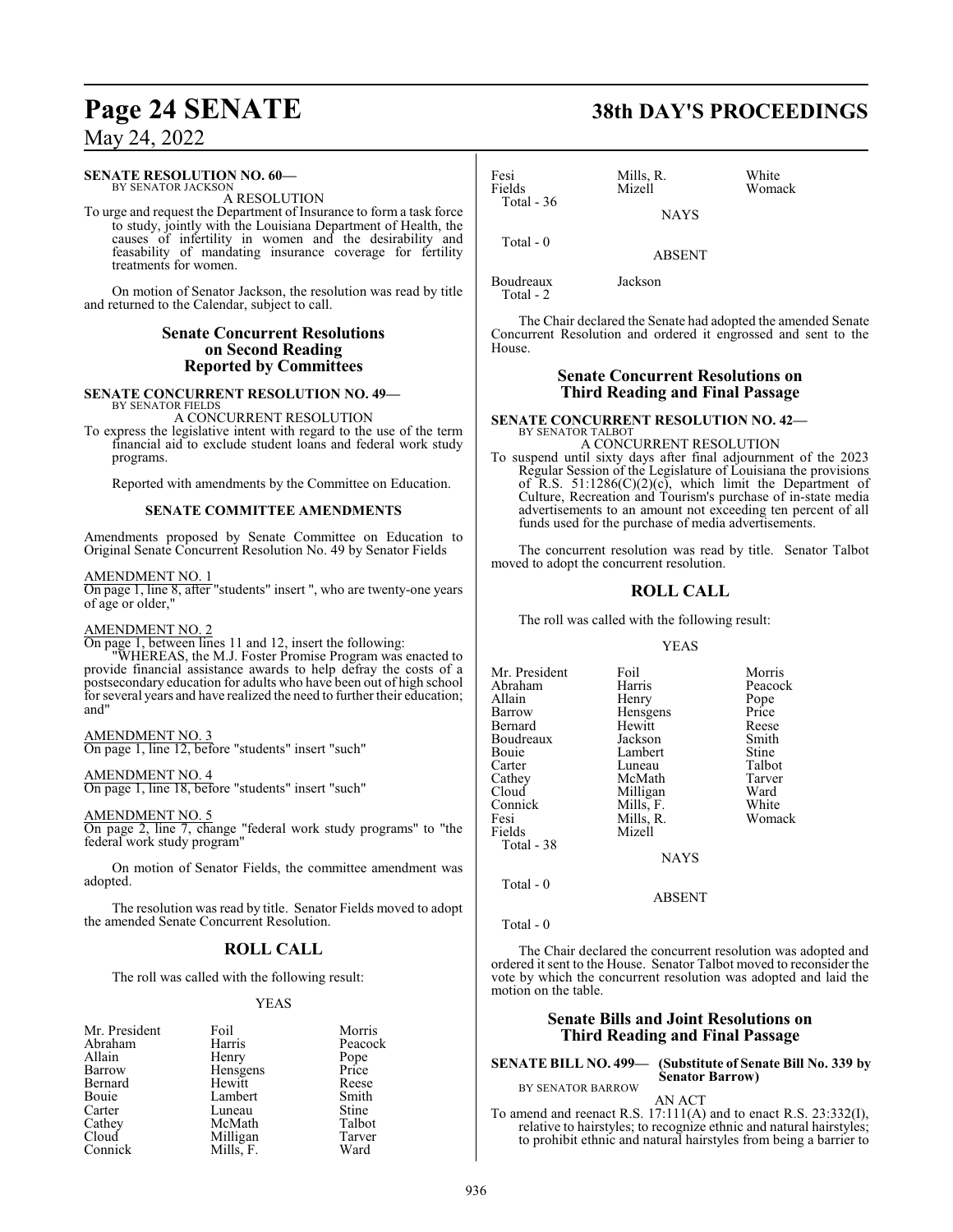## **38th DAY'S PROCEEDINGS Page 25 SENATE**

certain economic opportunities; to provide for definitions; and to provide for related matters.

The bill was read by title. Senator Barrow moved the final passage of the bill.

## **ROLL CALL**

The roll was called with the following result:

### YEAS

| Mr. President | Foil        | Morris  |
|---------------|-------------|---------|
| Abraham       | Harris      | Peacock |
| Allain        | Henry       | Pope    |
| Barrow        | Hensgens    | Price   |
| Bernard       | Hewitt      | Reese   |
| Boudreaux     | Jackson     | Smith   |
| Bouie         | Lambert     | Stine   |
| Carter        | Luneau      | Talbot  |
| Cathey        | McMath      | Tarver  |
| Cloud         | Milligan    | Ward    |
| Connick       | Mills, F.   | White   |
| Fesi          | Mills, R.   | Womack  |
| Fields        | Mizell      |         |
| Total - 38    |             |         |
|               | <b>NAYS</b> |         |
| Total - 0     |             |         |

## ABSENT

Total - 0

The Chair declared the bill was passed and ordered it sent to the House. Senator Barrow moved to reconsider the vote by which the bill was passed and laid the motion on the table.

## **House Concurrent Resolutions on Second Reading Reported by Committees**

### **HOUSE CONCURRENT RESOLUTION NO. 4—** BY REPRESENTATIVE BUTLER

A CONCURRENT RESOLUTION

To amend the Louisiana Department of Health rule, LAC 50:VII.32913(A) and (C), which provides for Medicaid reimbursement to non-state intermediate care facilities for persons with intellectual and developmental disabilities for resident leave of absence days, and to direct the office of the state register to print the amendments in the Louisiana Administrative Code.

Reported favorably by the Committee on Finance.

The resolution was read by title. Senator Foil moved to concur in the House Concurrent Resolution.

## **ROLL CALL**

The roll was called with the following result:

## YEAS

| Mr. President | Harris    | Peacock      |
|---------------|-----------|--------------|
| Abraham       | Henry     | Pope         |
| Allain        | Hensgens  | Price        |
| Barrow        | Hewitt    | Reese        |
| Bernard       | Jackson   | Smith        |
| Boudreaux     | Lambert   | <b>Stine</b> |
| Bouie         | Luneau    | Talbot       |
| Cathey        | McMath    | Tarver       |
| Cloud         | Milligan  | Ward         |
| Connick       | Mills, F. | White        |

# May 24, 2022

| Fesi<br>Fields<br>Foil | Mills, R.<br>Mizell<br>Morris | Womack |
|------------------------|-------------------------------|--------|
| Total - 37             | <b>NAYS</b>                   |        |
| Total - 0              | <b>ABSENT</b>                 |        |

Carter

Total - 1

The Chair declared the Senate concurred in the House Concurrent Resolution and ordered it returned to the House.

## **HOUSE CONCURRENT RESOLUTION NO. 20—** BY REPRESENTATIVE KERNER

A CONCURRENT RESOLUTION To memorialize the United States Congress to take such actions as are necessary to invest future supplemental funding in the communities of Lafitte, Barataria, and Crown Point located in Jefferson Parish aiding in flood protection and preventing future losses and damages.

Reported favorably by the Committee on Transportation, Highways and Public Works.

The resolution was read by title. Senator Connick moved to concur in the House Concurrent Resolution.

## **ROLL CALL**

The roll was called with the following result:

### YEAS

| Mr. President | Harris      | Morris  |
|---------------|-------------|---------|
| Abraham       | Henry       | Peacock |
| Allain        | Hensgens    | Pope    |
| Barrow        | Hewitt      | Price   |
| Bernard       | Jackson     | Reese   |
| Boudreaux     | Lambert     | Smith   |
| Bouie         | Luneau      | Stine   |
| Cloud         | McMath      | Talbot  |
| Connick       | Milligan    | Tarver  |
| Fesi          | Mills, F.   | Ward    |
| Fields        | Mills, R.   | White   |
| Foil          | Mizell      | Womack  |
| Total - 36    |             |         |
|               | <b>NAYS</b> |         |
|               |             |         |

ABSENT

Carter Cathey Total - 2

Total - 0

The Chair declared the Senate concurred in the House Concurrent Resolution and ordered it returned to the House.

## **HOUSE CONCURRENT RESOLUTION NO. 34—** BY REPRESENTATIVE BOURRIAQUE

A CONCURRENT RESOLUTION

To approve the annual state integrated coastal protection plan for Fiscal Year 2023, as adopted by the Coastal Protection and Restoration Authority Board.

Reported favorably by the Committee on Transportation, Highways and Public Works.

The resolution was read by title. Senator Hensgens moved to concur in the House Concurrent Resolution.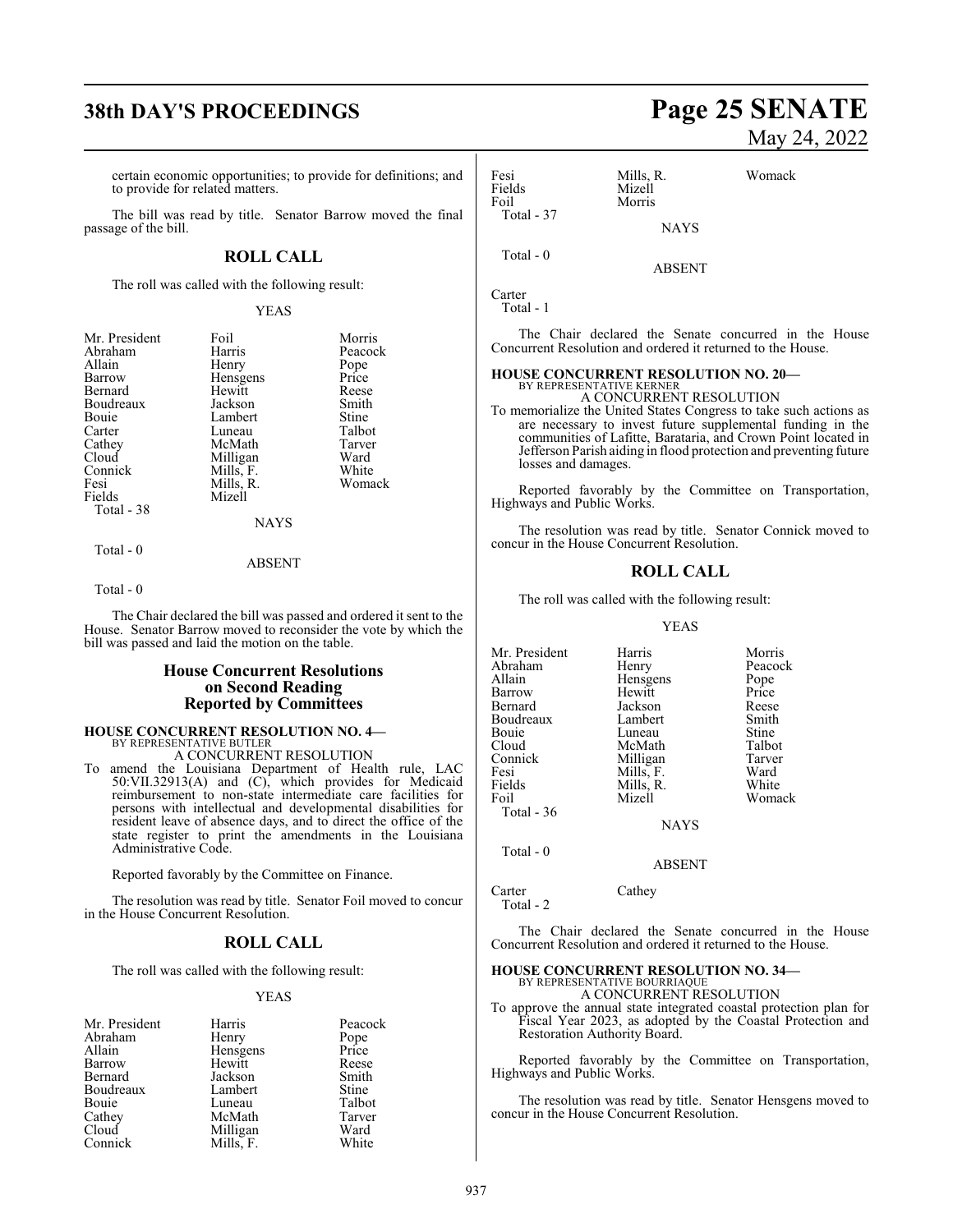## **ROLL CALL**

The roll was called with the following result:

### YEAS

| Mr. President | Harris      | Morris  |
|---------------|-------------|---------|
| Abraham       | Henry       | Peacock |
| Allain        | Hensgens    | Pope    |
| Barrow        | Hewitt      | Price   |
| Bernard       | Jackson     | Reese   |
| Boudreaux     | Lambert     | Smith   |
| Bouie         | Luneau      | Stine   |
| Cloud         | McMath      | Talbot  |
| Connick       | Milligan    | Tarver  |
| Fesi          | Mills, F.   | Ward    |
| Fields        | Mills, R.   | White   |
| Foil          | Mizell      | Womack  |
| Total - 36    |             |         |
|               | <b>NAYS</b> |         |

Total - 0

### ABSENT

Carter Cathey

Total - 2

The Chair declared the Senate concurred in the House Concurrent Resolution and ordered it returned to the House.

**HOUSE CONCURRENT RESOLUTION NO. 43—**<br>BY REPRESENTATIVES ORGERON, BOURRIAQUE, CARRIER,<br>CORMIER, FISHER, GEYMANN, KERNER, MINCEY, RISER, ROMERO,<br>SCHAMERHORN, AND WHEAT

## A CONCURRENT RESOLUTION

To urge and request the president of the United States (U.S.), the governor of Louisiana and the Louisiana congressional delegation to do everything in their power to halt federal actions resulting in the delay or cancellation of offshore oil and natural gas lease sales and strongly urge the U.S. Department of the Interior and the Biden Administration to expedite actions necessary to comply with the order by the U.S. District Court for the District of Columbia to resolve Lease Sale 257 and finalize a new five-year plan for oil and gas leasing on the outer continental shelf.

Reported favorably by the Committee on Natural Resources.

The resolution was read by title. Senator Fesi moved to concur in the House Concurrent Resolution.

## **ROLL CALL**

The roll was called with the following result:

## YEAS

| Mr. President | Harris    | Morris        |
|---------------|-----------|---------------|
| Abraham       | Henry     | Peacock       |
| Allain        | Hensgens  |               |
| Barrow        | Hewitt    | Pope<br>Price |
| Bernard       | Jackson   | Reese         |
| Bouie         | Lambert   | Smith         |
| Cloud         | McMath    | Stine         |
| Connick       | Milligan  | Talbot        |
| Fesi          | Mills, F. | Ward          |
| Fields        | Mills, R. | White         |
| Foil          | Mizell    | Womack        |
| Total - 33    |           |               |
|               | NAYS      |               |

Total - 0

## **Page 26 SENATE 38th DAY'S PROCEEDINGS**

## ABSENT

Luneau

Boudreaux Cathey Tarver Total - 5

The Chair declared the Senate concurred in the House Concurrent Resolution and ordered it returned to the House.

## **Bagneris Rule**

Senator Mizell moved to invoke the rule to temporarily pass over controversial House Bills on Third Reading and Final Passage with the intention of taking them up later, in their regular order and to suspend the rules to specifically start with House Bill No. 35.

Without objection, so ordered.

## **House Bills and Joint Resolutions on Third Reading and Final Passage**

**HOUSE BILL NO. 18—**

BY REPRESENTATIVE BACALA AN ACT

To amend and reenact R.S.  $11:2220(J)(1)$  and enact R.S. 11:2220(J)(4), relative to the Municipal Police Employees' Retirement System; to provide relative to reemployment of retirees in the system; to provide for the payment of retirement benefits during reemployment; to provide for compensation and contributions during reemployment; and to provide for related matters.

The bill was read by title. Senator Price moved the final passage of the bill.

## **ROLL CALL**

The roll was called with the following result:

## YEAS

| Harris      | Peacock                                                                     |
|-------------|-----------------------------------------------------------------------------|
|             | Pope                                                                        |
|             | Price                                                                       |
|             | Reese                                                                       |
| Jackson     | Smith                                                                       |
| Lambert     | Stine                                                                       |
| Luneau      | Talbot                                                                      |
| McMath      | Tarver                                                                      |
|             | Ward                                                                        |
|             | White                                                                       |
|             | Womack                                                                      |
|             |                                                                             |
| Morris      |                                                                             |
|             |                                                                             |
| <b>NAYS</b> |                                                                             |
|             |                                                                             |
|             | Henry<br>Hensgens<br>Hewitt<br>Milligan<br>Mills, F.<br>Mills, R.<br>Mizell |

ABSENT

Cathey Total - 1

The Chair declared the bill was passed and ordered it returned to the House. Senator Price moved to reconsider the vote by which the bill was passed and laid the motion on the table.

## **HOUSE BILL NO. 20—** BY REPRESENTATIVE ILLG

AN ACT To amend and reenact R.S. 11:1631(F)(2) and 1651(B)(introductory paragraph) and (3) and (D), relative to the District Attorneys' Retirement System; to provide for reemployment of retirees; to provide for benefits of reemployed retirees; to provide for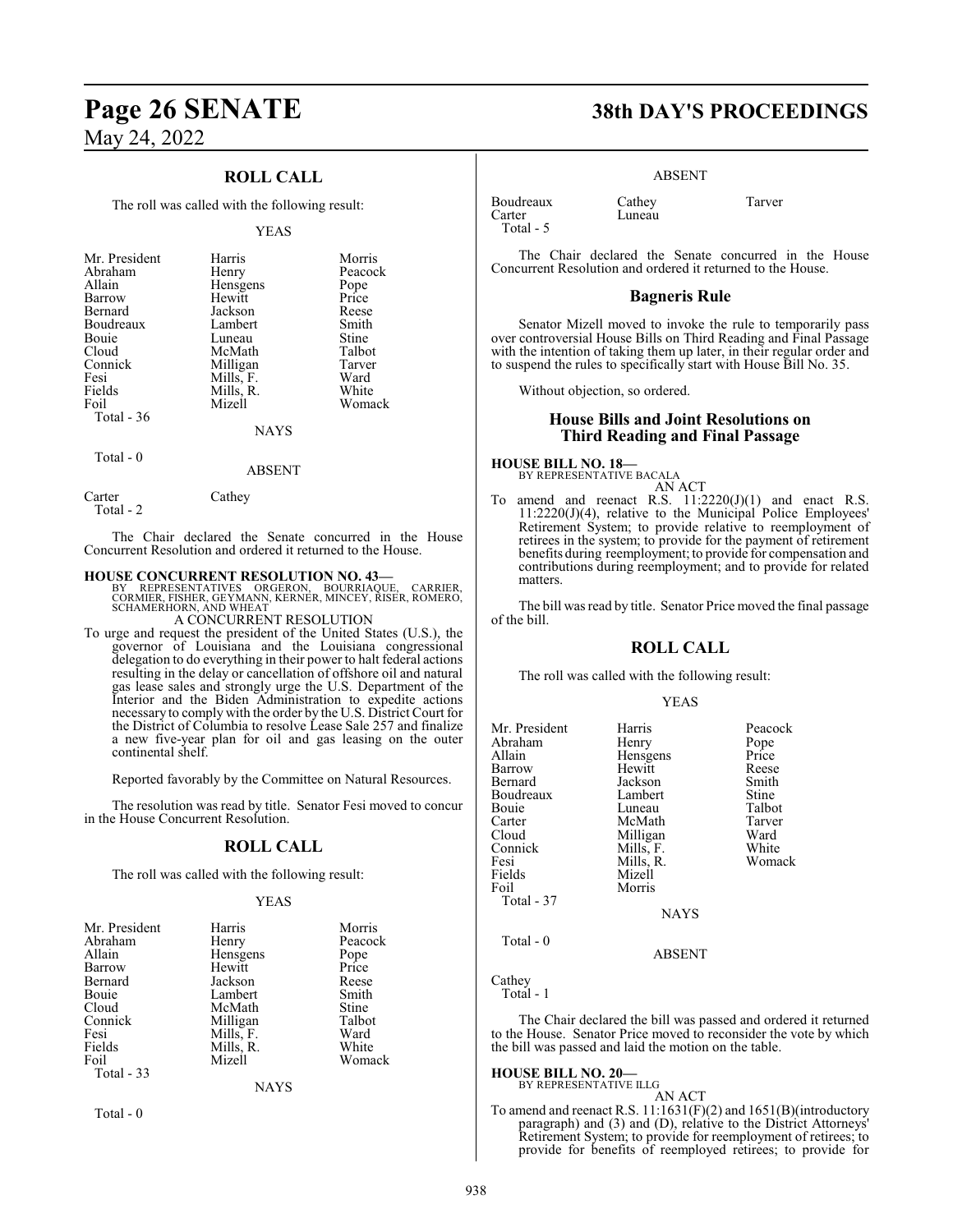membership on the board of trustees and their per diem; and to provide for related matters.

The bill was read by title. Senator Price moved the final passage of the bill.

## **ROLL CALL**

The roll was called with the following result:

### YEAS

| Mr. President | Harris      | Peacock |
|---------------|-------------|---------|
| Abraham       | Henry       | Pope    |
| Allain        | Hensgens    | Price   |
| Barrow        | Hewitt      | Reese   |
| Bernard       | Jackson     | Smith   |
| Boudreaux     | Lambert     | Stine   |
| Bouie         | Luneau      | Talbot  |
| Carter        | McMath      | Tarver  |
| Cloud         | Milligan    | Ward    |
| Connick       | Mills, F.   | White   |
| Fesi          | Mills, R.   | Womack  |
| Fields        | Mizell      |         |
| Foil          | Morris      |         |
| Total - 37    |             |         |
|               | <b>NAYS</b> |         |
| Total $-0$    |             |         |
|               | ABSENT      |         |

Cathey

Total - 1

The Chair declared the bill was passed and ordered it returned to the House. Senator Price moved to reconsider the vote by which the bill was passed and laid the motion on the table.

## **HOUSE BILL NO. 157—** BY REPRESENTATIVE BOURRIAQUE

AN ACT

To enact R.S.  $47:2121(C)(3)(f)$  and (g), relative to tax sale title; to add integrated coastal protection, master plan, and levee or drainage projects to the list of interests affecting third parties that cannot be terminated; and to provide for related matters.

The bill was read by title. Senator Allain moved the final passage of the bill.

## **ROLL CALL**

The roll was called with the following result:

## YEAS

| Mr. President | Harris    | Peacock |
|---------------|-----------|---------|
| Abraham       | Henry     | Pope    |
| Allain        | Hensgens  | Price   |
| Barrow        | Hewitt    | Reese   |
| Bernard       | Jackson   | Smith   |
| Boudreaux     | Lambert   | Stine   |
| Bouie         | Luneau    | Talbot  |
| Carter        | McMath    | Tarver  |
| Cloud         | Milligan  | Ward    |
| Connick       | Mills, F. | White   |
| Fesi          | Mills, R. | Womack  |
| Fields        | Mizell    |         |
| Foil          | Morris    |         |
| Total - 37    |           |         |
|               | NAYS      |         |
|               |           |         |

Total - 0

## **38th DAY'S PROCEEDINGS Page 27 SENATE** May 24, 2022

### ABSENT

Cathey Total - 1

The Chair declared the bill was passed and ordered it returned to the House. Senator Allain moved to reconsider the vote by which the bill was passed and laid the motion on the table.

#### **HOUSE BILL NO. 287—** BY REPRESENTATIVE WILLARD

AN ACT

To enact R.S. 47:359(L), relative to occupational license taxes; to provide for the levy of occupational license taxes on certain computer programming businesses; to provide for the rate ofthe tax; to provide for requirements and limitations; to provide for an effective date; and to provide for related matters.

The bill was read by title. Senator Bouie moved the final passage of the bill.

## **ROLL CALL**

The roll was called with the following result:

### YEAS

| Mr. President<br>Abraham<br>Allain<br>Barrow<br>Bernard<br>Boudreaux<br>Bouie<br>Carter<br>Cloud<br>Connick<br>Fesi | Foil<br>Harris<br>Henry<br>Hensgens<br>Hewitt<br>Lambert<br>Luneau<br>McMath<br>Milligan<br>Mills, F.<br>Mills, R. | Morris<br>Peacock<br>Pope<br>Price<br>Reese<br>Smith<br>Stine<br>Talbot<br>Tarver<br>Ward<br>White |
|---------------------------------------------------------------------------------------------------------------------|--------------------------------------------------------------------------------------------------------------------|----------------------------------------------------------------------------------------------------|
| Fields<br>Total $-35$<br>Total $-0$                                                                                 | Mizell<br><b>NAYS</b><br><b>ABSENT</b>                                                                             |                                                                                                    |
| Cathev                                                                                                              | Jackson                                                                                                            | Womack                                                                                             |

Total - 3

The Chair declared the bill was passed and ordered it returned to the House. Senator Bouie moved to reconsider the vote by which the bill was passed and laid the motion on the table.

## **HOUSE BILL NO. 329—** BY REPRESENTATIVE ZERINGUE

AN ACT

To amend and reenact R.S. 47:1483(A), (C), and (D), relative to payment of judgments issued by the Board of Tax Appeals; to provide for the payment of certain claims approved by the board; to provide for requirements and limitations; to provide for an effective date; and to provide for related matters.

The bill was read by title. Senator Allain moved the final passage of the bill.

## **ROLL CALL**

The roll was called with the following result:

## YEAS

| Mr. President | Foil            | Mizell  |
|---------------|-----------------|---------|
| Abraham       | Harris          | Morris  |
| Allain        | Henry           | Peacock |
| Barrow        | <b>Hensgens</b> | Pope    |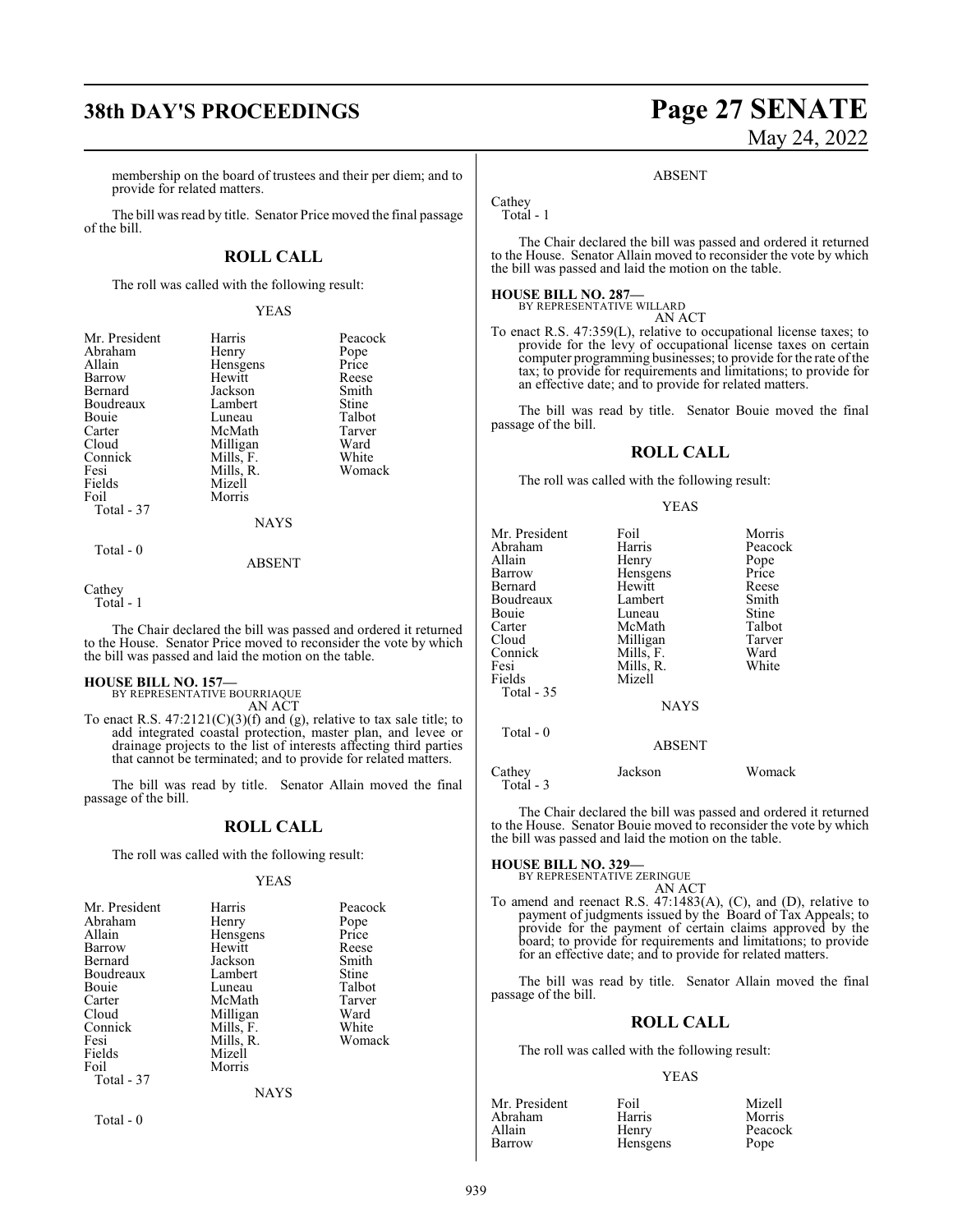| Bernard    | Hewitt        | Price  |
|------------|---------------|--------|
| Boudreaux  | Jackson       | Reese  |
| Bouie      | Lambert       | Smith  |
| Carter     | Luneau        | Stine  |
| Cloud      | McMath        | Talbot |
| Connick    | Milligan      | Ward   |
| Fesi       | Mills, F.     | White  |
| Fields     | Mills, R.     | Womack |
| Total - 36 |               |        |
|            | <b>NAYS</b>   |        |
| Total $-0$ |               |        |
|            | <b>ABSENT</b> |        |
| Cathey     | Tarver        |        |

Total - 2

The Chair declared the bill was passed and ordered it returned to the House. Senator Allain moved to reconsider the vote by which the bill was passed and laid the motion on the table.

## **HOUSE BILL NO. 395—** BY REPRESENTATIVE WILLARD

A JOINT RESOLUTION Proposing to amend Article VII, Section 18(G)(1)(a)(iv) of the Constitution of Louisiana, relative to the special assessment level for ad valorem property taxes; to exclude the requirement of annual certification of adjusted gross income for certain eligible owners; to provide for submission of the proposed amendment to the electors; and to provide for related matters.

The bill was read by title. Senator Bouie moved the final passage of the bill.

## **ROLL CALL**

The roll was called with the following result:

## YEAS

| Mr. President | Harris      | Peacock |
|---------------|-------------|---------|
| Abraham       | Henry       | Pope    |
| Allain        | Hensgens    | Price   |
| Barrow        | Hewitt      | Reese   |
| Bernard       | Jackson     | Smith   |
| Boudreaux     | Lambert     | Stine   |
| Bouie         | Luneau      | Talbot  |
| Carter        | McMath      | Tarver  |
| Cloud         | Milligan    | Ward    |
| Connick       | Mills, F.   | White   |
| Fesi          | Mills, R.   | Womack  |
| Fields        | Mizell      |         |
| Foil          | Morris      |         |
| Total - 37    |             |         |
|               | <b>NAYS</b> |         |
| $Total = 0$   |             |         |

Total - 0

## ABSENT

Cathey Total - 1

The Chair declared the was passed and ordered it returned to the House. Senator Bouie moved to reconsider the vote by which the bill was passed and laid the motion on the table.

**HOUSE BILL NO. 599—**

BY REPRESENTATIVE BEAULLIEU A JOINT RESOLUTION

Proposing to amend Article VII, Section 21(K) of the Constitution of Louisiana, relative to ad valorem tax exemptions; to provide for an ad valorem tax exemption for certain veterans with disabilities; to provide for exemption amounts; to prohibit the loss of revenue associated with certain ad valorem tax exemptions impacting the calculation of millage rates by taxing

## **Page 28 SENATE 38th DAY'S PROCEEDINGS**

authorities; to require taxing authorities to absorb the loss of revenue as a result of the exemptions; to prohibit the reappraisal and valuation of property for purposes of millage adjustment under certain circumstances; to provide for submission of the proposed amendment to the electors; and to provide for related matters.

The bill was read by title. Senator Reese moved the final passage of the bill.

## **ROLL CALL**

The roll was called with the following result:

## YEAS

| Mr. President | Harris      | Peacock |
|---------------|-------------|---------|
| Abraham       | Henry       | Pope    |
| Allain        | Hensgens    | Price   |
| Barrow        | Hewitt      | Reese   |
| Bernard       | Jackson     | Smith   |
| Boudreaux     | Lambert     | Stine   |
| Bouie         | Luneau      | Talbot  |
| Carter        | McMath      | Tarver  |
| Cloud         | Milligan    | Ward    |
| Connick       | Mills, F.   | White   |
| Fesi          | Mills, R.   | Womack  |
| Fields        | Mizell      |         |
| Foil          | Morris      |         |
| Total - 37    |             |         |
|               | <b>NAYS</b> |         |
| Total - 0     |             |         |

Cathey Total - 1

The Chair declared the bill was passed and ordered it returned to the House. Senator Reese moved to reconsider the vote by which the bill was passed and laid the motion on the table.

ABSENT

## **HOUSE BILL NO. 1007—**

BY REPRESENTATIVE PHELPS AN ACT

To amend and reenact R.S.  $47:2121(C)(1)$  and (3) and to enact R.S. 47:2158.1 and 2231.1 andCode ofCivil Procedure Article 4736, relative to tax sale property; to provide relative to certain persons residing in tax sale property; to provide relative to the rights of owners of tax sale property; to provide for the right of possession and occupancy; to prohibit evictions of certain persons under certain circumstances; to prohibit the taking of possession of tax sale property under certain circumstances; to prohibit the charging of rental or lease payments under certain circumstances; to prohibit certain actions on tax sale property under certain circumstances; to provide for exceptions; and to provide for related matters.

## **Floor Amendments**

Senator Bouie proposed the following amendments.

## **SENATE FLOOR AMENDMENTS**

Amendments proposed by Senator Bouie to Engrossed House Bill No. 1007 by Representative Phelps

## AMENDMENT NO. 1

On page 3, at the end of line 3, insert the following: "An acquiring person who violates the provisions of this Section shall be subject to a penalty of five percent of the price paid by the acquiring person for tax title and five percent of any amounts paid by the tax debtor who is the owner of and who is residing in the tax sale property for rental or lease payments. The penalty shall accrue from the time the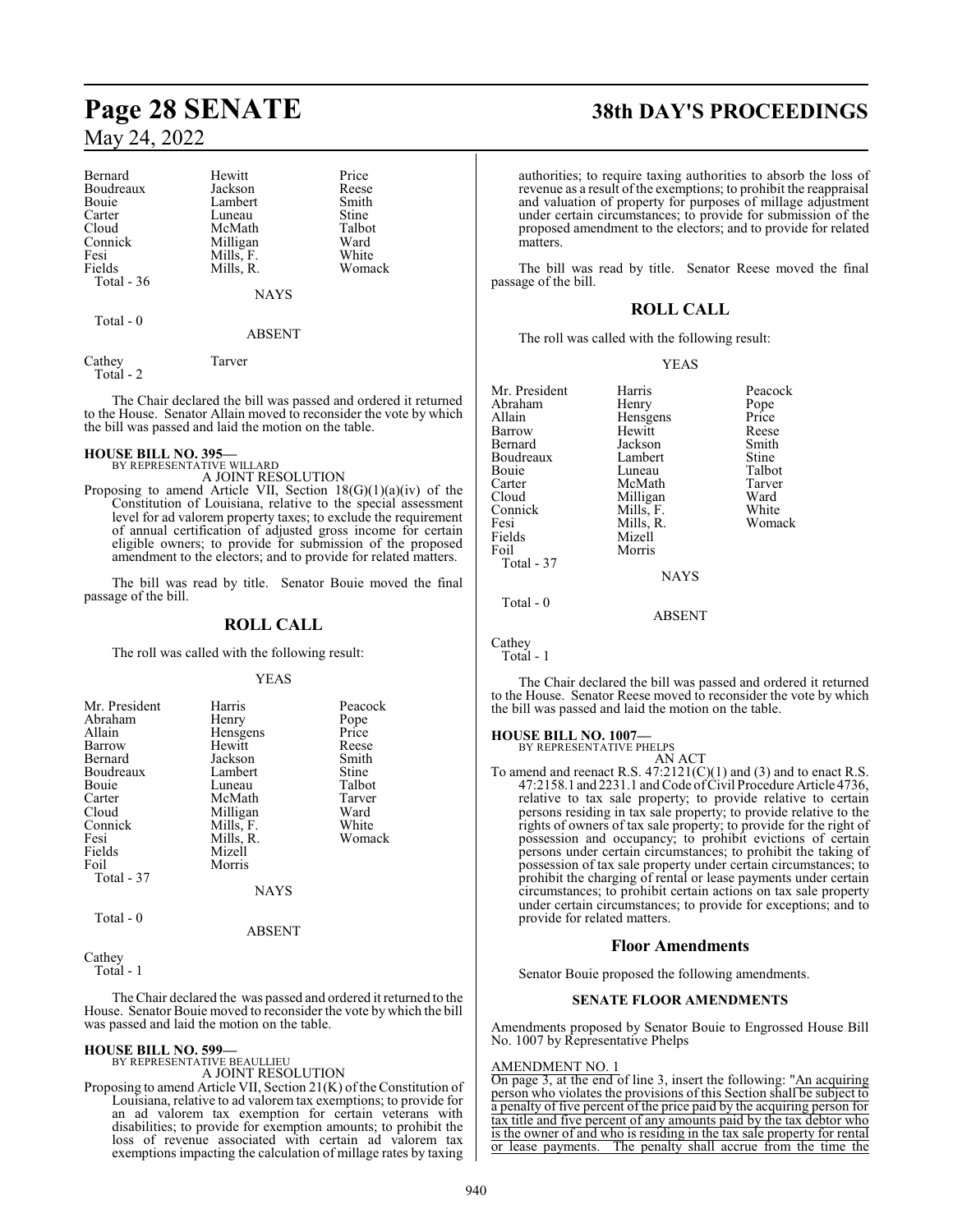## **38th DAY'S PROCEEDINGS Page 29 SENATE**

# May 24, 2022

acquiring person took possession of the property until the time the property is redeemed. Furthermore, nothing in this Section shall be construed to limit the rights of a tax debtor who is the owner of and who is residing in the tax sale property to recover rental or lease payments paid to an acquiring person in violation of the provisions of this Section."

## AMENDMENT NO. 2

On page 3, at the end of line 14, insert the following: "An acquiring person who violates the provisions of this Section shall be subject to a penalty of five percent of the price paid by the acquiring person for tax title and five percent of any amounts paid by the tax debtor who is the owner of and who is residing in the tax sale property for rental or lease payments. The penalty shall accrue from the time the acquiring person took possession of the property until the time the property is redeemed. Furthermore, nothing in this Section shall be construed to limit the rights of a tax debtor who is the owner of and who is residing in the tax sale property to recover rental or lease payments paid to an acquiring person in violation of the provisions of this Section."

On motion of Senator Bouie, the amendments were adopted.

The bill was read by title. Senator Bouie moved the final passage of the amended bill.

## **ROLL CALL**

The roll was called with the following result:

## YEAS

| Mr. President<br>Abraham<br>Allain<br>Barrow<br>Bernard<br>Boudreaux<br>Bouie<br>Carter<br>Cloud<br>Connick<br>Fesi<br>Fields<br>Foil<br>Total - 37 | Harris<br>Henry<br>Hensgens<br>Hewitt<br>Jackson<br>Lambert<br>Luneau<br>McMath<br>Milligan<br>Mills, F.<br>Mills, R.<br>Mizell<br>Morris<br><b>NAYS</b> | Peacock<br>Pope<br>Price<br>Reese<br>Smith<br>Stine<br>Talbot<br>Tarver<br>Ward<br>White<br>Womack |
|-----------------------------------------------------------------------------------------------------------------------------------------------------|----------------------------------------------------------------------------------------------------------------------------------------------------------|----------------------------------------------------------------------------------------------------|
| Total - 0                                                                                                                                           | <b>ABSENT</b>                                                                                                                                            |                                                                                                    |
| Cathey                                                                                                                                              |                                                                                                                                                          |                                                                                                    |

Total - 1

The Chair declared the amended bill was passed and ordered it returned to the House. Senator Bouie moved to reconsider the vote by which the bill was passed and laid the motion on the table.

## **HOUSE BILL NO. 1021—**

BY REPRESENTATIVES MCFARLAND, DEVILLIER, EDMONDS, FRIEMAN, GAROFALO, HARRIS, AND ROMERO

AN ACT

To amend and reenact R.S.  $11:710(F)(1)$  and  $(G)$  and R.S. 11:710.1(A) (introductory paragraph) and to enact R.S. 11:710(H), 710.1(F), and 710.2, relative to critical teacher shortages; to provide for employment of retirees of the Teachers' Retirement System of Louisiana; to allow a retiree to return to work without suspension or reduction of benefit in certain circumstances; to provide for application; to provide for determinations and reporting; to provide for an effective date; and to provide for related matters.

## **Floor Amendments**

Senator Peacock proposed the following amendments.

## **SENATE FLOOR AMENDMENTS**

Amendments proposed by Senator Peacock to Reengrossed House Bill No. 1021 by Representative McFarland

## AMENDMENT NO. 1

In the set of Senate Committee Amendments designated #3281, proposed by the Senate Committee on Retirement and adopted by the Senate on May 17, 2022, on page 2, line 14, change "Paragraph (1)" to "Subparagraph  $(1)(a)$ "

## AMENDMENT NO. 2

In the set of Senate Committee Amendments designated #3281, proposed by the Senate Committee on Retirement and adopted by the Senate on May 17, 2022, on page 2, line 15, after "of" and before "this" insert "Subparagraph (1)(a) of

## AMENDMENT NO. 3

On page 1, line 16, after "retirees" and before "on" insert "who retired"

## AMENDMENT NO. 4

On page 3, line 17, after "retirees" and before "on" insert "who retired"

On motion of Senator Peacock, the amendments were adopted.

The bill was read by title. Senator Peacock moved the final passage of the amended bill.

## **ROLL CALL**

The roll was called with the following result:

## YEAS

| Mr. President | Foil        | Morris  |
|---------------|-------------|---------|
|               |             |         |
| Abraham       | Harris      | Peacock |
| Allain        | Henry       | Pope    |
| Barrow        | Hensgens    | Price   |
| Bernard       | Hewitt      | Reese   |
| Boudreaux     | Jackson     | Smith   |
| Bouie         | Lambert     | Stine   |
| Carter        | Luneau      | Talbot  |
| Cathey        | McMath      | Tarver  |
| Cloud         | Milligan    | Ward    |
| Connick       | Mills, F.   | White   |
| Fesi          | Mills, R.   | Womack  |
| Fields        | Mizell      |         |
| Total - 38    |             |         |
|               | <b>NAYS</b> |         |
|               |             |         |

## ABSENT

Total - 0

Total - 0

The Chair declared the amended bill was passed and ordered it returned to the House. Senator Peacock moved to reconsider the vote by which the bill was passed and laid the motion on the table.

## **HOUSE BILL NO. 64—** BY REPRESENTATIVE LANDRY

AN ACT To amend and reenact Children's Code Articles 323(2)(a), 324(B), and 1103(3), Code of Criminal Procedure Article 571.1, and R.S.  $15:440.2(C)(1)$ , relative to the definition of a child; to provide in certain contexts that a child is a person under the age of eighteen years; to provide for definitions; to provide for the videotaping of statements; to provide for time limitations for certain sex offenses; and to provide for related matters.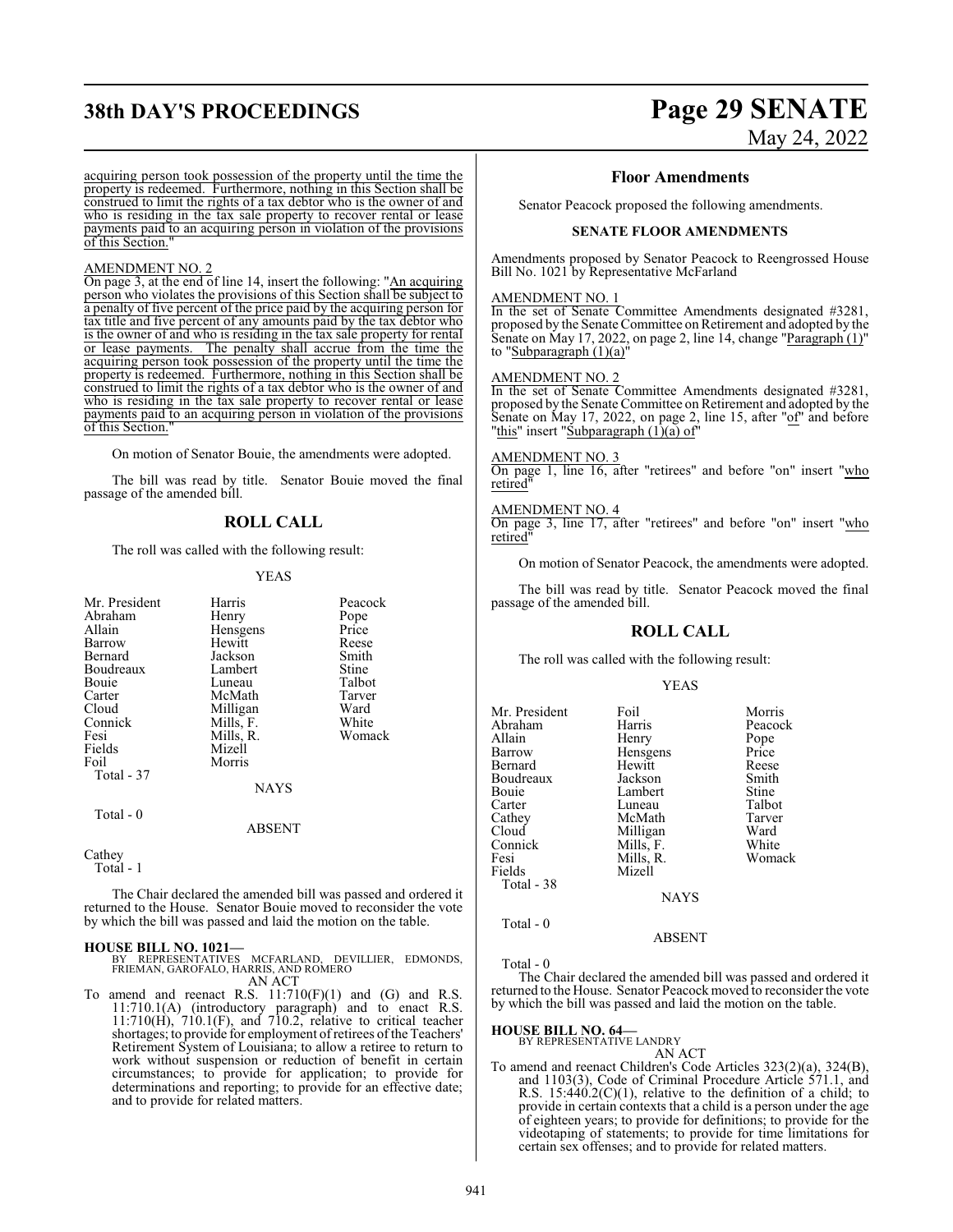The bill was read by title. Senator Stine moved the final passage of the bill.

## **ROLL CALL**

The roll was called with the following result:

### YEAS

| Mr. President<br>Abraham<br>Allain<br>Barrow<br>Bernard<br>Boudreaux | Harris<br>Henry<br>Hensgens<br>Hewitt<br>Jackson<br>Lambert | Peacock<br>Pope<br>Price<br>Reese<br>Smith<br>Stine |
|----------------------------------------------------------------------|-------------------------------------------------------------|-----------------------------------------------------|
| Bouie<br>Carter                                                      | Luneau<br>McMath                                            | Talbot<br>Tarver                                    |
| Cloud                                                                | Milligan                                                    | Ward                                                |
| Connick                                                              | Mills, F.                                                   | White                                               |
| Fesi                                                                 | Mills, R.                                                   | Womack                                              |
| Fields                                                               | Mizell                                                      |                                                     |
| Foil                                                                 | Morris                                                      |                                                     |
| Total - 37                                                           |                                                             |                                                     |
|                                                                      | <b>NAYS</b>                                                 |                                                     |

Total - 0

ABSENT

**Cathey** 

Total - 1

The Chair declared the bill was passed and ordered it returned to the House. Senator Stine moved to reconsider the vote by which the bill was passed and laid the motion on the table.

**HOUSE BILL NO. 110—** BY REPRESENTATIVES MARCELLE AND FREIBERG AND SENATOR **BARROW** AN ACT

To amend and reenact R.S. 13:587.3(A), relative to the Nineteenth Judicial District; to provide for assignment of an additional subject matter division; and to provide for related matters.

The bill was read by title. Senator Barrow moved the final passage of the bill.

## **ROLL CALL**

The roll was called with the following result:

## YEAS

| Mr. President<br>Abraham<br>Allain<br>Barrow<br>Bernard<br>Boudreaux<br>Bouie<br>Carter<br>Cathey<br>Cloud<br>Connick<br>Fesi<br>Fields<br>Total - 38 | Foil<br>Harris<br>Henry<br>Hensgens<br>Hewitt<br>Jackson<br>Lambert<br>Luneau<br>McMath<br>Milligan<br>Mills, F.<br>Mills, R.<br>Mizell | Morris<br>Peacock<br>Pope<br>Price<br>Reese<br>Smith<br>Stine<br>Talbot<br>Tarver<br>Ward<br>White<br>Womack |
|-------------------------------------------------------------------------------------------------------------------------------------------------------|-----------------------------------------------------------------------------------------------------------------------------------------|--------------------------------------------------------------------------------------------------------------|
|                                                                                                                                                       | <b>NAYS</b>                                                                                                                             |                                                                                                              |
| Total - 0                                                                                                                                             | <b>ABSENT</b>                                                                                                                           |                                                                                                              |
| Total - 0                                                                                                                                             |                                                                                                                                         |                                                                                                              |

## **Page 30 SENATE 38th DAY'S PROCEEDINGS**

The Chair declared the bill was passed and ordered it returned to the House. Senator Barrow moved to reconsider the vote by which the bill was passed and laid the motion on the table.

**HOUSE BILL NO. 360—** BY REPRESENTATIVE HILFERTY AN ACT

To amend and reenact Children's Code Articles 320(B), (C), and (D),  $335(D)$  and (E),  $502(1)$ (introductory paragraph) and (5),  $575$ , 601, 603(2)(introductory paragraph), (18), (20), (25), (26), and  $(27)$ ,  $607(A)$  and  $(C)$ ,  $608(A)$ (introductory paragraph),  $(3)$ , and  $(4)$ ,  $(B)$ , and  $(C)$ ,  $612(A)(2)$  and  $(4)$ ,  $615(B)(1)$ ,  $619(A)(1)$ ,  $(B)$ , and (C),  $620(A)$ , (B), and (C),  $621(A)$  and (B),  $622(B)$ (introductory paragraph),  $(1)$ ,  $(2)$ , and  $(3)$ ,  $623(A)$  and  $(B)$ ,  $624(A)$ ,  $(C)(1)$ ,  $(F)$ , and  $(H)$ ,  $625(D)(1)$ ,  $626$ ,  $627(C)$ ,  $635.1$ , 638, 639, 640(A) and (C), 646.1(B)(2) and (D), 672.1(B), 673, 675(A) and (B)(1), (2), (3), (6)(a), and (8), 677(B) and (C),  $681(A)$ (introductory paragraph) and (1),  $682(A)$  and  $(B)$ (introductory paragraph),  $(4)$ , and  $(5)$ ,  $683(A)$ ,  $(B)$ , and  $(D)$ ,  $684(B)$  and  $(C)$ ,  $700(A)$ (introductory paragraph) and  $(1)$ ,  $702(C)(1)$  and (4), (E), (G), and (J),  $710(A)$  and (D),  $716$ ,  $722(A)(2)$  and  $(4)$  and  $(B)$ ,  $724.1(C)(2)$  and  $(4)$ ,  $1003(1)$ (introductory paragraph) and (10),  $1016(A)$  and (B), 1021, and 1404(13) and to enact Children's Code Articles 335(F) and (G), 603(28) through (32), 1019.1, and 1019.2, relative to the continuous revision of the Children's Code; to provide for the determination of indigency; to provide for the appointment of counsel; to provide for the preparation of the record; to provide for definitions; to provide authorization to the Indigent Parents' Representation Program; to provide for Child in Need ofCare proceedings; to provide for the safety of a child; to provide for reasonable efforts of the Department of Children and Family Services; to provide for the welfare of a child; to provide for the removal of a child; to remove outdated language; to provide for a continued safety plan hearing; to provide for notice of court orders; to provide for service made on a child; to authorize service by commercial courier; to provide for the confirmation of electronic delivery; to provide for a child to remain in the custody of a parent; to require written reasons for removal; to provide for return of the child; to provide for modification of judgments; to provide a cross reference; and to provide for related matters.

The bill was read by title. Senator Peacock moved the final passage of the bill.

## **ROLL CALL**

The roll was called with the following result:

## YEAS

| Mr. President<br>Abraham<br>Allain<br>Barrow<br>Bernard<br>Boudreaux<br>Bouie<br>Carter<br>Cathey<br>Cloud<br>Connick<br>Fesi<br>Fields<br>Total - 37<br>Total - 0 | Foil<br>Harris<br>Henry<br>Hensgens<br>Jackson<br>Lambert<br>Luneau<br>McMath<br>Milligan<br>Mills, F.<br>Mills, R.<br>Mizell<br>Morris<br><b>NAYS</b> | Peacock<br>Pope<br>Price<br>Reese<br>Smith<br>Stine<br>Talbot<br>Tarver<br>Ward<br>White<br>Womack |
|--------------------------------------------------------------------------------------------------------------------------------------------------------------------|--------------------------------------------------------------------------------------------------------------------------------------------------------|----------------------------------------------------------------------------------------------------|
|                                                                                                                                                                    | <b>ABSENT</b>                                                                                                                                          |                                                                                                    |
| Hewitt<br>Total - 1                                                                                                                                                |                                                                                                                                                        |                                                                                                    |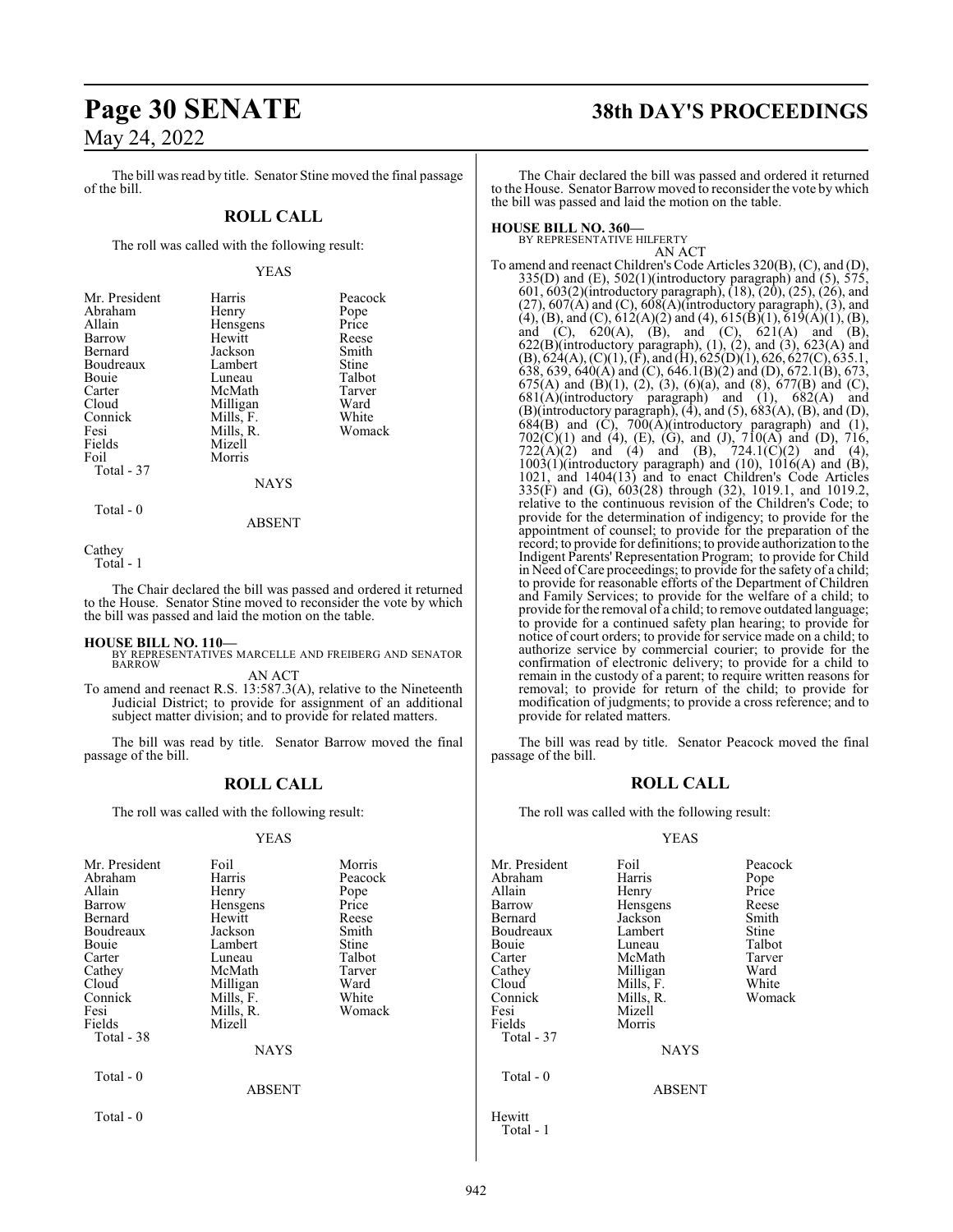## **38th DAY'S PROCEEDINGS Page 31 SENATE**

# May 24, 2022

The Chair declared the bill was passed and ordered it returned to the House. Senator Peacock moved to reconsider the vote by which the bill was passed and laid the motion on the table.

## **HOUSE BILL NO. 313—**

BY REPRESENTATIVES PRESSLY, BRYANT, WILFORD CARTER,<br>FISHER, FREEMAN, GAINES, GAROFALO, HUGHES, TRAVIS<br>JOHNSON,LARVADAIN,LYONS,ANDWILLARD AN ACT

To amend and reenact R.S. 46:1843, 1844(H), (K)(1)(a), (T), and  $(W)(1)(a)$ , and 1845(B), to enact R.S. 46:1844(X), and to repeal  $R.S. 46:1845(C)$  and  $(D)$ , relative to the rights of victims of criminal offenses; to provide relative to the reporting of a crime; to provide relative to the requirement to register with certain offices and agencies; to provide for access to certain reports; to provide relative to the duties of the district attorney, law enforcement, and judicial agencies with respect to victims of sexual assault; to provide for the rights of sexual assault victims; to provide relative to the admissibility of certain evidence; to provide relative to penalties and causes of action under certain circumstances; to provide for a contingent effective date; and to provide for related matters.

The bill was read by title. Senator Mizell moved the final passage of the bill.

## **ROLL CALL**

The roll was called with the following result:

## YEAS

| Mr. President<br>Abraham | Foil<br>Harris | Morris<br>Peacock |
|--------------------------|----------------|-------------------|
| Allain                   | Henry          | Pope              |
| Barrow                   | Hensgens       | Price             |
| Bernard                  | Hewitt         | Reese             |
| Boudreaux                | Jackson        | Smith             |
| Bouie                    | Lambert        | Stine             |
| Carter                   | Luneau         | Talbot            |
| Cathey                   | McMath         | Tarver            |
| Cloud                    | Milligan       | Ward              |
| Connick                  | Mills, F.      | White             |
| Fesi                     | Mills, R.      | Womack            |
| Fields                   | Mizell         |                   |
| Total - 38               |                |                   |
|                          | <b>NAYS</b>    |                   |
| Total - 0                |                |                   |
|                          | ABSENT         |                   |
|                          |                |                   |

Total - 0

The Chair declared the bill was passed and ordered it returned to the House. Senator Mizell moved to reconsider the vote by which the bill was passed and laid the motion on the table.

## **HOUSE BILL NO. 374—** BY REPRESENTATIVE BEAULLIEU AN ACT To amend and reenact R.S. 30:2418.1(C) and (E) and 2531.1(D)(1),

(2), and (3), relative to tires; to increase penalties for failure to obtain a generator identification number; to provide for exceptions; to provide for increased penalties for the offense of gross littering involving tires; and to provide for related matters.

## **Floor Amendments**

Senator Hensgens proposed the following amendments.

## **SENATE FLOOR AMENDMENTS**

Amendments proposed by Senator Hensgens to Engrossed House Bill No. 374 by Representative Beaullieu

#### AMENDMENT NO. 1

On page 1, line 2, after "reenact" delete the remainder of the line and insert  $\text{ }^{\text{ }^{\text{}}\text{ }^{\text{}}\text{ }^{\text{}}\text{ }^{\text{}}\text{ }^{\text{}}\text{ }^{\text{}}\text{ }^{\text{}}\text{ }^{\text{}}\text{ }^{\text{}}\text{ }$  and (I)(1)(a)(1) and 2531.1(D)(1), (2), and (3) and to enact R.S.  $30:2418(1)(5)$ , relative to"

## AMENDMENT NO. 2

On page 1, line 5, after "tires;" insert "to provide for fees; to provide for the Waste Tire Management Fund;"

## AMENDMENT NO. 3

On page 1, line 7, change "R.S.  $30:2418.1(C)$  and  $(E)$ " to "R.S. 30:2418.1(C), (E), and  $(I)(1)(a)(i)$ "

## AMENDMENT NO. 4

On page 1, line 8, after "reenacted" insert "and R.S. 30:2418(I)(5) is hereby enacted"

## <u>AMENDMENT NO. 5</u>

On page 1, after line 19, insert:

 $\text{I}(\text{I})(a)$  The fee on tires authorized to be levied pursuant to R.S. 30:2413(A)(8) shall not exceed the following:

(i) Beginning October 1, 2018, through July 31, 2022, two  $Two$ dollars and twenty-five cents per passenger/light truck/small farm service tire. Beginning on August 1, 2022, two dollars per passenger/light truck/small farm service tire. \* \* \*

(5) The secretary may authorize the use of monies in the Waste Tire Management Dedicated Fund Account for the purpose of the emergency cleanup of abandoned waste tires or an abandoned waste tire processing facility, if monies are available after all payments have been disbursed in accordance with Paragraph (2) of this Subsection. In no event shall monies from the account be used for this purpose if the balance of the account is insufficient to meet the obligations owed to waste tire processors provided for in Paragraph (2) of this Subsection.

On motion of Senator Hensgens, the amendments were adopted.

The bill was read by title. Senator Hensgens moved the final passage of the amended bill.

\* \* \*"

## **ROLL CALL**

The roll was called with the following result:

### YEAS

| Mr. President | Foil          | Morris  |
|---------------|---------------|---------|
| Abraham       | Harris        | Peacock |
| Allain        | Henry         | Pope    |
| Barrow        | Hensgens      | Price   |
| Bernard       | Hewitt        | Reese   |
| Boudreaux     | Jackson       | Smith   |
| Bouie         | Lambert       | Stine   |
| Carter        | Luneau        | Talbot  |
| Cathey        | McMath        | Tarver  |
| Cloud         | Milligan      | Ward    |
| Connick       | Mills, F.     | White   |
| Fesi          | Mills, R.     | Womack  |
| Fields        | Mizell        |         |
| Total - 38    |               |         |
|               | <b>NAYS</b>   |         |
| Total - 0     |               |         |
|               | <b>ABSENT</b> |         |

Total - 0

The Chair declared the amended bill was passed and ordered it returned to the House. Senator Hensgens moved to reconsider the vote by which the bill was passed and laid the motion on the table.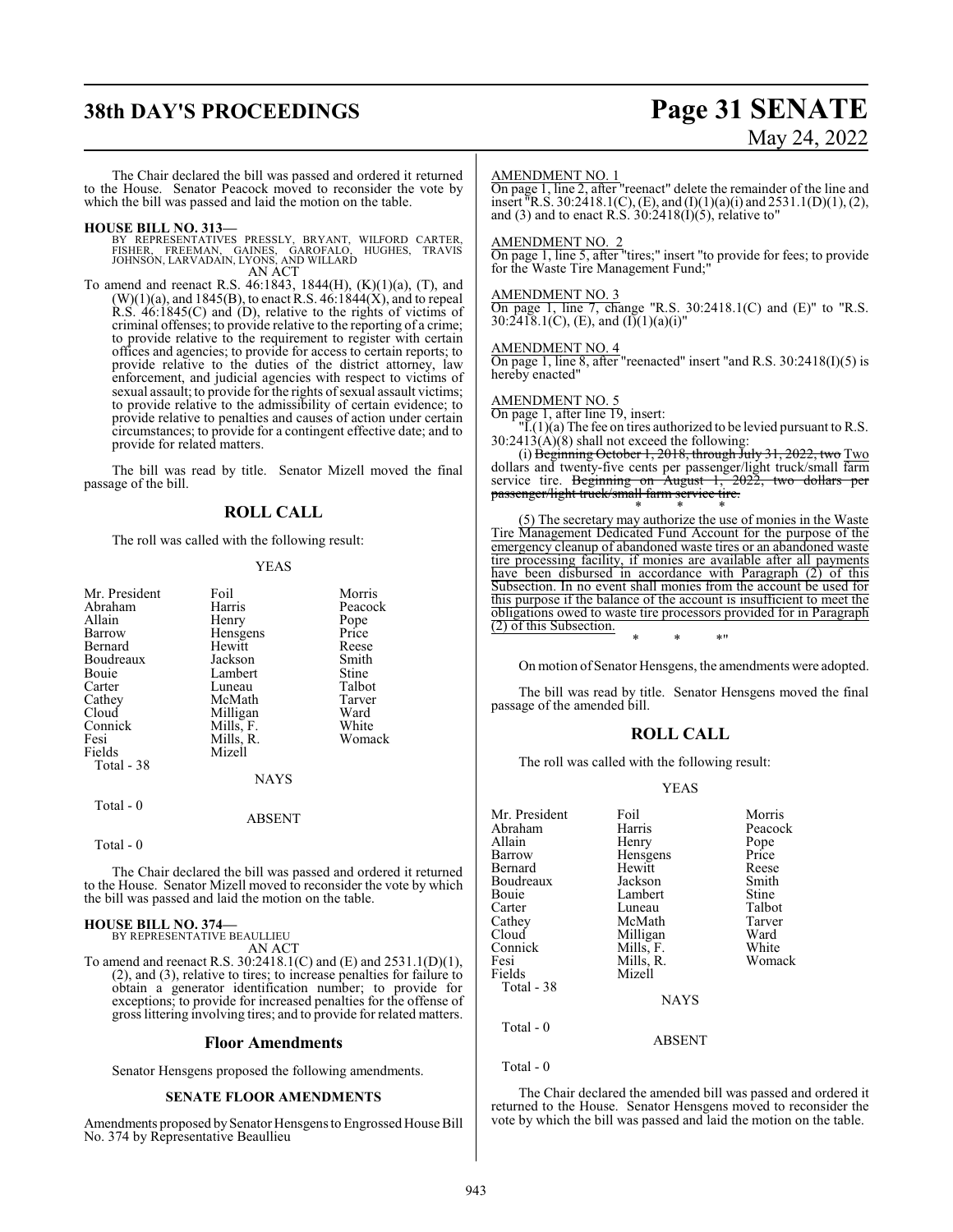**HOUSE BILL NO. 377—** BY REPRESENTATIVE HUVAL AN ACT

To amend and reenact R.S. 15:590(7) and to enact R.S. 15:545(A)(3), relative to fingerprinting persons arrested for operating a motor vehicle while intoxicated; to provide for duties of law enforcement in every parish, municipality, and the state; to provide for additional offenses that require fingerprint and identification data; and to provide for related matters.

The bill was read by title. Senator Boudreaux moved the final passage of the bill.

## **ROLL CALL**

The roll was called with the following result:

### YEAS

| Mr. President<br>Abraham<br>Allain<br>Barrow<br>Bernard<br>Boudreaux<br>Bouie<br>Carter<br>Cathey<br>Cloud<br>Connick<br>Fesi | Foil<br>Harris<br>Henry<br>Hensgens<br>Hewitt<br>Jackson<br>Lambert<br>Luneau<br>McMath<br>Milligan<br>Mills, F. | Morris<br>Peacock<br>Pope<br>Price<br>Reese<br>Smith<br>Stine<br>Talbot<br>Tarver<br>Ward<br>White<br>Womack |
|-------------------------------------------------------------------------------------------------------------------------------|------------------------------------------------------------------------------------------------------------------|--------------------------------------------------------------------------------------------------------------|
| Fields                                                                                                                        | Mills, R.<br>Mizell                                                                                              |                                                                                                              |
| Total - 38                                                                                                                    | <b>NAYS</b>                                                                                                      |                                                                                                              |
|                                                                                                                               |                                                                                                                  |                                                                                                              |
| Total $-0$                                                                                                                    | ABSENT                                                                                                           |                                                                                                              |

Total - 0

The Chair declared the bill was passed and ordered it returned to the House. Senator Boudreaux moved to reconsider the vote by which the bill was passed and laid the motion on the table.

## **HOUSE BILL NO. 426—**

BY REPRESENTATIVE MCKNIGHT AN ACT

To amend and reenact R.S. 4:202(C)(introductory paragraph) and (2) and 203, relative to horse racing; to provide for funding of the Louisiana Champions Day; to expand the permissible uses of certain fees; to remove a requirement that funds be remitted to the state treasurer; to make technical changes; and to provide for related matters.

The bill was read by title. Senator Reese moved the final passage of the bill.

## **ROLL CALL**

The roll was called with the following result:

## YEAS

| Mr. President | Harris    | Peacock       |
|---------------|-----------|---------------|
| Abraham       | Henry     |               |
| Allain        | Hensgens  | Pope<br>Price |
| Barrow        | Hewitt    | Reese         |
| Bernard       | Jackson   | Smith         |
| Bouie         | Lambert   | Stine         |
| Carter        | Luneau    | Talbot        |
| Cathey        | McMath    | Tarver        |
| Cloud         | Milligan  | Ward          |
| Connick       | Mills, F. | White         |
| Fesi          | Mills, R. | Womack        |

## **Page 32 SENATE 38th DAY'S PROCEEDINGS**

Fields Mizell<br>Foil Morris Morris Total - 37

Total - 0

Boudreaux

Total - 1

The Chair declared the bill was passed and ordered it returned to the House. Senator Reese moved to reconsider the vote by which the bill was passed and laid the motion on the table.

**NAYS** 

ABSENT

## **HOUSE BILL NO. 432—**

BY REPRESENTATIVES PHELPS AND JENKINS AN ACT

To amend and reenact Children's Code Article 905(B), relative to progress reports of juveniles; to provide for an increased time period for reports; to provide for an additional recipient; and to provide for related matters.

The bill was read by title. Senator Price moved the final passage of the bill.

## **ROLL CALL**

The roll was called with the following result:

### YEAS

| Mr. President | Fields      | Mills, R. |
|---------------|-------------|-----------|
| Abraham       | Foil        | Mizell    |
| Allain        | Harris      | Morris    |
| Barrow        | Henry       | Peacock   |
| Bernard       | Hensgens    | Pope      |
| Boudreaux     | Hewitt      | Price     |
| <b>Bouje</b>  | Jackson     | Reese     |
| Carter        | Lambert     | Smith     |
| Cathey        | Luneau      | Stine     |
| Cloud         | McMath      | Talbot    |
| Connick       | Milligan    | Ward      |
| Fesi          | Mills, F.   | Womack    |
| Total $-36$   |             |           |
|               | <b>NAYS</b> |           |
| $Total - 0$   |             |           |

ABSENT

Tarver White

Total - 2

The Chair declared the bill was passed and ordered it returned to the House. Senator Price moved to reconsider the vote by which the bill was passed and laid the motion on the table.

**HOUSE BILL NO. 434—** BY REPRESENTATIVES PHELPS AND JENKINS AN ACT

To enact Children's Code Article 896(H), relative to deferred dispositional agreements; to provide relative to eligibility; and to provide for related matters.

The bill was read by title. Senator Price moved the final passage of the bill.

## **ROLL CALL**

The roll was called with the following result:

## YEAS

Mr. President Fields Mizell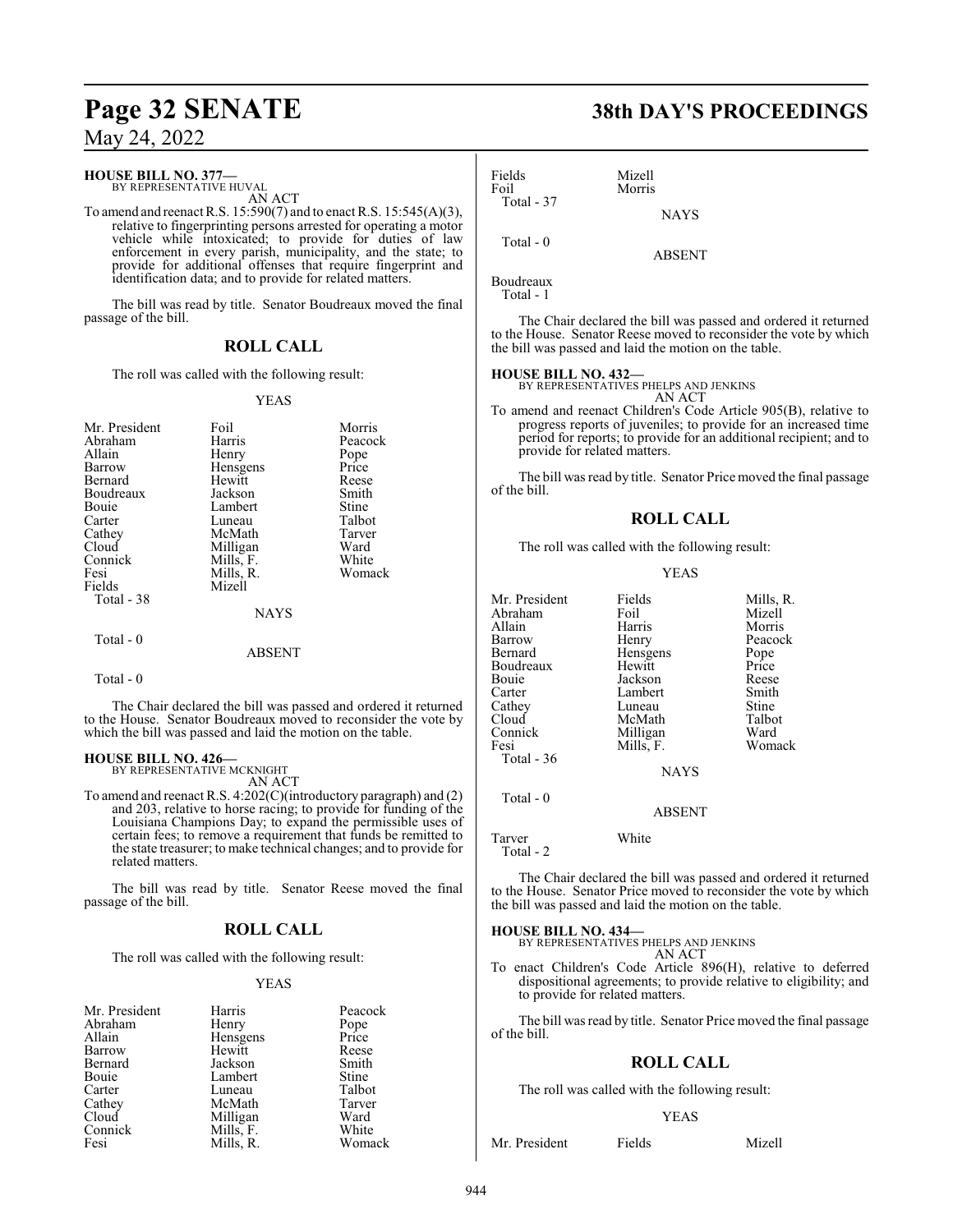## **38th DAY'S PROCEEDINGS Page 33 SENATE**

| Abraham<br>Allain<br>Barrow<br>Bernard<br>Boudreaux<br>Bouie<br>Carter<br>Cathey<br>Cloud<br>Connick<br>Fesi<br>Total - 34 | Foil<br>Harris<br>Henry<br>Hensgens<br>Hewitt<br>Jackson<br>Lambert<br>Luneau<br>Milligan<br>Mills, F.<br>Mills, R.<br><b>NAYS</b> | Morris<br>Peacock<br>Pope<br>Price<br>Reese<br>Smith<br>Talbot<br>Ward<br>Womack |
|----------------------------------------------------------------------------------------------------------------------------|------------------------------------------------------------------------------------------------------------------------------------|----------------------------------------------------------------------------------|
| Total - 0                                                                                                                  | <b>ABSENT</b>                                                                                                                      |                                                                                  |

| McMath    | Tarver |
|-----------|--------|
| Stine     | White  |
| Total - 4 |        |

The Chair declared the bill was passed and ordered it returned to the House. Senator Price moved to reconsider the vote by which the bill was passed and laid the motion on the table.

**HOUSE BILL NO. 508—**<br>BY REPRESENTATIVES GREGORY MILLER, ADAMS, BACALA,<br>BAGLEY, CARRIER, CORMIER, COUSSAN, CREWS, DAVIS,<br>DEVILLIER, ECHOLS, EDMONSTON, FARNUM, FISHER, FREEMAN,<br>FREIBERG, GREEN, HARRIS, HILFERTY, HODGES, HOR

To enact R.S. 46:1844(N)(5), relative to notification of an inmate's release; to provide relative to notification for victims, family members of victims, persons who filed victim registration and notification forms, law enforcement agencies, and district attorneys; to provide relative to notification of the release of an inmate who has been convicted of a crime of violence or sex offense; and to provide for related matters.

### **Floor Amendments**

Senator Smith proposed the following amendments.

### **SENATE FLOOR AMENDMENTS**

Amendments proposed by Senator Smith to Reengrossed House Bill No. 508 by Representative Gregory Miller

## AMENDMENT NO. 1

On page 1, line 2, after "To" change "enact R.S. 46:1844(N)(5)" to "amend and reenact R.S.  $46:1844(N)(2)$ "

## AMENDMENT NO. 2

On page 1, line 8, after "Section 1." change "R.S. 46:1844(N)(5) is hereby enacted" to "R.S. 46:1844(N)(2) is hereby amended and reenacted"

## AMENDMENT NO. 3

On page 1, delete lines 11 through 16 and insert the following: "N.

\* \* \*

 $(2)(a)$  Upon filing of a victim notice and registration form by a victim or a family member, or a witness, it shall be the duty of the Department of Public Safety and Corrections, corrections services, at the time of the appeal, discharge, or parole of an inmate including a juvenile inmate, to notify the victim, family member, or witness, all registered persons by certified mail or electronic communications of such appeal or release. Such form shall be included in the prisoner's commitment documents to be delivered to the warden of any state correctional facility where such prisoner has been committed or transferred.

# May 24, 2022

### AMENDMENT NO. 4

On page 2, at the beginning of line 1, change "(5)" to "(b)"

## AMENDMENT NO. 5

On page 2, line 4, change "shall notify" to"shall, if known by the department, notify"

## AMENDMENT NO. 6

On page 2, between lines 6 and 7, insert the following:

"(c) Notice by electronic communications shall be allowed only in instances where the registered person has opted-in to such form of notification during the registration process and is complete upon transmission.

On motion of Senator Smith, the amendments were adopted.

The bill was read by title. Senator Smith moved the final passage of the amended bill.

## **ROLL CALL**

The roll was called with the following result:

### YEAS

| Mr. President | Foil        | Morris  |
|---------------|-------------|---------|
| Abraham       | Harris      | Peacock |
| Allain        | Henry       | Pope    |
| Barrow        | Hensgens    | Price   |
| Bernard       | Hewitt      | Reese   |
| Boudreaux     | Jackson     | Smith   |
| Bouie         | Lambert     | Stine   |
| Carter        | Luneau      | Talbot  |
| Cathey        | McMath      | Tarver  |
| Cloud         | Milligan    | Ward    |
| Connick       | Mills, F.   | White   |
| Fesi          | Mills, R.   | Womack  |
| Fields        | Mizell      |         |
| Total - 38    |             |         |
|               | <b>NAYS</b> |         |
| Total - 0     |             |         |
|               | ABSENT      |         |

Total - 0

The Chair declared the amended bill was passed and ordered it returned to the House. Senator Smith moved to reconsider the vote by which the bill was passed and laid the motion on the table.

## **HOUSE BILL NO. 523—**

BY REPRESENTATIVES LACOMBE AND ROMERO AN ACT

To enact R.S. 26:309, relative to alcohol beverage control; to provide relative to brewing facilities; to authorize manufacturers or brewers to host contracted private events at brewing facilities; to provide for certain restrictions with respect to contracted private events at brewing facilities; to authorize manufacturers or brewers to charge certain fees for contracted private events at brewing facilities; to provide for an effective date; and to provide for related matters.

The bill was read by title. Senator Ward moved the final passage of the bill.

## **ROLL CALL**

The roll was called with the following result:

### YEAS

| Mr. President | Harris   | Peacock |
|---------------|----------|---------|
| Abraham       | Henry    | Pope    |
| Allain        | Hensgens | Price   |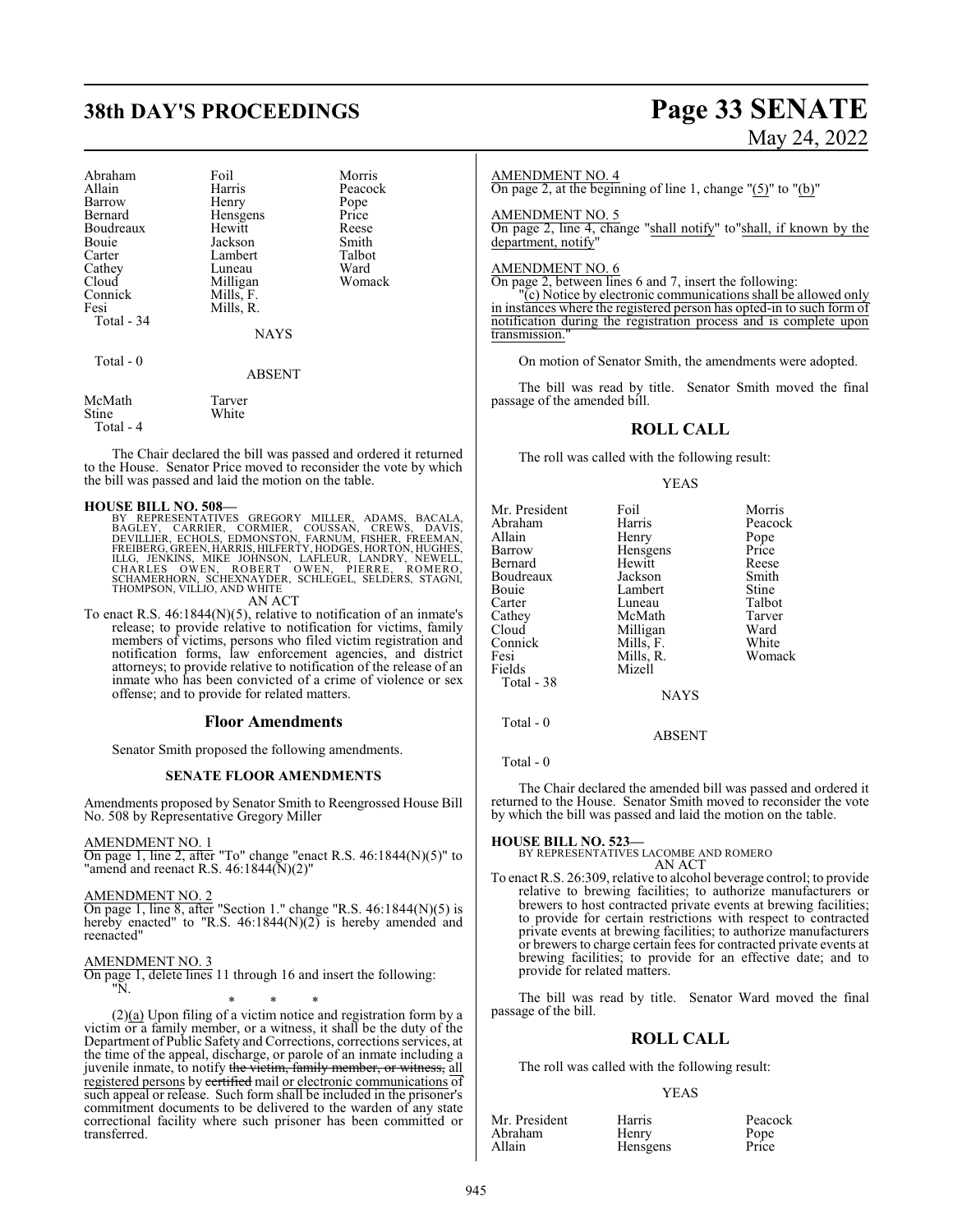| Barrow     | Hewitt        | Reese  |
|------------|---------------|--------|
| Bernard    | Jackson       | Smith  |
| Boudreaux  | Lambert       | Stine  |
| Carter     | Luneau        | Talbot |
| Cathey     | McMath        | Tarver |
| Cloud      | Milligan      | Ward   |
| Connick    | Mills, F.     | White  |
| Fesi       | Mills, R.     | Womack |
| Fields     | Mizell        |        |
| Foil       | Morris        |        |
| Total - 37 |               |        |
|            | <b>NAYS</b>   |        |
| Total $-0$ |               |        |
|            | <b>ABSENT</b> |        |

Bouie

Total - 1

The Chair declared the bill was passed and ordered it returned to the House. Senator Ward moved to reconsider the vote by which the bill was passed and laid the motion on the table.

- **HOUSE BILL NO. 447—**<br>BY REPRESENTATIVES HUGHES, ADAMS, BACALA, BUTLER,<br>CARRIER, COUSSAN, CREWS, DEVILLIER, DUBUISSON, ECHOLS,<br>EDMONDS, EDMONSTON, FIRMENT, FONTENOT, FREEMAN,<br>FREIBERG, GADBERRY, GAROFALO, GOUDEAU, HILFERTY AN ACT
- To enact R.S. 14:64.2.1 and R.S. 15:1352(A)(69), relative to juveniles; to create crimes relative to the recruitment of juveniles to commit certain offenses; to provide for definitions; to provide for criminal penalties; to provide for additional crimes that are elements of racketeering activity; and to provide for related matters.

The bill was read by title. Senator Bouie moved the final passage of the bill.

## **ROLL CALL**

The roll was called with the following result:

## YEAS

| Mr. President | Foil        | Morris  |
|---------------|-------------|---------|
| Abraham       | Harris      | Peacock |
| Allain        | Henry       | Pope    |
| Barrow        | Hensgens    | Price   |
| Bernard       | Hewitt      | Reese   |
| Boudreaux     | Jackson     | Smith   |
| Bouie         | Lambert     | Stine   |
| Carter        | Luneau      | Talbot  |
| Cathey        | McMath      | Tarver  |
| Cloud         | Milligan    | Ward    |
| Connick       | Mills, F.   | White   |
| Fesi          | Mills, R.   | Womack  |
| Fields        | Mizell      |         |
| Total - 38    |             |         |
|               | <b>NAYS</b> |         |
| Total $-0$    |             |         |
|               | ABSENT      |         |
|               |             |         |

Total - 0

The Chair declared the bill was passed and ordered it returned to the House. Senator Bouie moved to reconsider the vote by which the bill was passed and laid the motion on the table.

## **Page 34 SENATE 38th DAY'S PROCEEDINGS**

## **HOUSE BILL NO. 544—**

BY REPRESENTATIVES VILLIO AND SCHLEGEL AN ACT

To amend and reenact R.S.  $15:571.3(B)(1)(a)$  and (D) and 574.4(A)(1)(a) and to enact R.S.  $15:571.3(B)(3)$  and  $574.4(A)(1)(c)$ , relative to criminal sentencing; to provide relative to diminution of sentence; to provide for the rate of diminution of sentence for certain circumstances; to provide for parole eligibility; to provide relative to parole eligibility for certain circumstances; and to provide for related matters.

The bill was read by title. Senator Foil moved the final passage of the bill.

## **ROLL CALL**

The roll was called with the following result:

## YEAS

| Mr. President | Foil          | Morris  |
|---------------|---------------|---------|
| Abraham       | Harris        | Peacock |
| Allain        | Henry         | Pope    |
| Barrow        | Hensgens      | Price   |
| Bernard       | Hewitt        | Reese   |
| Boudreaux     | Jackson       | Smith   |
| Bouie         | Lambert       | Stine   |
| Carter        | Luneau        | Talbot  |
| Cathey        | McMath        | Tarver  |
| Cloud         | Milligan      | Ward    |
| Connick       | Mills, F.     | White   |
| Fesi          | Mills, R.     | Womack  |
| Fields        | Mizell        |         |
| Total - 38    |               |         |
|               | <b>NAYS</b>   |         |
| Total $-0$    |               |         |
|               | <b>ABSENT</b> |         |
|               |               |         |

Total - 0

The Chair declared the bill was passed and ordered it returned to the House. Senator Foil moved to reconsider the vote by which the bill was passed and laid the motion on the table.

## **HOUSE BILL NO. 601—**

BY REPRESENTATIVE HUGHES AN ACT

To amend and reenact R.S. 14:403.10, relative to immunity for certain actions involving drug-related overdose; to provide for persons seeking medical attention for a drug-related overdose; to provide for immunity from arrest; to provide for immunity related to certain drug-related offenses; to provide for exceptions; to provide immunity from certain penalties, sanctions, and civil forfeiture; to provide for suppression of evidence; to provide for mitigating factors; to provide for the admissibility of evidence; to provide for the authority of law enforcement officers to detain persons; and to provide for related matters.

The bill was read by title. Senator Harris moved the final passage of the bill.

## **ROLL CALL**

The roll was called with the following result:

## YEAS

| Foil     | Peacock       |
|----------|---------------|
| Harris   | Pope<br>Price |
| Henry    |               |
| Hensgens | Reese         |
| Hewitt   | Smith         |
|          |               |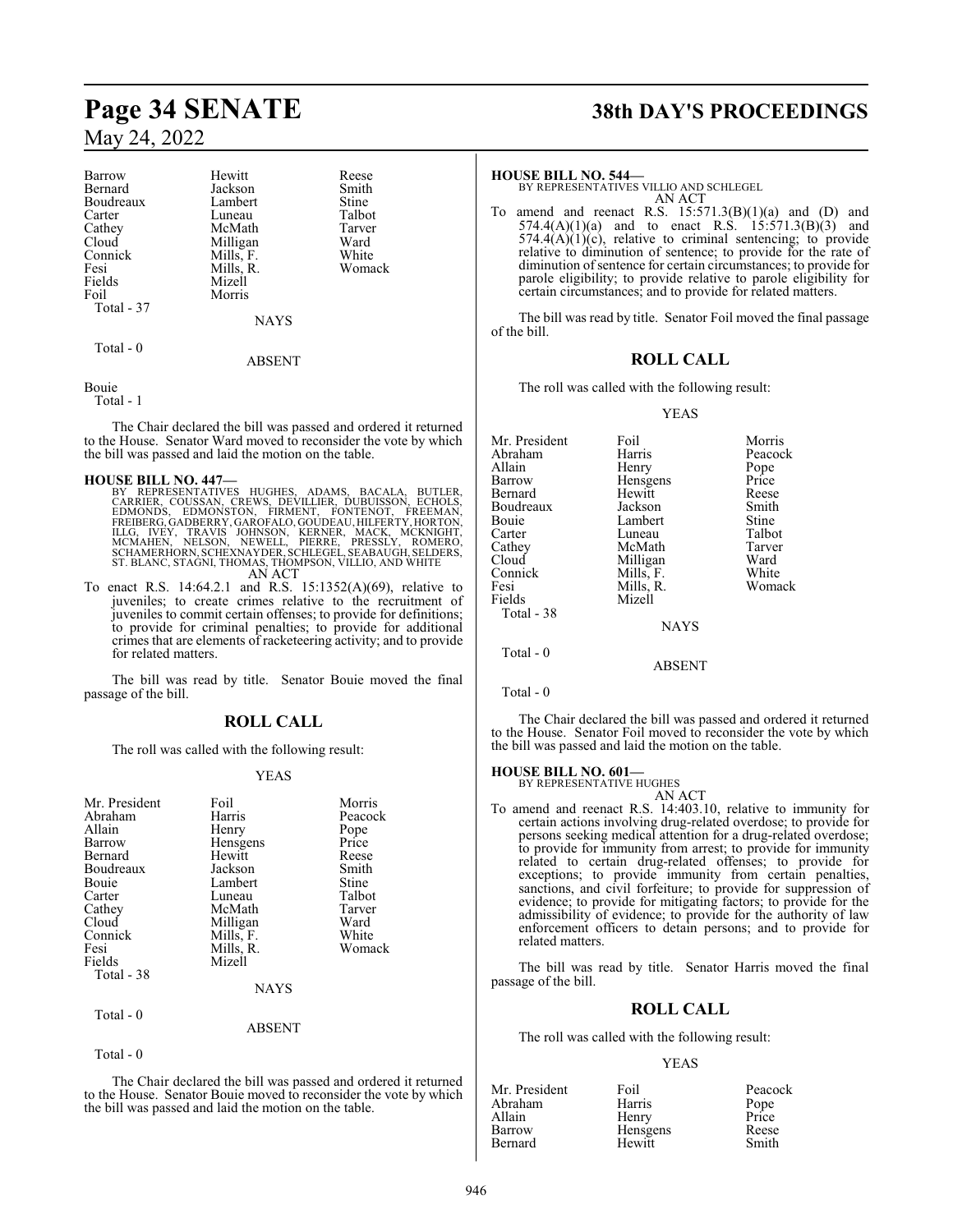## **38th DAY'S PROCEEDINGS Page 35 SENATE**

Boudreaux Jackson Stine<br>
Bouie Lambert Talbot Bouie Lambert Talbot<br>Carter Luneau Tarver Carter Luneau Tarve<br>
Cathey McMath Ward Cathey McMath Ward<br>Cloud Milligan White Cloud Milligan White<br>
Connick Mills, F. Womack Connick Mills, F.<br>
Fesi Mizell Fields Morris Total - 37

Mizell

NAYS

Total - 0

### ABSENT

Mills, R.

Total - 1

The Chair declared the bill was passed and ordered it returned to the House. Senator Harris moved to reconsider the vote by which the bill was passed and laid the motion on the table.

## **HOUSE BILL NO. 719—** BY REPRESENTATIVE SEABAUGH

AN ACT

To amend and reenact R.S. 13:1883(D)(1) and to enact R.S. 13:1883(D)(3), relative to certain marshals of city courts; to provide for the salary of the marshal of the city court of Shreveport; and to provide for related matters.

The bill was read by title. Senator Milligan moved the final passage of the bill.

## **ROLL CALL**

The roll was called with the following result:

## YEAS

| Mr. President | Foil      | Morris  |
|---------------|-----------|---------|
| Abraham       | Harris    | Peacock |
| Allain        | Henry     | Pope    |
| Barrow        | Hensgens  | Price   |
| Bernard       | Hewitt    | Reese   |
| Boudreaux     | Jackson   | Smith   |
| Bouie         | Lambert   | Stine   |
| Carter        | Luneau    | Talbot  |
| Cathey        | McMath    | Tarver  |
| Cloud         | Milligan  | Ward    |
| Connick       | Mills, F. | White   |
| Fesi          | Mills, R. | Womack  |
| Fields        | Mizell    |         |
| Total - 38    |           |         |
|               | NAYS      |         |

Total - 0

ABSENT

Total - 0

The Chair declared the bill was passed and ordered it returned to the House. Senator Milligan moved to reconsider the vote by which the bill was passed and laid the motion on the table.

#### **HOUSE BILL NO. 757—** BY REPRESENTATIVE SCHEXNAYDER

AN ACT

To amend and reenact R.S. 22:347(A)(2) and (3), 837(C), and 1462(E), R.S. 37:1732(A) and (C), and R.S. 40:1541(A), (B),  $(C)(7)$ , and  $(D)$ , 1543, 1544, 1546, 1547, 1551 $(C)$ ,  $1563(C)(2)(b)$ ,  $1666.1(A)(2)$ ,  $(4)(a)$ ,  $(6)(a)$ , and  $(B)$ , to enact R.S. 40:1541(E) and (F) and 1562.1(E), and to repeal R.S. 36:651(K)(9), relative to firefighter training; to provide for the transfer of the Fire and Emergency Training Institute; to provide that the responsibility and administration of firefighter training programs be transferred from Louisiana State University to the

# May 24, 2022

office of state fire marshal; to provide that the office of state fire marshal is officially designated as the official agency for firefighter training; to provide for the appointment of the superintendent of the Louisiana Fire and Emergency Training Commission; to replace references ofLouisiana State University as the state agency, program administrator, administrator for funds, or training coordinator for firefighter training with the office of state fire marshal; to rename the Fire and Emergency Training Institute to the Fire and Emergency Training Academy; to rename the Louisiana State University Firemen Training Program Film Library Fund to the Office of State Fire Marshal Training ProgramFilmLibraryFund; to provide for the addition of the fire and emergency training section in the office of state fire marshal; and to provide for related matters.

The bill was read by title. Senator Price moved the final passage of the bill.

## **ROLL CALL**

The roll was called with the following result:

### YEAS

| Mr. President | Harris        | Peacock |
|---------------|---------------|---------|
| Abraham       | Henry         | Pope    |
| Allain        | Hensgens      | Price   |
| Bernard       | Hewitt        | Reese   |
| Boudreaux     | Jackson       | Smith   |
| Bouie         | Lambert       | Stine   |
| Carter        | Luneau        | Talbot  |
| Cathey        | McMath        | Tarver  |
| Cloud         | Milligan      | Ward    |
| Connick       | Mills, F.     | White   |
| Fesi          | Mills, R.     | Womack  |
| Fields        | Mizell        |         |
| Foil          | Morris        |         |
| Total - 37    |               |         |
|               | <b>NAYS</b>   |         |
| Total $-0$    |               |         |
|               | <b>ABSENT</b> |         |
|               |               |         |

Barrow Total - 1

The Chair declared the bill was passed and ordered it returned to the House. Senator Price moved to reconsider the vote by which the bill was passed and laid the motion on the table.

## **Explanation of Vote**

Senator Barrow stated she appeared as absent on the vote on House Bill No. 757. She intended to vote yea and asked that the Official Journal so state.

## **HOUSE BILL NO. 817—**

BY REPRESENTATIVE MIKE JOHNSON

AN ACT

To amend and reenact R.S. 15:1202(A), relative to the membership of the Louisiana Commission on Law Enforcement and Administration of Criminal Justice; to add a member to the commission; to provide for related matters.

## **Floor Amendments**

Senator Luneau proposed the following amendments.

## **SENATE FLOOR AMENDMENTS**

Amendments proposed by Senator Luneau to Reengrossed House Bill No. 817 by Representative Mike Johnson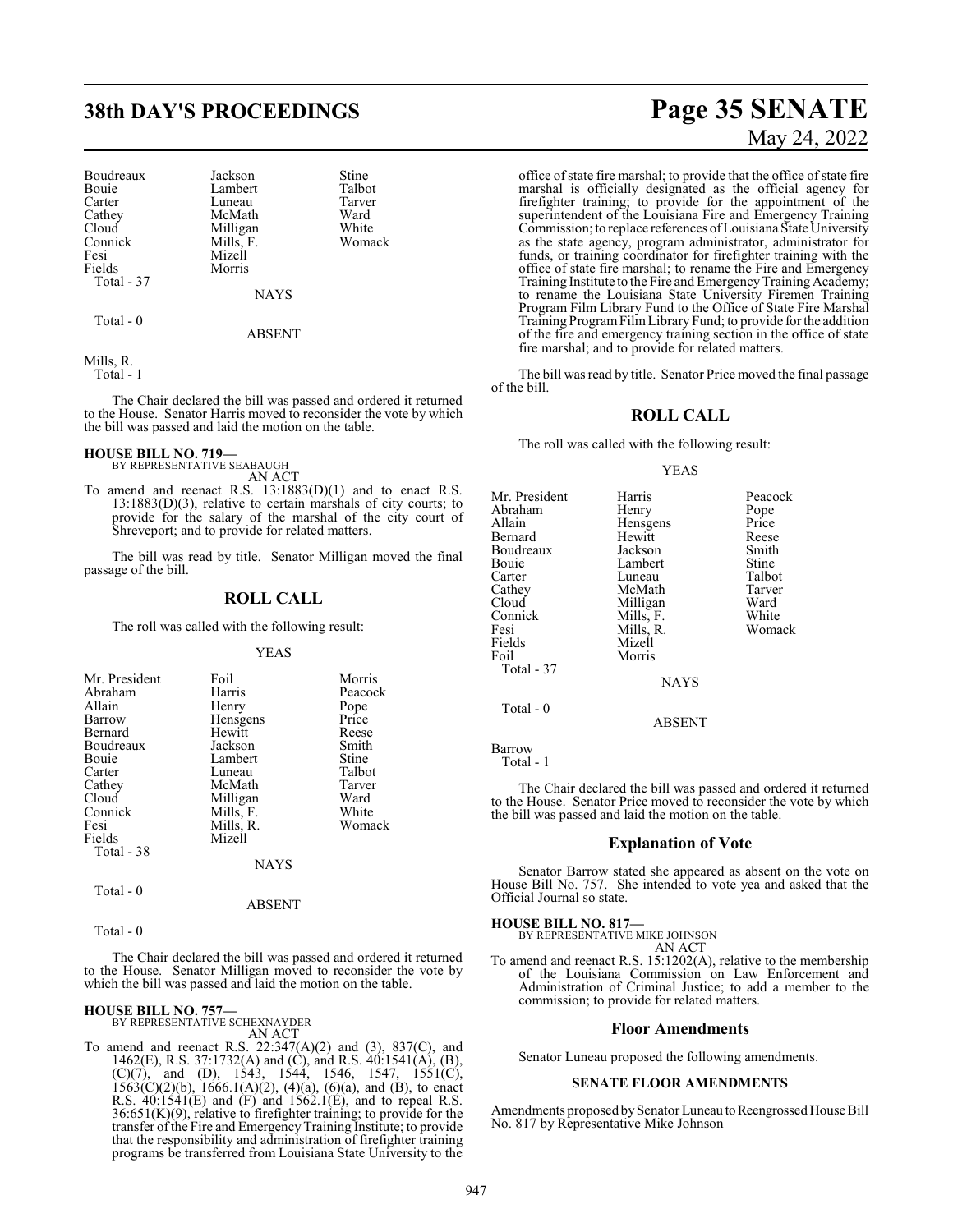## **Page 36 SENATE 38th DAY'S PROCEEDINGS**

May 24, 2022

## AMENDMENT NO. 1

On page 2, delete lines 22 and 23, and insert "(24) The president of the Louisiana City Marshals and City Constables Association, or his designee.

On motion of Senator Luneau, the amendments were adopted.

The bill was read by title. Senator Luneau moved the final passage of the amended bill.

## **ROLL CALL**

### The roll was called with the following result: YEAS

| Mr. President | Harris    | Peacock |
|---------------|-----------|---------|
| Abraham       | Henry     | Pope    |
| Allain        | Hensgens  | Price   |
| Barrow        | Hewitt    | Reese   |
| Bernard       | Jackson   | Smith   |
| Boudreaux     | Lambert   | Stine   |
| Bouie         | Luneau    | Talbot  |
| Carter        | McMath    | Tarver  |
| Cloud         | Milligan  | Ward    |
| Connick       | Mills, F. | White   |
| Fesi          | Mills, R. | Womack  |
| Fields        | Mizell    |         |
| Foil          | Morris    |         |
| Total - 37    |           |         |
|               | NAYS      |         |
|               |           |         |

Total - 0

## ABSENT

## Cathey

Total - 1

The Chair declared the amended bill was passed and ordered it returned to the House. Senator Luneau moved to reconsider the vote by which the bill was passed and laid the motion on the table.

## **HOUSE BILL NO. 820—** BY REPRESENTATIVE VILLIO

AN ACT

To enact R.S. 14:230.1, relative to forfeiture; to provide for definitions; to provide relative to seizure and forfeiture; to provide relative to criminal offenses; to provide for exceptions; to provide for court proceedings; to provide relative to actions of law enforcement; to provide relative to court judgments; to provide for certain time periods; to provide relative to the applicability of remedies; to provide for the allocation of proceeds; and to provide for related matters.

The bill was read by title. Senator Henry moved the final passage of the bill.

## **ROLL CALL**

The roll was called with the following result:

## YEAS

| Mr. President | Foil      | Morris        |
|---------------|-----------|---------------|
| Abraham       | Harris    | Peacock       |
| Allain        | Henry     |               |
| Barrow        | Hensgens  | Pope<br>Price |
| Bernard       | Hewitt    | Reese         |
| Boudreaux     | Jackson   | Smith         |
| Bouie         | Lambert   | Stine         |
| Carter        | Luneau    | Talbot        |
| Cathey        | McMath    | Tarver        |
| Cloud         | Milligan  | Ward          |
| Connick       | Mills, F. | White         |
| Fesi          | Mills, R. | Womack        |

| ields      | Mizell      |
|------------|-------------|
| Total - 38 | <b>NAYS</b> |
| Total - 0  |             |

ABSENT

Total - 0

Fields

The Chair declared the bill was passed and ordered it returned to the House. Senator Henry moved to reconsider the vote by which the bill was passed and laid the motion on the table.

## **HOUSE BILL NO. 848—** BY REPRESENTATIVE BRYANT

AN ACT To amend and reenact Children's Code Article 615(E)(introductory paragraph) and to enact Children's Code Article 615(E)(4) and (G), relative to the disposition of reports of child abuse; to provide for the release of inconclusive or not justified reports to certain entities when in the course of investigation or legal proceedings; to provide for confidentiality; and to provide for related matters.

The bill was read by title. Senator Boudreaux moved the final passage of the bill.

## **ROLL CALL**

The roll was called with the following result:

### YEAS

| Mr. President | Harris      | Peacock |
|---------------|-------------|---------|
| Abraham       | Henry       | Pope    |
| Allain        | Hensgens    | Price   |
| Barrow        | Hewitt      | Reese   |
| Bernard       | Jackson     | Smith   |
| Boudreaux     | Lambert     | Stine   |
| <b>Bouje</b>  | Luneau      | Talbot  |
| Carter        | McMath      | Tarver  |
| Cloud         | Milligan    | Ward    |
| Connick       | Mills, F.   | White   |
| Fesi          | Mills, R.   | Womack  |
| Fields        | Mizell      |         |
| Foil          | Morris      |         |
| Total - 37    |             |         |
|               | <b>NAYS</b> |         |
| Total $-0$    |             |         |
|               | ABSENT      |         |

Cathey Total - 1

The Chair declared the bill was passed and ordered it returned to the House. Senator Boudreaux moved to reconsider the vote by which the bill was passed and laid the motion on the table.

## **HOUSE BILL NO. 1035—**

BY REPRESENTATIVE COUSSAN

- AN ACT
- To amend and reenact R.S.  $30:2195(C)$ , (E), and (F)(1),  $2195.8(A)(1)$ , and  $2195.12$ (Section heading), to enact R.S. 30:2195.2(A)(6), and to repeal R.S. 30:2195.12(E), relative to underground storage tanks; to provide for grants for upgrades to single wall underground storage tanks; to provide for use of the Motor Fuels Underground Storage Tank Trust Dedicated Fund Account; to provide for annual reports by the department; to provide for responsibilities of the Motor Fuels Underground Storage Tank Trust Fund Advisory Board; and to provide for related matters.

The bill was read by title. Senator Hensgens moved the final passage of the bill.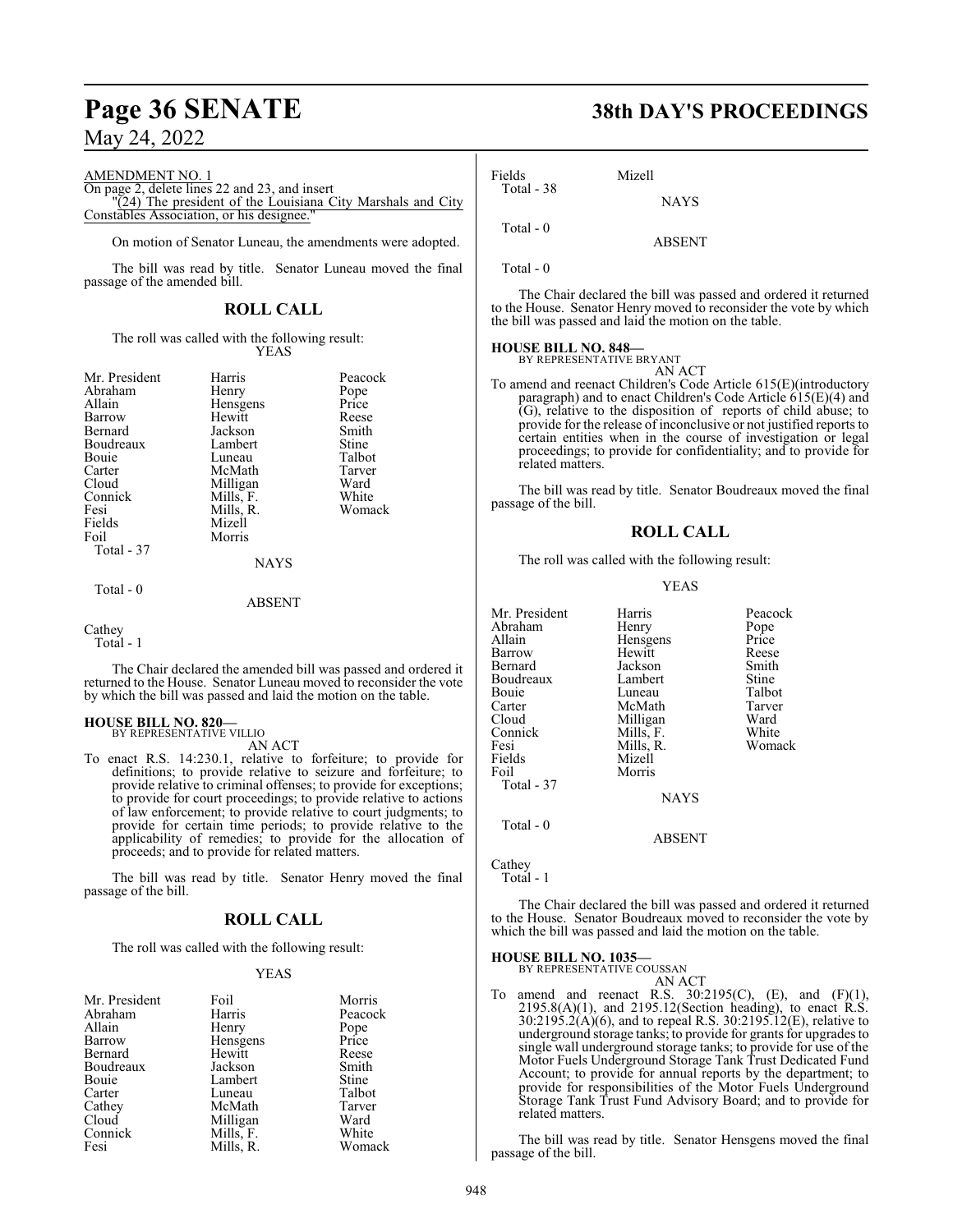## **ROLL CALL**

The roll was called with the following result:

#### YEAS

| Mr. President | Foil      | Peacock |
|---------------|-----------|---------|
| Abraham       | Harris    | Pope    |
| Allain        | Henry     | Price   |
| Barrow        | Hensgens  | Reese   |
| Bernard       | Hewitt    | Smith   |
| Boudreaux     | Jackson   | Stine   |
| Bouie         | Lambert   | Talbot  |
| Carter        | Luneau    | Tarver  |
| Cathey        | McMath    | Ward    |
| Cloud         | Milligan  | White   |
| Connick       | Mills, F. | Womack  |
| Fesi          | Mizell    |         |
| Fields        | Morris    |         |
| Total - 37    |           |         |
|               | NAYS      |         |

 $Total - 0$ 

ABSENT

Mills, R.

Total - 1

The Chair declared the bill was passed and ordered it returned to the House. Senator Hensgens moved to reconsider the vote by which the bill was passed and laid the motion on the table.

## **HOUSE BILL NO. 1071— (Substitute for House Bill No. 840 by**

**Representative Bagley)** BY REPRESENTATIVES BAGLEY, ECHOLS, PRESSLY, SEABAUGH, AND TURNER AND SENATORS MILLIGAN AND PEACOCK AN ACT

To amend and reenact R.S. 40:2266.1(F), relative to criminalistics laboratory commissions; to provide for additional funding for optional revenues for criminalistics laboratories; and to provide for related matters.

The bill was read by title. Senator Peacock moved the final passage of the bill.

## **ROLL CALL**

The roll was called with the following result:

## YEAS

| Mr. President<br>Abraham<br>Allain<br>Barrow<br>Bernard<br>Boudreaux<br>Bouie<br>Carter<br>Cathey<br>Cloud<br>Connick<br>Fesi<br>Fields<br>Total - 38 | Foil<br>Harris<br>Henry<br>Hensgens<br>Hewitt<br>Jackson<br>Lambert<br>Luneau<br>McMath<br>Milligan<br>Mills, F.<br>Mills, R.<br>Mizell | Morris<br>Peacock<br>Pope<br>Price<br>Reese<br>Smith<br>Stine<br>Talbot<br>Tarver<br>Ward<br>White<br>Womack |
|-------------------------------------------------------------------------------------------------------------------------------------------------------|-----------------------------------------------------------------------------------------------------------------------------------------|--------------------------------------------------------------------------------------------------------------|
|                                                                                                                                                       | <b>NAYS</b>                                                                                                                             |                                                                                                              |
| Total $-0$                                                                                                                                            | <b>ABSENT</b>                                                                                                                           |                                                                                                              |

Total - 0

## **38th DAY'S PROCEEDINGS Page 37 SENATE** May 24, 2022

The Chair declared the bill was passed and ordered it returned to the House. Senator Peacock moved to reconsider the vote by which the bill was passed and laid the motion on the table.

## **Rules Suspended**

Senator Pope asked for and obtained a suspension of the rules to revert to the Morning Hour.

## **Message from the House**

## **PASSED SENATE BILLS AND JOINT RESOLUTIONS**

May 24, 2022

To the Honorable President and Members of the Senate:

I am directed to inform your honorable body that the House of Representatives has finally passed the following Senate Bills and Joint Resolutions:

**SENATE BILL NO. 8—** BY SENATOR PRICE AND REPRESENTATIVES ADAMS, BOYD, ILLG, LAFLEUR AND NELSON AN ACT

To amend and reenact R.S. 11:1307(E), 1310(A)(2)(a), 1312.1(A)(2) and the introductory paragraph of  $(D)(2)$ , 1318, 1321 $(A)(1)$ , 1322(B) and (D), 1323(B)(I), (C), and (D)(1), and 1345.8(B)(1), and to enact R.S. 11:1322.1, relative to the Louisiana State Police Retirement System; to provide with respect to benefits; to provide relative to qualifications for payment; to provide for clarification of statutory language; to provide relative to payment of benefits to a trust for specific beneficiaries; to provide for an effective date; and to provide for related matters.

Reported without amendments.

## **SENATE BILL NO. 132—**<br>BY SENATOR MILLIGAN

AN ACT

To enact R.S. 49:191(13)(a) and to repeal R.S. 49:191(10)(m), relative to the Governor's Office of Homeland Security and Emergency Preparedness, including provisions to provide for the re-creation of the Governor's Office of Homeland Security and Emergency Preparedness and the statutory entities made a part of the office by law; to provide for the effective termination date for all statutory authority for the existence of such statutory entities; and to provide for related matters.

Reported without amendments.

#### **SENATE BILL NO. 171—** BY SENATOR FOIL

- AN ACT
- To enact R.S. 49:191(13) and to repeal R.S. 49:191(10)(i), relative to the Department of Veterans Affairs; to provide for re-creation of the Department of Veterans Affairs and the statutory entities made a part of the department by law; to provide for the effective termination date for all statutory authority for the existence of such statutory entities; to provide for an effective date; and to provide for related matters.

Reported without amendments.

## **SENATE BILL NO. 216—**

BY SENATOR JACKSON AN ACT

To enact R.S.  $15:255(X)$ , relative to compulsory process of certain courts; to provide for the witness fee fund for the Bastrop City Court; to provide for excess funds to be used for operating expenses; and to provide for related matters.

Reported without amendments.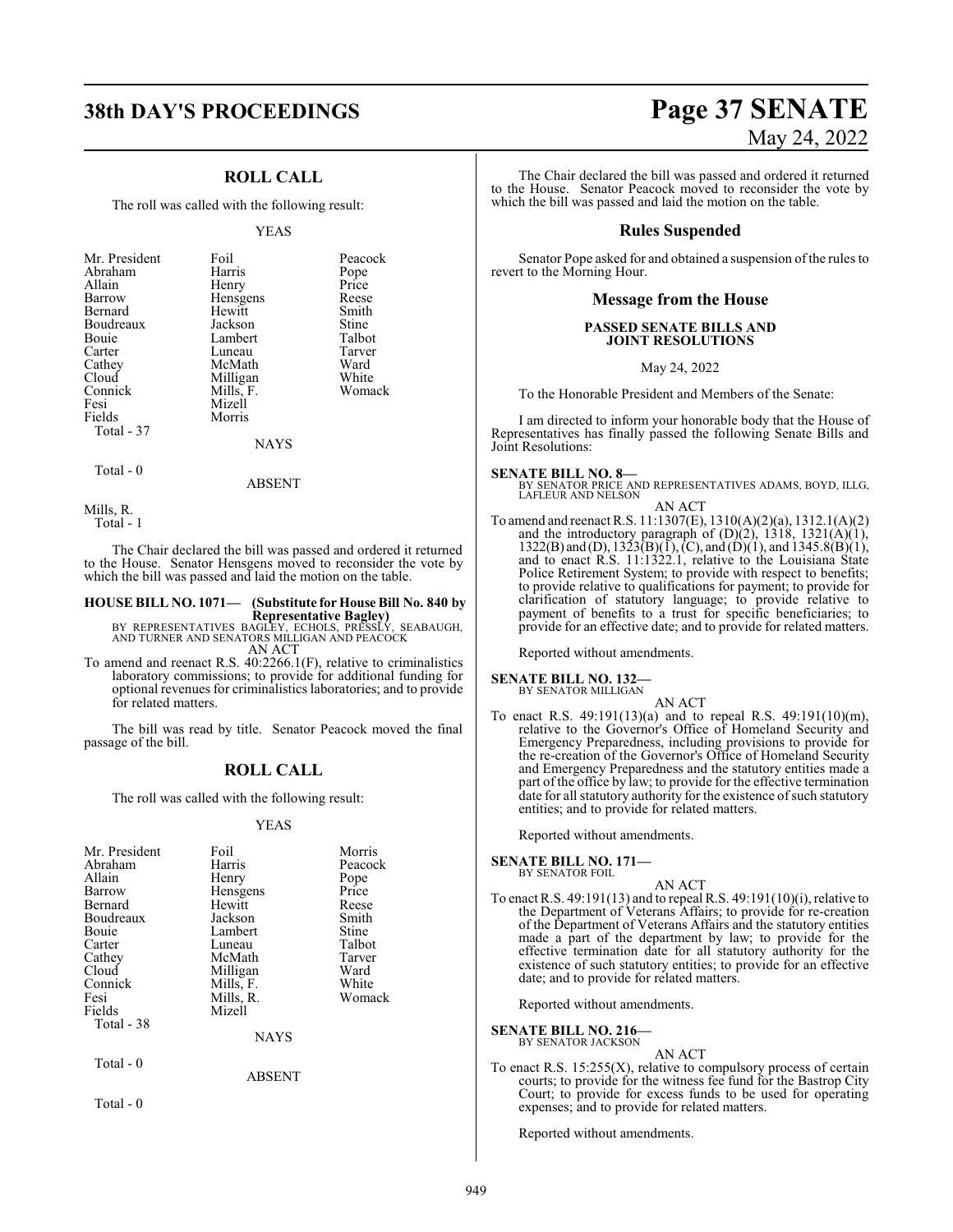#### **SENATE BILL NO. 219—** BY SENATOR JACKSON

AN ACT

To enact R.S. 15:168(F), relative to the judicial district indigent defender fund; to provide for payments to expert witnesses; to provide for who qualifies for the funds; to provide for disbursement of the funds; and to provide for related matters.

Reported without amendments.

#### **SENATE BILL NO. 237—** BY SENATOR FIELDS

AN ACT

To enact R.S. 33:9097.35, relative to East Baton Rouge Parish; to create the Sagefield Crime Prevention and Improvement District; to provide relative to the boundaries, purpose, governance, and powers and duties of the district; to provide relative to district funding, including the authority to impose a parcel fee within the district, subject to voter approval; to provide for an effective date; and to provide for related matters.

Reported without amendments.

**SENATE BILL NO. 392—**<br>BY SENATORS BOUDREAUX AND CLOUD AND REPRESENTATIVES<br>BOYD, BUTLER, CORMIER, COUSSAN, DEVILLIER, DUBUISSON,<br>EMERSON, FISHER, FRIEMAN, GLÓVER, GREEN, JORDAN,<br>LARVADAIN, MCMAHEN, DUSTIN MILLER, NEWELL, C

AN ACT

To enact R.S. 49:170.20 and 170.21, relative to state symbols; to designate St. Landry Parish as the Equine Capital of Louisiana; to designate St. Tammany Parish as the Thoroughbred Breeding Capital of Louisiana; and to provide for related matters.

Reported without amendments.

#### **SENATE BILL NO. 9—** BY SENATOR ROBERT MILLS

AN ACT

To amend and reenact R.S. 11:1755(E)(1)(a) and (5), 1821(E), 1823(22), 1826(B), 1842, 1843, and 2003, to enact R.S. 11:1756(D), and to repeal R.S. 11:1823(23), relative to statewide retirement systems; to provide with respect to administration of and benefits provided by the systems; to provide relative to creditable service, conversion of leave, and benefit payments; to provide relative to the powers, duties, and responsibilities of members of system boards of trustees; to provide for expenditure of system funds; to provide for actuarial investigations; to provide relative to cash deposit available for payment of benefits; to provide for an effective date; and to provide for related matters.

Reported without amendments.

#### **SENATE BILL NO. 3—** BY SENATOR ALLAIN

AN ACT

To amend and reenact R.S. 49:214.36(J) and (O)(2), relative to the Coastal Zone Management Program; to provide for the reimbursement of costs; to provide for distribution of monies collected; to provide for the use of funds; and to provide for related matters.

Reported without amendments.

## **SENATE BILL NO. 19—**

BY SENATOR MORRIS

AN ACT To amend and reenact R.S.  $32:415.2(A)(2)(a)$  and  $863.1(C)(1)(a)$ , relative to issuing of citations; to provide for electronic citations; to provide for issuance of a notice of suspension or revocation of driving privilege; and to provide for related matters.

Reported without amendments.

## **Page 38 SENATE 38th DAY'S PROCEEDINGS**

### **SENATE BILL NO. 41—**

BY SENATOR REESE AND REPRESENTATIVE BISHOP AN ACT

To amend and reenact R.S. 51:2461, relative to the Louisiana Quality Jobs Program Act; to provide for an extension of the program application deadline; and to provide for related matters.

Reported without amendments.

#### **SENATE BILL NO. 78—** BY SENATOR REESE

AN ACT

To amend and reenact R.S. 38:2212.1(A)(2)(a), relative to the Public Bid Law; to provide relative to the purchase of certain law enforcement vehicles by local government; to increase the threshold amount for which public bid is necessary; and to provide for related matters.

Reported without amendments.

## **SENATE BILL NO. 260—**<br>BY SENATORS HEWITT AND BARROW AN ACT

To amend and reenact R.S. 28:826, relative to the Community and Family Support System Fund; to change the name of the fund from the Community and Family Support System Fund to the Disability Services Fund; to provide for the purposes of the Disability Services Fund; and to provide for related matters.

Reported without amendments.

## **SENATE BILL NO. 133—**

BY SENATOR MILLIGAN AN ACT

To amend and reenact R.S. 6:314(A) and 766.1(A), relative to banking; to provide for state banks; to provide for savings and loan associations; to provide for payable on death accounts; to provide for affidavit requirements; to provide for requirements, procedures, and conditions; and to provide for related matters.

Reported without amendments.

**SENATE BILL NO. 172—**

BY SENATOR REESE AN ACT

To amend and reenact R.S. 39:1405.4(A) and (E), and to repeal R.S. 39:1405.4(H), relative to the costs of issuance and reporting requirements for bonds approved or sold by the State Bond Commission; to remove penalty provisions; to provide for an effective date; and to provide for related matters.

Reported without amendments.

## **SENATE BILL NO. 127—**

- BY SENATOR CARTER AN ACT
- To amend and reenact R.S. 48:205(A) and (B), relative to certain advertising requirements for small purchase bids; to provide for technical corrections; and to provide for related matters.

Reported without amendments.

Respectfully submitted, MICHELLE D. FONTENOT Clerk of the House of Representatives

## **Message from the House**

## **PASSED SENATE BILLS AND JOINT RESOLUTIONS**

May 24, 2022

To the Honorable President and Members of the Senate: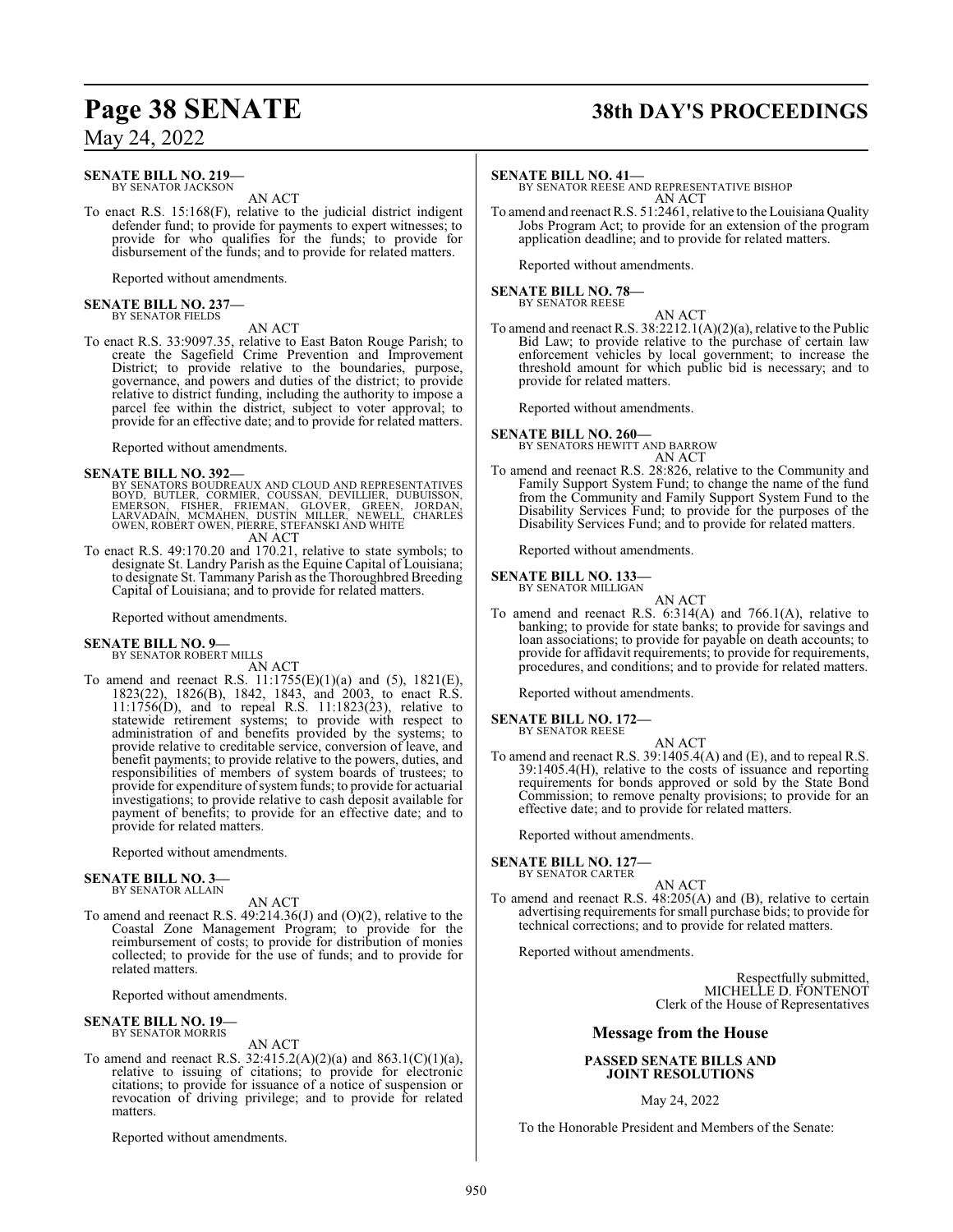## **38th DAY'S PROCEEDINGS Page 39 SENATE**

# May 24, 2022

I am directed to inform your honorable body that the House of Representatives has finally passed the following Senate Bills and Joint Resolutions:

**SENATE BILL NO. 48—** BY SENATOR REESE AND REPRESENTATIVE ZERINGUE AN ACT

To amend and reenact R.S. 39:100.56(C), (D), (E), the introductory paragraph of  $(H)$ ,  $(I)$ , and  $(J)$  and to repeal R.S. 39:100.56 $(H)(5)$ , (O), and (P), relative to the Water Sector Program; to remove provisions relative to storm water; to provide for funding for small water and sewer systems; to provide relative to application period dates; to require the division of administration to post certain documents; to require the division of administration to conduct outreach efforts; to repeal provisions relative to capital outlay; to provide for an effective date; and to provide for related matters.

Reported with amendments.

#### **SENATE BILL NO. 68—** BY SENATOR FRED MILLS

AN ACT

To amend and reenact R.S. 51:61, 64, and 65, relative to foreign trade zones; to provide relative to the Port of Iberia; to provide authorization for the port commission to make application to be designated as a foreign trade zone; and to provide for related matters.

Reported with amendments.

## **SENATE BILL NO. 87—** BY SENATOR CATHEY

AN ACT

To amend and reenact R.S.  $39:112(C)(1)(a)$  and (b), and (E)(2)(a), and to enact R.S.  $39:112(E)(3)$ , relative to capital outlay; to provide for the approval of the Joint Legislative Committee on Capital Outlay of economic development and emergency projects; to provide for the reporting of projects that are exempt from providing a local match; to provide for an effective date; and to provide for related matters.

Reported with amendments.

## **SENATE BILL NO. 100—** BY SENATOR CATHEY

AN ACT

To enact R.S. 32:402.1(A)(3), relative to driver education; to provide an exemption for certain visa holders from driver education requirements; and to provide for related matters.

Reported with amendments.

## **SENATE BILL NO. 110—**

## BY SENATORS REESE, LUNEAU, MCMATH AND MILLIGAN AN ACT

To amend and reenact the introductory paragraph of R.S. 10:9-  $109(c)(6)$ ,  $9-109(c)(6)(C)$ , the introductory paragraph of  $(c)(7)$ and  $(c)(7)(C)$  and to enact R.S. 10:9-109(c)(8) and Part VII-A of Chapter 9 of Title 45 of the Louisiana Revised Statutes of 1950, to be comprised of R.S. 45:1271 through 1281, relative to utilities; to provide relative to secured transactions; to provide for security interests in energy transition property; to provide relative to energy transition property bonds; to provide for financing orders of the Public Service Commission; to provide for appeals of financing orders; to provide for the sale and perfection of true sale status of energy transition property; to provide for conflict of laws; to provide for nonimpairment of bonds by the state; to provide relative to the jurisdiction of the Public Service Commission; to provide for definitions, terms, requirements, conditions, and procedures; and to provide for related matters.

Reported with amendments.

## **SENATE BILL NO. 12—**

BY SENATOR REESE

AN ACT To amend and reenact R.S.  $51:3121(C)(3)(a)$ , relative to the Competitive Projects Payroll Incentive Program; to extend the termination date of the program; and to provide for related matters.

Reported with amendments.

**SENATE BILL NO. 23—** BY SENATOR ALLAIN

AN ACT

To amend and reenact R.S. 30:86(C) and (E)(7) and to enact R.S. 30:86(D)(11), relative to the Oilfield Site Restoration Fund; to provide for the deposit of monies into the fund; to provide for technical changes; to provide for an effective date; and to provide for related matters.

Reported with amendments.

#### **SENATE BILL NO. 103—** BY SENATOR FOIL

- AN ACT
- To amend and reenact R.S. 9:5605(A) and (B), and to enact R.S. 9:5605.2, relative to legal malpractice; to provide relative to filing time periods; to provide relative to the burden of proof; to provide relative to collectability of damages; and to provide for related matters.

Reported with amendments.

## **SENATE BILL NO. 152—**

BY SENATOR ABRAHAM AN ACT

To amend and reenact R.S. 32:1261(A)(1)(l), relative to unauthorized acts of manufacturers, distributors, wholesalers, distributor branches, factory branches, and converters; to provide for protests; to provide for hearings performed by the Louisiana Motor Vehicle Commission; to provide for terms, conditions, and procedures; and to provide for related matters.

Reported with amendments.

**SENATE BILL NO. 179—**

BY SENATOR REESE AN ACT

To enact Chapter 24-A of Title 51 of the Louisiana Revised Statutes of 1950, to be comprised of R.S. 51:1909.11, relative to annual filings and reporting requirements by charitable organizations; to provide for legislative approval of certain requirements; to provide for an effective date; and to provide for related matters.

Reported with amendments.

## **SENATE BILL NO. 174—** BY SENATOR REESE

AN ACT To amend and reenact R.S. 12:1-1435(I) and to enact R.S. 6:518, 908, and 1153, relative to oppressed shareholders; to provide for shareholder's remedies; relative to bank holding companies; relative to shareholder's rights to withdrawshares; to provide for an effective date; and to provide for related matters.

Reported with amendments.

**SENATE BILL NO. 302—**

BY SENATOR BARROW

AN ACT To amend and reenact R.S. 47:463.56(A), (D), and (F), and to enact R.S. 47:463.56(H), relative to the "Girl Scouts of USA" special prestige license plate; to change the distribution of the royalty fee to Girl Scouts Louisiana East and Girl Scouts of Louisiana - Pines to the Gulf; and to provide for related matters.

Reported with amendments.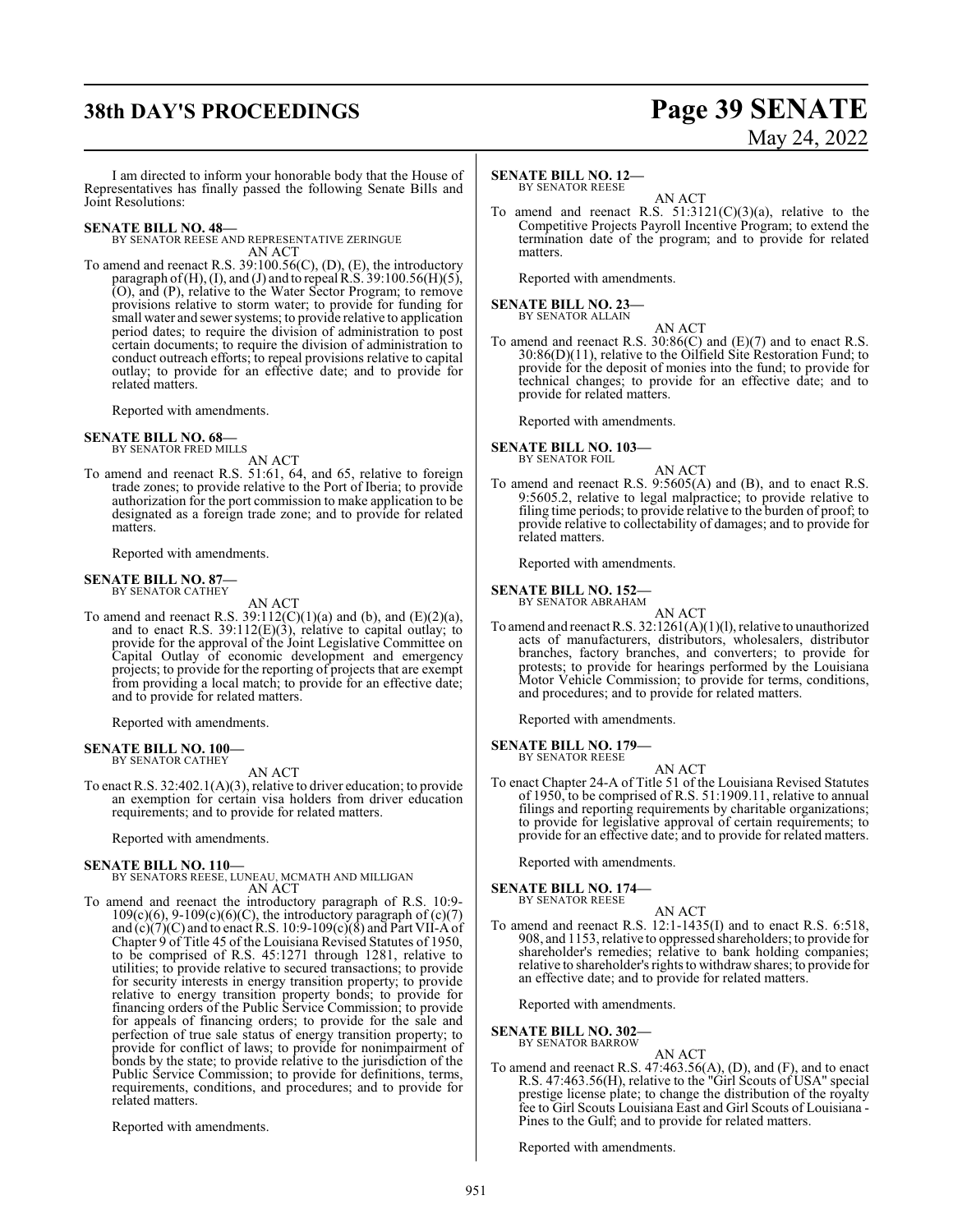#### **SENATE BILL NO. 196—** BY SENATOR CATHEY

AN ACT

To enact Chapter 62 of Title 51 of the Louisiana Revised Statutes of 1950, to be comprised of R.S. 51:3221 and 3222, relative to import restrictions; to prohibit the importation of products from the Russian Federation into this state; to provide for termination; and to provide for related matters.

Reported with amendments.

#### **SENATE BILL NO. 284—** BY SENATOR FOIL

AN ACT

To amend and reenact Code of Civil Procedure Arts. 2412(A) and (D), 2414, and 2415 and to amend and reenact R.S. 13:3921(A) and 3923, relative to garnishments; to provide for notice of filing of garnishment petitions; to provide for service of garnishment judgments; to provide for garnishment of wages; and to provide for related matters.

Reported with amendments.

## **SENATE BILL NO. 305—** BY SENATOR FOIL

AN ACT

To enact Chapter 62 of Title 51 of the Louisiana Revised Statues of 1950, to be comprised of R.S. 51:3221 through 3227, relative to deceptive and unfair trade practices; to provide relative to electronic dissemination of third-party commercial recordings or audiovisual works; to require disclosures; to provide for a private right of action; to provide for injunctive relief, orders to compel compliance, costs, and attorney fees; to provide that violations constitute a deceptive and unfair trade practices; to provide for definitions, terms, conditions, and procedures; and to provide for related matters.

Reported with amendments.

Respectfully submitted, MICHELLE D. FONTENOT Clerk of the House of Representatives

## **Introduction of Senate Resolutions**

#### **SENATE RESOLUTION NO. 157—** BY SENATOR BOUDREAU

A RESOLUTION

To commend Ginger Myers on receiving an honorary doctorate from the University of Louisiana-Lafayette and to recognize her for her work with the LHC Group.

The resolution was read by title and placed on the Calendar for a second reading.

## **Message from the House**

## **ASKING CONCURRENCE IN HOUSE BILLS AND JOINT RESOLUTIONS**

May 24, 2022

To the Honorable President and Members of the Senate:

I am directed to inform your honorable body that the House of Representatives has finally passed and asks your concurrence in the following House Bills and Joint Resolutions:

| HB No. 640 | HB No. 499        | HB No. 666 |
|------------|-------------------|------------|
| HB No. 537 | <b>HB</b> No. 988 |            |

## **Page 40 SENATE 38th DAY'S PROCEEDINGS**

Respectfully submitted, MICHELLE D. FONTENOT Clerk of the House of Representatives

## **House Bills and Joint Resolutions on First Reading**

## **HOUSE BILL NO. 499—**

BY REPRESENTATIVE AMEDEE AN ACT

To amend and reenact R.S. 17:1807(A) and to enact R.S. 17:1807(D) through (F), relative to postsecondaryeducation; to create a fund for the purpose of funding tuition exemptions and reduction in textbook costs for persons age fifty-five and older; to provide that the Board of Regents shall administer the fund; to direct the state treasurer to deposit certain amounts into the fund; and to provide for related matters.

The bill was read by title and placed on the Calendar for a second reading.

- HOUSE BILL NO. 537—<br>BY REPRESENTATIVES DAVIS, ADAMS, BAGLEY, BOURRIAQUE,<br>BOYD, BRASS, BROWN, BRYANT, BUTLER, CARPENTER, CARRIER,<br>DUBUISSON, DUPLESSIS, FISHER, FREEMAN, FREIBERG, GADBERRY,<br>GOUDEAU, GREEN, HARRIS, HILFERTY, AN ACT
- To enact R.S. 22:1036.1, relative to health insurance issuers; to require health coverage plans to cover services and benefits relative to standard fertility preservation services; to require patients to meet certain conditions; to provide for exemptions; to provide for definitions; to provide for effectiveness; and to provide for related matters.

The bill was read by title and placed on the Calendar for a second reading.

## **HOUSE BILL NO. 640—**

BY REPRESENTATIVE WRIGHT AN ACT

To enact Subpart E of Part IV of Subchapter A of Ch. 5-D of Title 40 of the Louisiana Revised Statutes, to be comprised of R.S. 40:1177.1, relative to vaccines and vaccine-related pharmaceuticals; to require sufficient information regarding vaccines and vaccine-related pharmaceuticals distributed in the state; to require the Louisiana Department of Health to provide certain information; and to provide for related matters.

The bill was read by title and placed on the Calendar for a second reading.

## **HOUSE BILL NO. 666—** BY REPRESENTATIVE WRIGHT

AN ACT

To enact R.S. 49:964(H), relative to administrative hearing decisions and judicial review of such decisions; to provide relative to interpretation of statutes and rules; and to provide for related matters.

The bill was read by title and placed on the Calendar for a second reading.

## **HOUSE BILL NO. 988—**

BY REPRESENTATIVE LANDRY AN ACT

To enact R.S. 49:1016, relative to state employment; to provide relative to state employees and potential state employees who use medical marijuana; to prohibit certain employment actions against such employees and potential employees; to provide for exceptions; and to provide for related matters.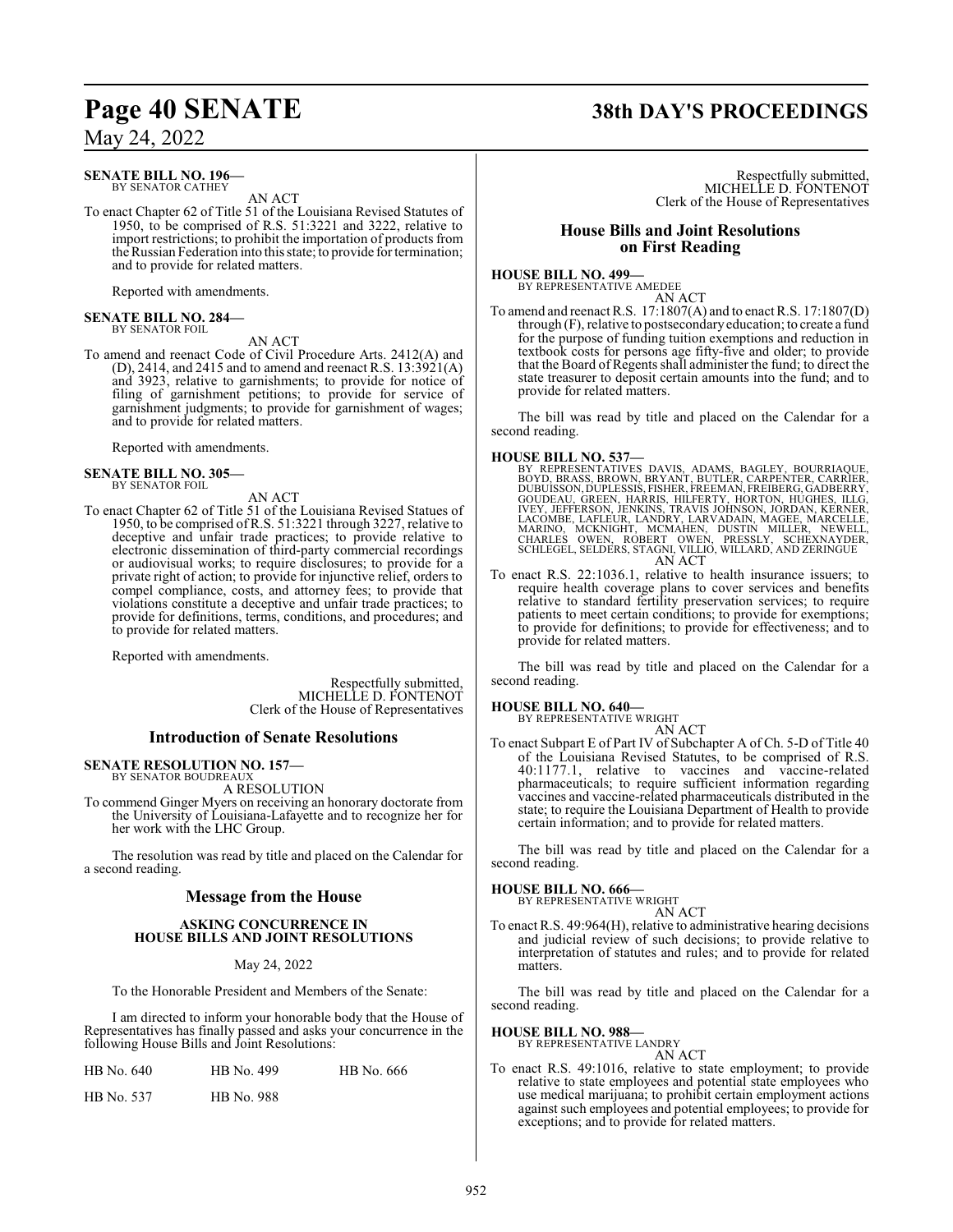## **38th DAY'S PROCEEDINGS Page 41 SENATE**

The bill was read by title and placed on the Calendar for a second reading.

## **Reports of Committees**

The following reports of committees were received and read:

## **REPORT OF COMMITTEE ON**

## **JUDICIARY B**

Senator Gary L. Smith Jr., Chairman on behalf of the Committee on Judiciary B, submitted the following report:

May 24, 2022

To the President and Members of the Senate:

I am directed by your Committee on Judiciary B to submit the following report:

**HOUSE BILL NO. 43—** BY REPRESENTATIVES FRIEMAN, MCCORMICK, AND CHARLES OWEN AN ACT

To enact Part V of Chapter 9 of Title 40 of the Louisiana Revised Statutes of 1950, to be comprised ofR.S. 40:1813 through 1817, relative to enforcement of federal firearm laws; to provide relative to infringements on a citizen's right to keep and bear arms; to enact the Louisiana Firearm Protection Act; to prohibit enforcement of federal firearm laws; to provide for definitions; to provide relative to application; to provide relative to a right of action; to provide for an effective date; and to provide for related matters.

Reported with amendments.

## **HOUSE BILL NO. 102—** BY REPRESENTATIVE MUSCARELLO

AN ACT

To amend and reenact R.S. 15:574.4.1(A)(1), relative to parole consideration and hearings; to provide relative to the time period for parole rehearings for certain prisoners; to provide for an effective date; and to provide for related matters.

Reported favorably.

## **HOUSE BILL NO. 103—** BY REPRESENTATIVE THOMAS

AN ACT

To enact Chapter 3-G of Title 15 of the Louisiana Revised Statutes of 1950, to be comprised of R.S. 15:563 through 563.5, relative to reporting requirements of persons convicted of production or manufacturing of methamphetamine; to provide for purposes and notification; to provide for definitions; to provide relative to the duty of offenders to notify law enforcement; to provide relative to the failure to register; to provide relative to the duration of registration requirements; and to provide for related matters.

Reported favorably.

## **HOUSE BILL NO. 223—**

BY REPRESENTATIVES MARCELLE AND MARINO AN ACT

To amend and reenact R.S.  $13:5401(B)(1)(f)$ , (g), and (h) and to repeal R.S. 13:5401(B)(1)(d) and (i), relative to reentry courts; to provide for participation in workforce development sentencing programs; to provide for eligibility; to provide relative to certain exceptions; and to provide for related matters.

Reported with amendments.

# May 24, 2022

## **HOUSE BILL NO. 370—**

BY REPRESENTATIVE MAGEE AN ACT

To amend and reenact R.S. 26:241(15) and to enact R.S. 26:241(27) and (28), 242, and 271(A)(7), relative to the Alcoholic Beverage Control Law; to provide for definitions; to provide relative to the distribution of certain alcoholic beverages; to provide for self-distribution; to provide for limitations; to provide relative to permit fees; and to provide for related matters.

Reported with amendments.

**HOUSE BILL NO. 483—** BY REPRESENTATIVES TRAVIS JOHNSON, GAROFALO, AND MIGUEZ AN ACT

To amend and reenact R.S.  $40:1379.3(C)(6)$  and  $(10)$ , relative to concealed handguns; to provide relative to concealed handgun permits; and to provide for related matters.

Reported favorably.

#### **HOUSE BILL NO. 517—** BY REPRESENTATIVE SELDERS

- AN ACT
- To amend and reenact R.S. 15:831(A) and to enact R.S. 15:827.4, relative to medical services in the Department of Public Safety and Corrections; to create a Medical Advisory Council within the Department of Public Safety and Corrections; to provide relative to membership and powers of the Medical Advisory Council; to provide relative to powers of the secretary of the Department of Public Safety and Corrections; and to provide for related matters.

Reported favorably.

## **HOUSE BILL NO. 524—** BY REPRESENTATIVE LYONS

AN ACT

To amend and reenact R.S. 27:625(G)(5) and R.S. 29:726.6(Section heading) and to enact R.S. 29:726.7, relative to services for people with disabilities affected by disasters; to create the Disability-Focused Disaster Preparedness and Response Fund as a special fund in the state treasury; to provide for dedication to the fund of revenue fromthe tax upon net gaming proceeds from sports wagering; to authorize the use of monies in the fund for certain purposes; to create and provide for a program to conduct needs assessments among, and provide services to, people with disabilities affected by disasters; to provide for duties and responsibilities of the Governor's Office of Homeland Security and Emergency Preparedness with respect to the program; to authorize the Governor's Office of Homeland Security and Emergency Preparedness to utilize certain monies for administrative costs and grant administration; to require the Governor's Office of Homeland Security and Emergency Preparedness to contract with a disability assessment and coordination entity for certain functions; to provide relative to state actions to obtain federal reimbursement for certain disaster-related expenses; and to provide for related matters.

Reported favorably.

## **HOUSE BILL NO. 585—**

BY REPRESENTATIVE FREEMAN AN ACT

To enact Code of Criminal Procedure Article 1005, relative to firearm data collection; to provide for required reporting of aggregate firearm transfer data to the Louisiana Commission on Law Enforcement and Administration of Criminal Justice; to provide for the creation of a standardized form used to report aggregate data fields; to provide for submission of forms; to provide for submission dates; to provide for publication of data; to provide for a report; and to provide for related matters.

Reported with amendments.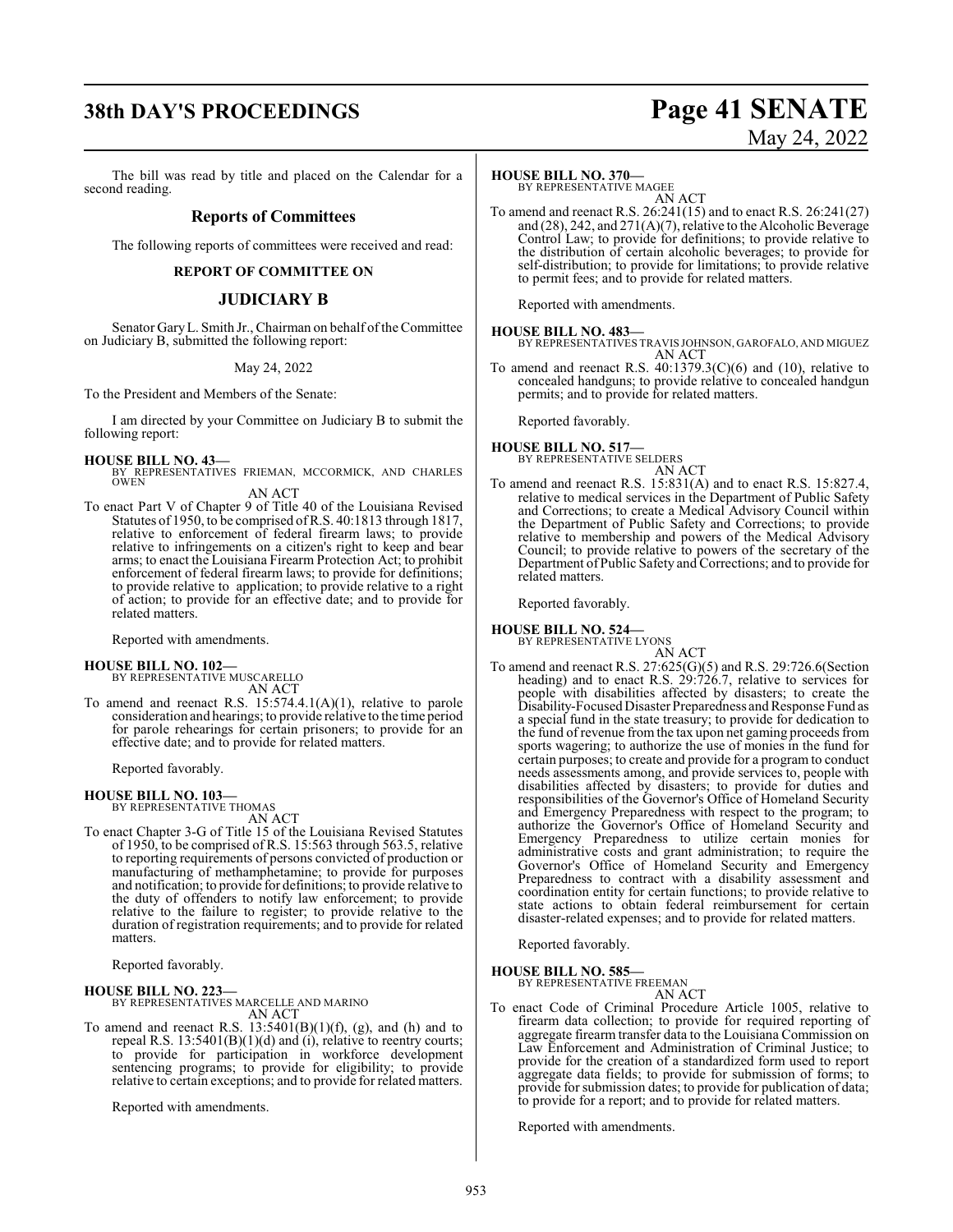## **HOUSE BILL NO. 620—**

BY REPRESENTATIVE STEFANSKI AN ACT

To amend and reenact R.S. 4:707(D), (E), and (F)(2), relative to charitable raffles, bingo, and keno; to provide relative to licensing and reporting requirements; to authorize private nonprofit elementary or secondary schools and public elementary or secondary schools to conduct certain games of chance; to provide for definitions; to exempt such schools from licensing and reporting requirements; and to provide for related matters.

Reported favorably.

## **HOUSE BILL NO. 746—**

BY REPRESENTATIVES DUPLESSIS, WILFORD CARTER, CORMIER,<br>EDMONSTON, FISHER, FREEMAN, FREIBERG, GAINES, GREEN,<br>HUGHES, JEFFERSON, JENKINS, JORDAN, LAFLEUR, LANDRY,<br>LARVADAIN, LYONS, MARCELLE, MARINO, DUSTIN MILLER,<br>NEWELL, SE AN ACT

To enact R.S. 15:905(F), relative to juvenile institutions; to provide relative to solitary confinement in juvenile facilities; to provide relative to a definition; to provide relative to documentation; to provide relative to submission of reports; to provide relative to training; and to provide for related matters.

Reported with amendments.

### **HOUSE BILL NO. 868—**

BY REPRESENTATIVES MIGUEZ, FONTENOT, GAROFALO, GOUDEAU, AND MARCELLE

AN ACT

To enact R.S. 40:1379.3.3, relative to firearms; to provide for the Louisiana Firearm Safety Awareness Act; to provide relative to an online education course; to provide for a purpose; to provide relative to course topics; to provide relative to database maintenance; to provide for promulgation of rules; and to provide for related matters.

Reported with amendments.

## **HOUSE BILL NO. 893—**

BY REPRESENTATIVE HUGHES AN ACT

To amend and reenact R.S. 15:827.1(E)(2), 827.2(A)(2) and (3), and 827.3 and to repeal R.S.  $15:827.2(D)(7)$ , relative to the Department of Public Safety and Corrections; to provide relative to the reentry preparation program; to require the department to enter into cooperative endeavors or contracts to provide entrepreneurial educational opportunities for eligible offenders; to provide with respect to reporting of financial and other impacts of criminal justice reinvestment legislation; to provide with respect to the calculation and allocation of savings attributable to such legislation; and to provide for related matters.

Reported with amendments.

## **HOUSE BILL NO. 938—**

BY REPRESENTATIVE DUSTIN MILLER AN ACT

To amend and reenact R.S. 4:150(A) and 169(A)(3), relative to horse racing; to extend the term of certain licenses; to provide for renewal; to provide an expiration date; to make technical changes; to provide for an effective date; and to provide for related matters.

Reported with amendments.

## **HOUSE BILL NO. 966—**

BY REPRESENTATIVE CARRIER AN ACT

To enact R.S. 13:5727, relative to coroners; to provide for funding; to provide for alternative funding for coroners of certain parishes; to authorize a renewable tax; and to provide for related matters.

## **Page 42 SENATE 38th DAY'S PROCEEDINGS**

Reported favorably.

### **HOUSE BILL NO. 996—** BY REPRESENTATIVE BRYANT

AN ACT

To amend and reenact R.S. 4:714(C), 724(B)(1) and (9), 732(B)(2) and (I), and 740(A), to enact R.S.  $4:724(B)(10)$ , and to repeal R.S. 4:739(E)(1) and (2), relative to charitable gaming; to provide relative to the use of electronic or video bingo games; to provide relative to the cost of each game play; to require machines to accept any denomination of cash in the form of bills or tickets; to provide relative to the limit for the mega jackpot for progressive mega jackpot bingo games; to provide relative to sales of progressive mega jackpot bingo on Electronic Bingo Card Dabber Devices; to provide relative to the number of electronic dabber devices issued to patrons who purchase bingo paper packs; to provide relative to the conducting and regulation of charitable gaming; to provide relative to sales of progressive mega jackpot bingo on Electronic Bingo Card Dabber Devices; and to provide for related matters.

Reported with amendments.

## **HOUSE BILL NO. 1055**

BY REPRESENTATIVE HUGHES AN ACT

To amend and reenact R.S. 4:158.1 and 160(B) and to enact R.S. 4:147(7) and (8), 158.2, and 160(C), relative to horse racing; to provide for specific duties of the Louisiana State Racing Commission; to provide for standards and employment; to provide for written reports; and to provide for related matters.

Reported with amendments.

Respectfully submitted, GARY L. SMITH JR. Chairman

## **Rules Suspended**

Senator Henry asked for and obtained a suspension of the rules to recall House Bill No. 852 from the Committee on Finance.

## **HOUSE BILL NO. 852—**

BY REPRESENTATIVES SCHLEGEL, BRASS, FREEMAN, FREIBERG, HARRIS, HUGHES, JEFFERSON, MCKNIGHT, PRESSLY, AND TARVER AN ACT

To enact Part IV of Chapter 43 of Title 17 of the Louisiana Revised Statutes of 1950, comprised of R.S. 17:4033.1, relative to providing books and reading materials for certain public school students; to establish the Reading Enrichment and Academic Deliverables Program; to provide forstudent eligibility, program administration, and funding; and to provide for related matters.

The bill was read by title and referred to the Legislative Bureau.

## **Rules Suspended**

Senator Henry asked for and obtained a suspension of the rules to recall Senate Bill No. 464 from the Committee on Finance.

**SENATE BILL NO. 464—** BY SENATOR TALBOT

AN ACT

To enact R.S. 40:1081.12, relative to Medicaid coverage for genetic testing of critically ill infants; to provide for coverage for rapid whole genome sequencing testing of certain infants; to provide for the duties of the secretary of the Louisiana Department of Health; and to provide for related matters.

On motion of Senator Henry, the bill was read by title and passed to a third reading.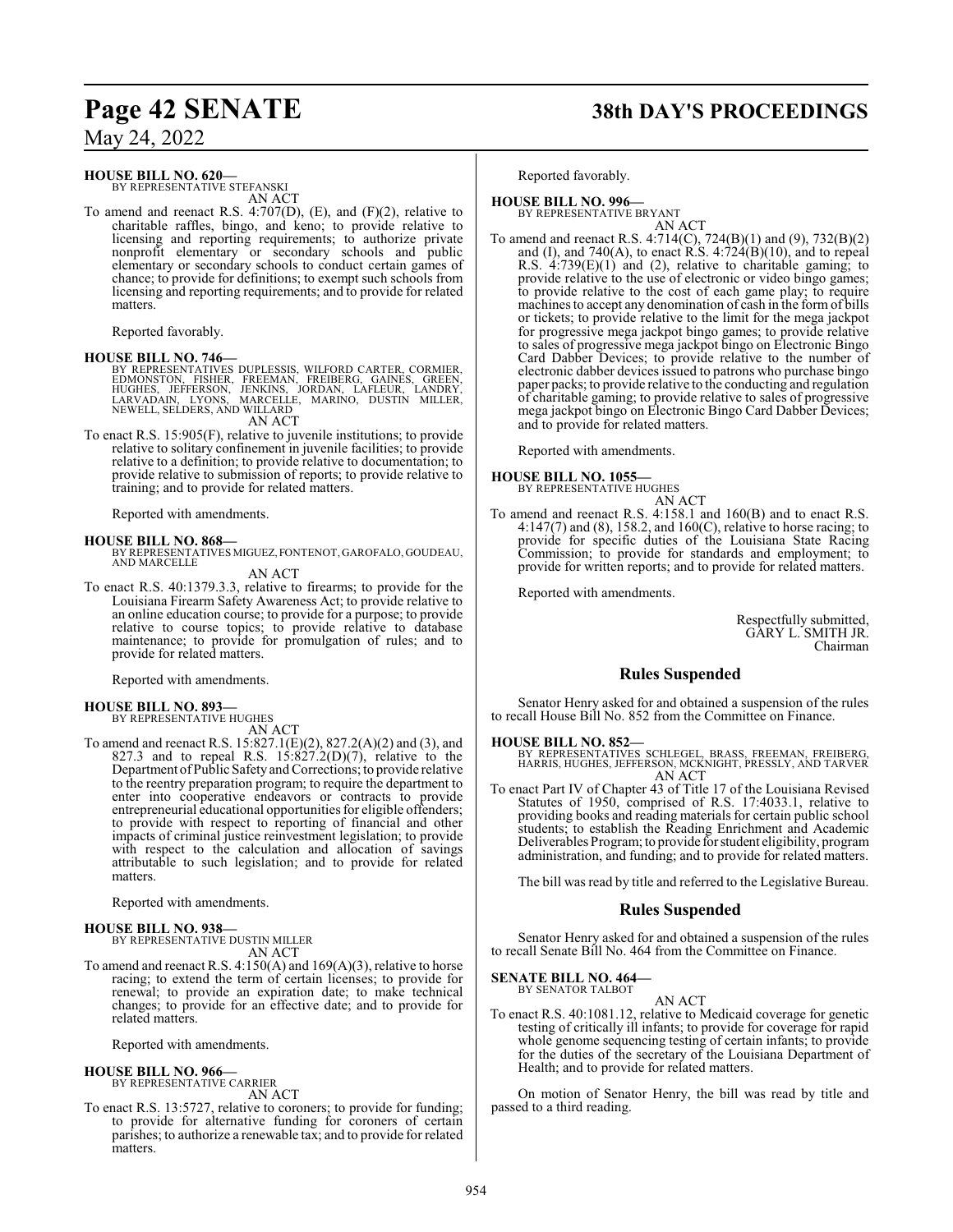## **Rules Suspended**

Senator Ward asked for and obtained a suspension of the rules to recall House Bill No. 1083 from the Committee on Judiciary B.

**HOUSE BILL NO. 1083— (Substitute for House Bill No. 41 by Representative Newell)** BY REPRESENTATIVE NEWELL

AN ACT

To amend and reenact R.S. 17:111(A), R.S. 23:332(A)(1) and (2),  $(B)$ ,  $(C)(1)$  and  $(2)$ ,  $(D)$ ,  $(E)$ ,  $(F)(1)$  and  $(2)$ , and  $(H)(3)$  and  $(4)$ , R.S. 51:2232(5), 2236(A), 2602(A), 2606(A)(1) through (5), 2607(A), and 2608 and to enact R.S. 23:332(I) and R.S.  $51:2232(11)$  and  $2603(13)$ , relative to discrimination; to provide relative to discrimination based on hairstyle; to provide relative to discrimination in education, employment, public accommodations, and housing opportunities; to provide for definitions; and to provide for related matters.

On motion of Senator Ward, House Bill No. 1083 was read by title and recommitted to the Committee on Commerce, Consumer Protection, and International Affairs.

## **Privileged Report of the Committee on Senate and Governmental Affairs**

## **ENROLLMENTS**

Senator Hewitt, Chairman on behalf of the Committee on Senate and Governmental Affairs, submitted the following report:

## May 24, 2022

To the President and Members of the Senate:

I am directed by your Committee on Senate and Governmental Affairs to submit the following report:

The following Senate Bill has been properly enrolled:

## **SENATE BILL NO. 44—**

BY SENATORS MIZELL, ABRAHAM, ALLAIN, CORTEZ, FESI, FOIL,<br>HENRY, HENSGENS, HEWITT,LAMBERT,MILLIGAN,ROBERT MILLS,<br>MORRIS, PEACOCK,POPE,RÉESE, STINE, TALBOT,TARVER,WARD,<br>WHITE AND WOMACK AND REPRESENTATIVES AMEDEE, BACALA, BUTLER, CREWS, DAVIS, DEVILLIER, EDMONDS, EDMONSTON,<br>EMERSON, FARNÚM, FIRMENT, FONTENOT, FRIEMÁN, GADBERRY,<br>GAROFALO,GOUDEAU,HARRIS,HODGES,HORTON,MIKEJOHNSON,<br>MCFARLAND,MIGUEZ,MINCEY,CHARLES OWEN,PRESSLY,RISER,<br>ROMERO, SCH

### AN ACT

To enact Chapter 7-A of Title 4 of the Louisiana Revised Statutes of 1950, to be comprised of R.S. 4:441 through 446, relative to athletic activities; to require that schools designate intercollegiate and interscholastic athletic teams according to the biological sex of the team members; to provide that teams designated for females are not open to participation by biological males; to provide immunity protections for schools from certain adverse actions; to provide for causes of action; to provide for legislative findings; to provide for definitions; to provide for remedies; and to provide for related matters.

## **SENATE BILL NO. 53—**<br>BY SENATOR FOIL

AN ACT

To amend and reenact R.S. 14:95(K), relative to the crime of illegal carrying of weapons; to provide an exception to illegal carrying of weapons for certain retired federal officials; to provide definitions; and to provide for related matters.

## **SENATE BILL NO. 70—**

BY SENATOR TALBOT AND REPRESENTATIVE GAROFALO AN ACT

To enact R.S. 14:67.12 and R.S. 37:1864(A)(3), relative to misappropriation without violence; to create the crime of theft of a catalytic converter or engine control module; to provide penalties; to provide relative to entities engaged in the sale of catalytic converters or engine control modules; to provide relative to registration with law enforcement; and to provide for related matters.

**SENATE BILL NO. 98—**<br>BY SENATORS HEWITT, ABRAHAM, BARROW, BERNARD,<br>BOUDREAUX, BOUIE, CARTER, CATHEY, CONNICK, CORTEZ, FESI,<br>FIELDS, FOIL, HARRIS, HENSGENS, JACKSON, LAMBERT, LUNEAU, MCMATH, MILLIGAN, FRED MILLS, ROBERT MILLS, MIZELL,<br>MORRIS, PEACOCK, POPE, PRICE, REESE, SMITH, STINE, TALBOT,<br>TARVER,WARD,WHITE AND WOMACK<br>AN ACT

To amend and reenact R.S. 46:2351 through 2354, to enact R.S. 46:2355, and to repeal R.S. 46:2356, relative to the Louisiana Commission for the Deaf; to provide for definitions; to provide

for the Louisiana Commission for the Deaf; to provide for a governing board; to provide for commission employees; to provide for commission funds; to provide for an effective date; and to provide for related matters.

**SENATE BILL NO. 136—**<br>BY SENATOR CONNICK AND REPRESENTATIVES CARRIER,<br>EDMONSTON, FISHER, FONTENOT, FREEMAN, HORTON, HUGHES,<br>LACOMBE, LARVADAIN, MARINO, DUSTIN MILLER, PIERRE,<br>PRESSLY, SCHLEGEL, SELDERS, STAGNI, THOMPSON A AN ACT

To amend and reenact R.S.  $14:34.8(A)(1)$ ,  $(B)(3)$ , and  $(C)$  and to enact R.S.  $14:2(B)(56)$ ,  $38.5$ , and  $40.9$ , relative to crimes of violence; to provide enhanced penalties for the crime of battery of emergency roompersonnel, emergency services personnel, or a healthcare professional; to create the crime of assault on emergency room personnel, emergency services personnel, or a healthcare professional; to create the crime of unlawful disruption of the operation of a healthcare facility; to provide definitions; to provide penalties; and to provide for related matters.

**SENATE BILL NO. 148—**<br>BY SENATORS MIZELL, ABRAHAM, BARROW, BERNARD, BOUIE,<br>CARTER, CATHEY, CLOUD, CONNICK, CORTEZ, FESI, FIELDS, FOIL,<br>HENRY, HEWITT, JACKSON, LAMBERT, MCMATH, MILLIGAN, FRED<br>MILLS, ROBERT MILLS, MORRIS, P AN ACT

To amend and reenact Code of Criminal Procedure Art. 983(H) and (I) and R.S.  $14:46.2(A)(1)$ ,  $(C)(1)$  and  $(3)(b)$  and  $(f)$ , and  $(D)$ , to enact Code of Criminal Procedure Art. 983(J) and 997, and R.S.  $14:46.2(C)(3)(k)$  and (l), relative to human trafficking; to provide relative to expungement of records of arrest and conviction for certain offenses related to human trafficking; to provide for immunity from prosecution for victims of human trafficking; and to provide for related matters.

### **SENATE BILL NO. 161—**

BY SENATORS TALBOT, BERNARD, CONNICK, CORTEZ, FESI, HENRY,<br>HENSGENS, HEWITT, MCMATH, MILLIGAN, FRED MILLS, ROBERT<br>MILLS, MIZELL, MORRIS, PEACOCK, POPE, SMITH, STINE, WHITE<br>AND WOMACK AND REPRESENTATIVE GAROFALO AN ACT

To amend and reenact R.S. 14:64.2(B), relative to the crime of carjacking; to increase the penalty for carjacking when committed with a firearm or other dangerous weapon; and to provide for related matters.

### **SENATE BILL NO. 198—**

- BY SENATORS TALBOT, BERNARD, FESI, JACKSON, PEACOCK, SMITH AND STINE AND REPRESENTATIVE WILLARD AN ACT
- To enact R.S. 22:46(14.1) and 1897, relative to the adjustment of claims; to provide for definitions; to provide for a written status

## **38th DAY'S PROCEEDINGS Page 43 SENATE** May 24, 2022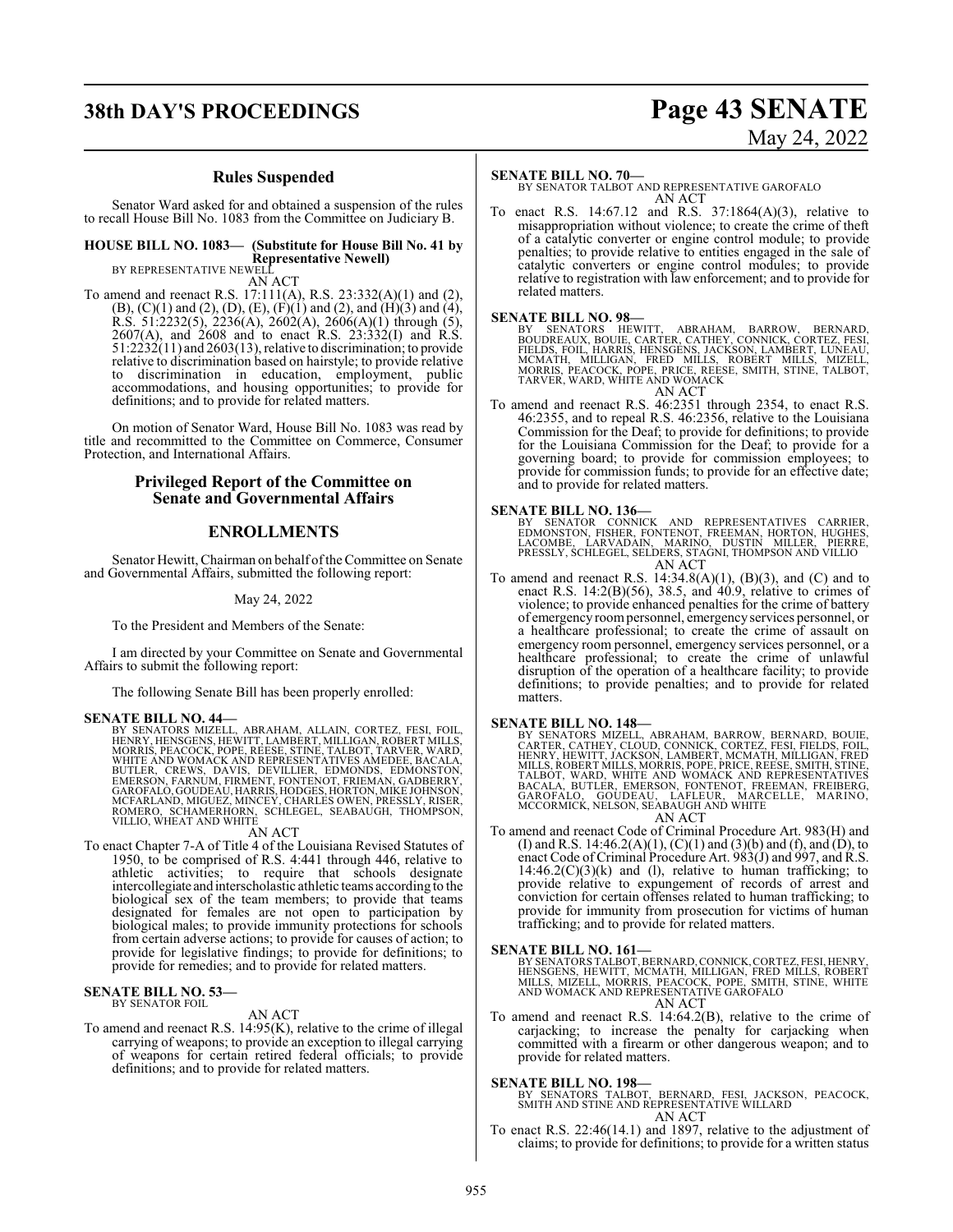report; to provide for a primary contact with the insurer; and to provide for related matters.

#### **SENATE BILL NO. 230—** BY SENATOR MORRIS

AN ACT

To amend and reenact R.S. 22:512(11)(b) and the introductory paragraph of R.S. 22:513(C) and R.S. 22:513(C)(2) and to enact R.S. 22:512(1.1), (9.1), and (12.1), relative to title insurance producers; to provide for definitions; to provide for qualifications ofindividual title insurance producers; to provide for the qualifications of agency title insurance products; and to provide for related matters.

#### **SENATE BILL NO. 366—** BY SENATOR HARRIS

AN ACT

To amend and reenact R.S. 22:976.1(B) and (D), relative to health insurance; to prohibit certain health insurance cost-sharing practices; to provide for definitions; to provide for fairness in enrollee cost-sharing practices; to provide for effectiveness; and to provide for related matters.

**SENATE BILL NO. 377—**<br>BY SENATORS PEACOCK, BARROW, BERNARD, BOUDREAUX, BOUJE<br>CARTER, CATHEY, CLOUD, CONNICK, CORTEZ, FESI, FIELDS,<br>HEWITT, JACKSON, LAMBERT, MCMATH, FRED MILLS, ROBERT<br>MILLS, MIZELL, POPE, PRICE, REESE, SM AN ACT

To amend and reenact R.S. 17:7(6)(b), (c), and (e), 7.1(A)(3)(b) and (B)(1), to enact R.S. 17:7.1( $\widehat{A}$ )(1) and 7.2( $\widehat{A}$ )(7), and to repeal R.S.  $17:7.1(A)(7)$  and  $7.2(A)(4)$ , relative to the certification of teachers; to provide relative to the responsibilities of the State Board of Elementary and Secondary Education; to provide for teaching certification qualifications and requirements; to provide eligibility criteria; to provide for the granting of teaching certifications; to provide relative to approved teacher education programs; and to provide for related matters.

> Respectfully submitted, SHARON W. HEWITT Chairman

The foregoing Senate Bills were signed by the President of the Senate.

## **Privileged Report of the Committee on Senate and Governmental Affairs**

## **ENROLLMENTS**

Senator Hewitt, Chairman on behalf of the Committee on Senate and Governmental Affairs, submitted the following report:

## May 24, 2022

To the President and Members of the Senate:

I am directed by your Committee on Senate and Governmental Affairs to submit the following report:

The following Senate Concurrent Resolutions have been properly enrolled:

#### **SENATE CONCURRENT RESOLUTION NO. 6—** BY SENATOR CATHEY

A CONCURRENT RESOLUTION

To create and provide for the Task Force on Tenure in Public Postsecondary Education.

## **Page 44 SENATE 38th DAY'S PROCEEDINGS**

### **SENATE CONCURRENT RESOLUTION NO. 8—**

BY SENATOR CATHEY AND REPRESENTATIVES BOURRIAQUE,<br>BUTLER, DESHOTEL, MCFARLAND, MCMAHEN, ROMERO,<br>THOMPSON,WHEATANDWHITE A CONCURRENT RESOLUTION

To urge and request the Senate Committee on Agriculture, Forestry, Aquaculture, and Rural Development and the House Committee on Agriculture, Forestry, Aquaculture, and Rural Development to meet and function as a joint committee to study and make recommendations regarding the appropriate level of support to further the missions, goals, and priorities of the Louisiana State University Agricultural Center, Louisiana State University School of Veterinary Medicine, and the Southern University Agricultural Research and Extension Center.

## **SENATE CONCURRENT RESOLUTION NO. 33—**

BY SENATOR MILLIGAN AND REPRESENTATIVES AMEDEE,<br>EMERSON, FREEMAN, FREIBERG, JEFFERSON, CHARLES OWEN, ST.<br>BLANC AND TARVER

A CONCURRENT RESOLUTION

To urge and request the state superintendent of education to create the Teachers' Advisory Council.

**SENATE CONCURRENT RESOLUTION NO. 40—**<br>BY SENATOR MILLIGAN AND REPRESENTATIVES AMEDEE,<br>EMERSON, FREEMAN, FREIBERG, HARRIS, JEFFERSON, MCFARLAND,<br>CHARLES OWEN, SCHAMERHORN, ST. BLANC AND TARVER A CONCURRENT RESOLUTION

To urge and request each city, parish, and other local school board to create a Teachers' Advisory Council.

## **SENATE CONCURRENT RESOLUTION NO. 59—**

BY SENATOR PEACOCK A CONCURRENT RESOLUTION To commend Elizabeth "Ellie" Chase Franks on being a 2022 state "Students of the Year" finalist.

> Respectfully submitted, SHARON W. HEWITT Chairman

The foregoing Senate Concurrent Resolutions were signed by the President of the Senate.

## **Message to the Governor**

## **SIGNED SENATE BILLS**

May 24, 2022

To the Honorable Governor of the State of Louisiana:

The President of the Senate and the Speaker of the House of Representatives have signed the following Senate Bills:

## **SENATE BILL NO. 411—**

BY SENATORS WHITE AND BARROW

AN ACT To amend and reenact R.S. 40:2841, 2842(3), 2843(A), 2844(B)(3), (15), (16), (17), (20), and (23), (C), and (D), and 2845(A)(1) and  $(2)(b)$  and  $(C)(1)$ , relative to the Louisiana Emergency Response Network; to provide for legislative purpose; to provide for definitions; to provide for the Louisiana Emergency Response Network; to provide for the governing board; to provide for an annual report; and to provide for related matters.

## **SENATE BILL NO. 448—**

BY SENATOR LUNEAU

AN ACT To amend and reenact R.S. 56:40.3(E), relative to civil and aquatic life penalties; to provide for the collection of civil penalties for restitution of wildlife; to provide with respect to hearing officer rulings; to provide with respect to legal delays; to provide relative to administrative hearing; and to provide for related matters.

and they are hereby presented for executive approval.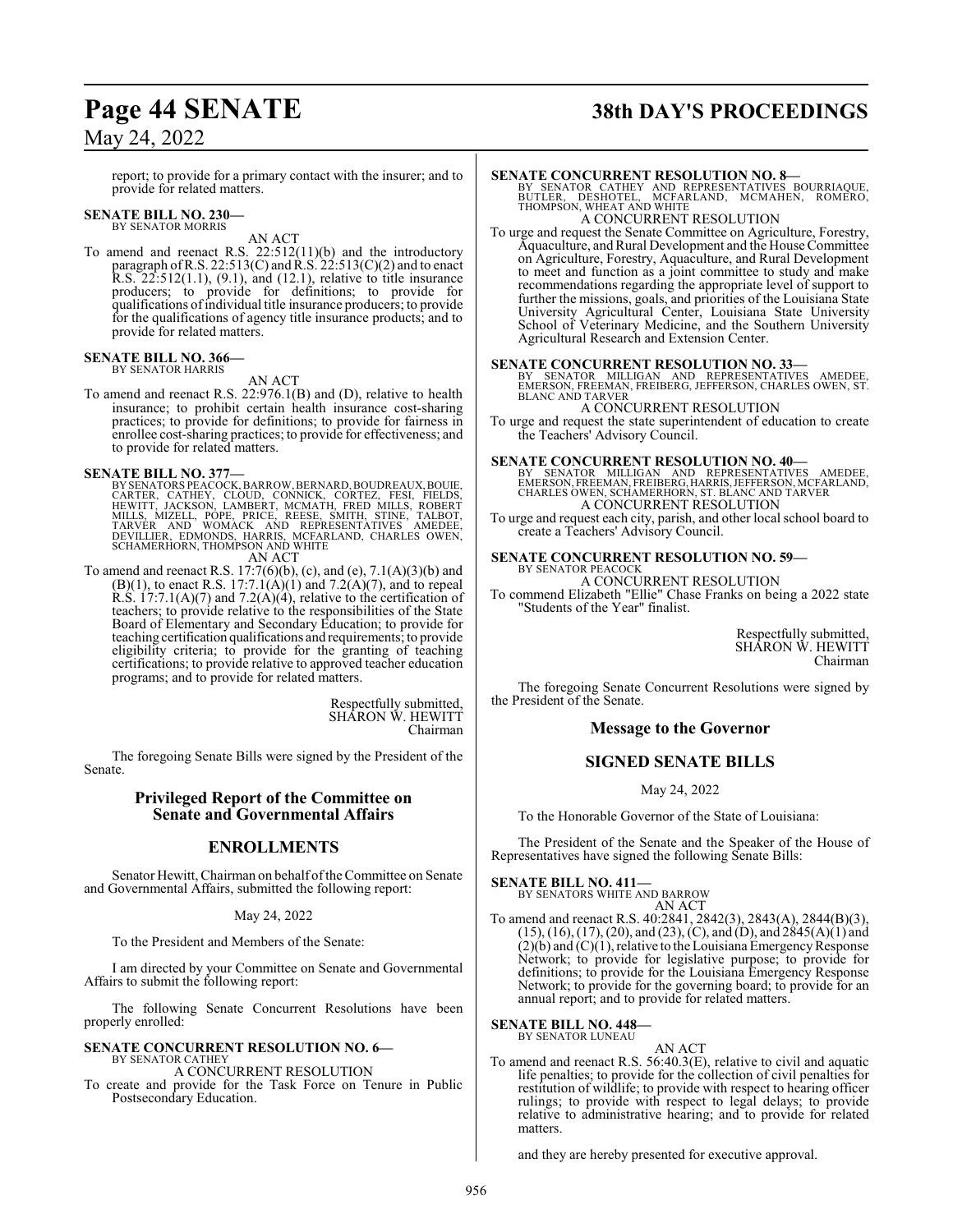## **38th DAY'S PROCEEDINGS Page 45 SENATE** May 24, 2022

Respectfully submitted, YOLANDA J. DIXON Secretary of the Senate

## **Message from the House**

## **SIGNED HOUSE BILLS AND JOINT RESOLUTIONS**

## May 24, 2022

To the Honorable President and Members of the Senate:

I am directed to inform your honorable body that the Speaker of the House of Representatives has signed the following House Bills and Joint Resolutions:

## **HOUSE BILL NO. 10—**

BY REPRESENTATIVE MCFARLAND AN ACT

To amend and reenact R.S. 13:5554(J), relative to the Winn Parish Sheriff's Office; to provide for insurance premium payments for sheriff and deputy sheriff retirees; to provide for applicability; and to provide for related matters.

## **HOUSE BILL NO. 19—** BY REPRESENTATIVE DEVILLIER

AN ACT

To enact R.S. 11:612(2)(n) and (o), relative to the Louisiana State Employees' Retirement System; to provide for membership in the Hazardous Duty Services Plan; and to provide for related matters.

## **HOUSE BILL NO. 24—** BY REPRESENTATIVE ILLG

AN ACT

To amend and reenact R.S. 11:1644(C)(8) and to enact R.S. 11:1615, relative to the District Attorneys' Retirement System; to provide for the transfer of service credit and the accrual rate applicable to such service; to provide for Back-Deferred Retirement Option Plan; and to provide for related matters.

## **HOUSE BILL NO. 61—**

BY REPRESENTATIVES KERNER, BOURRIAQUE, BRYANT, BUTLER,<br>CARRIER, FISHER, GREEN, ILLG, NEWELL, ORGERON, SELDERS, ST.<br>BLANC, THOMPSON, AND ZERINGUE

AN ACT

To amend and reenact the heading of Part VIII of Chapter 1 of Title 30 of the Louisiana Revised Statutes of 1950, R.S. 30:101.1, 101.2(A), 101.3(1) and (4), 101.4(Section heading) and (A), 101.5(A)(1), 101.6(A)(5) and (6), and 101.9(Section heading), (A) and (C)(4), R.S. 36:354(E)(2), and R.S. 56:700.2(A)(4) and 700.6, to enact R.S. 30:101.3(7) and (8), 101.6(A)(8) and (9), 101.9(D)(5), and 101.11 through 101.15, and to repeal Part XIV of Chapter 1 of Title 56 of the Louisiana Revised Statutes of 1950, comprised of R.S. 56:700.1 through 700.6, relative to the Fishermen's Gear Compensation Fund; to extend the existence of such fund; to repeal such fund after a certain date; to extend payments into the Underwater Obstruction Removal Fund; to create the Fishermen's Gear Compensation and Underwater Obstruction Removal Program and the Fishermen's Gear Compensation and Underwater Obstruction Removal Dedicated Fund Account; to provide for definitions; to provide for the transfer offunds fromthe Fishermen's Gear Compensation Fund to the Fishermen's Gear Compensation and Underwater Obstruction Removal Dedicated Fund Account; to provide for effective dates; and to provide for related matters.

# **HOUSE BILL NO. 164—** BY REPRESENTATIVE PRESSLY AN ACT

To amend and reenact R.S. 13:850(A) and (D) and to enact R.S. 13:850(E), relative to electronic filing and recording; to provide relative to electronic filing received at certain times; to provide for the acceptance at time of receipt; to provide for summary proceedings; and to provide for related matters.

### **HOUSE BILL NO. 186—**

BY REPRESENTATIVES STEFANSKI AND LANDRY AN ACT

To amend and reenact R.S. 42:1130.4, relative to unethical election practices; to provide for the standard of knowledge of a false statement; to provide for penalties; and to provide for related matters.

## **HOUSE BILL NO. 192—**

BY REPRESENTATIVE ZERINGUE AN ACT

To enact R.S. 23:1474(J)(3), relative to unemployment compensation; to provide for the determination of benefits, taxes, and discounts; to provide for effectiveness; and to provide for related matters.

## **HOUSE BILL NO. 198—**

BY REPRESENTATIVE WILLARD

AN ACT To enact R.S.  $22:941(A)(5)$ , relative to group life insurance; to authorize discretionary group life insurance; to require out-ofstate policies to meet in-state standards; to prescribe certain payment requirements; to authorize exclusions and limitations; and to provide for related matters.

## **HOUSE BILL NO. 210—**

BY REPRESENTATIVE MACK

AN ACT To amend and reenact R.S. 22:231, 232.1(B), 232.2(B), 232.3(B) and (D), 232.4(B), 232.7, 232.8, 236(10) and (20), 236.4(A),  $237.2(10)$  and  $(20)$ ,  $237.6(A)$ ,  $252(\dot{C})(4)$ ,  $524(\dot{2})$ ,  $528(1)$ ,  $553$ , 1564(B)(3), 1622(4)(b)(iii), 1625(J), 1722(10)(c), 1726(B), 1728(6), and 1729(F), relative to certain provisions affecting the Insurance Holding Company System Regulatory Law; to make corrective changes to certain internal citation references; to provide for technical changes; and to provide for related matters.

## **HOUSE BILL NO. 243—**

BY REPRESENTATIVE BAGLEY

## AN ACT

To amend and reenact R.S. 13:1875(7), (10)(c), and (12)(e), 2152(C), and 2492(A)(7) and (E), and R.S. 40:1231.8(C)(1)(a) and  $1237.2(C)(1)(a)$ , relative to the authority of city court judges to serve on a medical review panel; to provide for the practice of law by city court judges; to provide for the selection of the attorney member of a medical review panel; to provide for definitions; and to provide for related matters.

**HOUSE BILL NO. 267—** BY REPRESENTATIVE RISER AND SENATOR WOMACK AN ACT

To amend and reenact R.S. 30:1108(B), relative to geological sequestration of carbon dioxide; to provide relative to eminent domain; to provide for an exception to eminent domain under certain circumstances in Caldwell Parish; and to provide for related matters.

## **HOUSE BILL NO. 276—**

BY REPRESENTATIVES BISHOP, AMEDEE, BRYANT, CARRIER,<br>DEVILLIER, EMERSON, FISHER, JORDAN, LARVADAIN, MAGEE,<br>CHARLES OWEN,SELDERS,AND ZERINGUE AN ACT

## To amend and reenact R.S. 45:1363(introductory paragraph), (1), and (14), relative to franchise fees associated with video services; to provide for certain definitions; to provide for an effective date; and to provide for related matters.

## **HOUSE BILL NO. 307—**

BY REPRESENTATIVES ILLG, ADAMS, CARRIER, ROBBY CARTER,<br>DUBUISSON, GLOVER, GREEN, LACOMBE, LANDRY, LARVADAIN,<br>ROBERT OWEN, RISER, SCHLEGEL, AND THOMPSON AND SENATOR **SMITH** 

## AN ACT

To enact R.S. 22:1023.2, relative to health insurance coverage for a living organ donor; to provide for definitions; to prohibit the denial or conditioning of certain insurance policies based on the policyholder's status as a living organ donor; and to provide for related matters.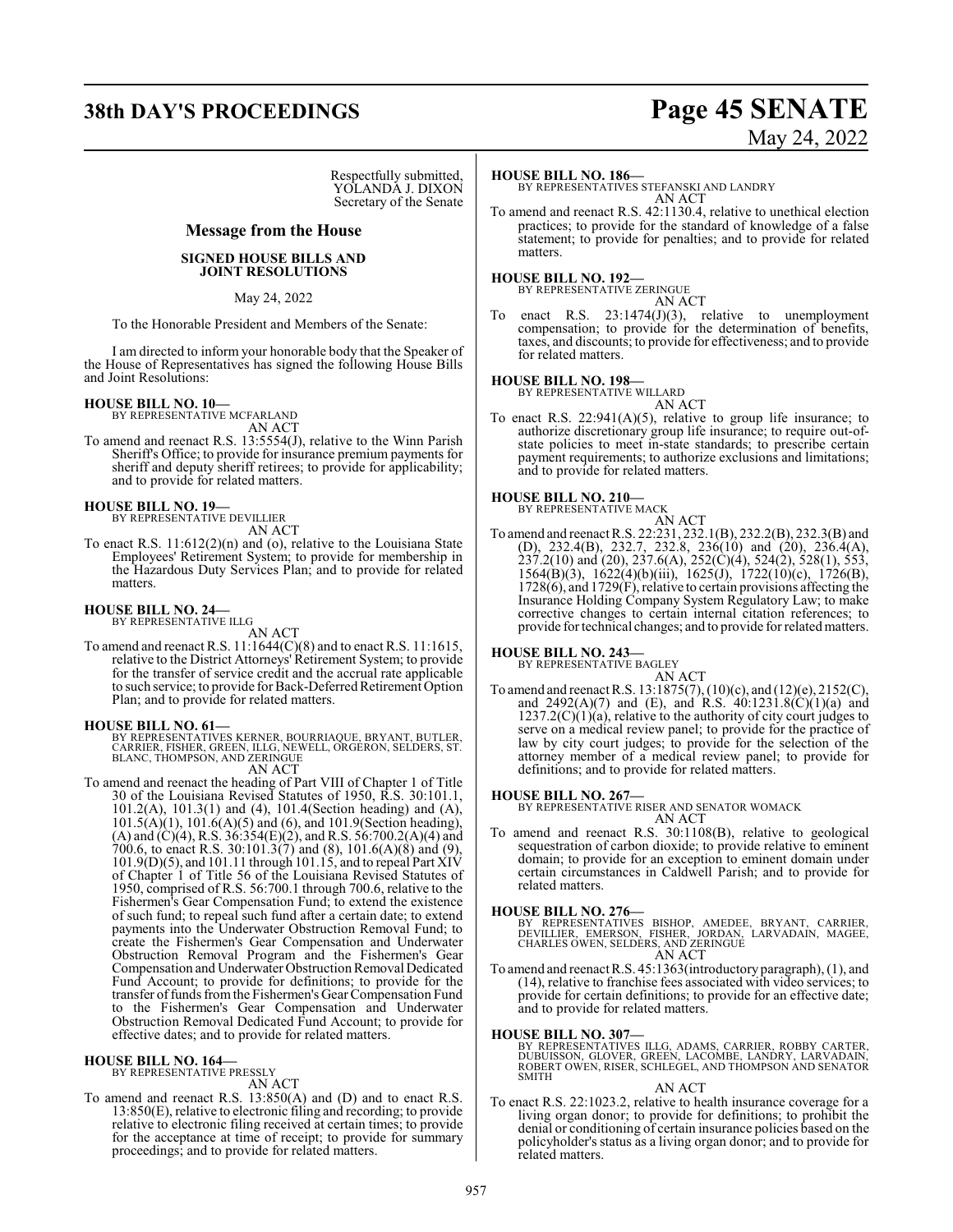## **Page 46 SENATE 38th DAY'S PROCEEDINGS**

May 24, 2022

**HOUSE BILL NO. 314—** BY REPRESENTATIVES TURNER AND BAGLEY AN ACT

To amend and reenact R.S. 28:2(introductory paragraph) and (28), 51.1(A)(3)(b) and (d), 70(A), and 915(F)(3), R.S. 37:752(3), (6), (7), and (9)(c) and (d)(ii),  $753(A)$  and (I),  $761(A)(2)$  and (4), 764(A)(4) and (5), 771.1(A) and (B)(1), 786.1(A)(introductory paragraph) and (1), 792(B) and (C)(1), 793(G)(2), 796(A),  $(B)(\bar{7})$ , and  $(D)$ , 796.1(A), 911(Section heading), 925(C), 929(3), 966, 971, 976, 1007(A)(2)(c), 1012, 1015(A) and (C), 1016, 1017(A), 1176(A)(3), 1218(1) and (3), 1218.1(A),  $1285(A)(25)$ ,  $1360.24(A)(introductory paragraph)$  and  $(3)$  and (B), 1360.26, 1360.31(C)(4) and (D), 1360.37(C), 1515(A)(1),  $2352$ (introductory paragraph), (3), (8), and (9),  $2353(A)(2)$  and  $(3)(a)$  and  $(C)(introducing paragram), (2), (4), and (5),$  $2355(B)$ ,  $2356(B)$ , (F), and (H),  $2356.1(E)$ ,  $2356.2(C)(1)$ , 2356.3(A)(2), 2357(A) and (B)(1), 2359(A), (C)(1), and (F), 2360, 2361(D) and (E), 2362, 2363(A), 2365(A), (B), and (C)(introductory paragraph), (2), and (3), 2366, 2367, 2441, 2442(introductory paragraph) and (6)(r) and (t), 2447, 2449(A) and (C) through (E), 2449.1(C)(introductory paragraph) and (E), 2453(introductory paragraph) and (2), 2457(4), (5), (7), (8), and  $(10)$ , 2462, 2464, 2465(A), (B), and  $(C)(1)$ , 3003(introductory paragraph) and  $(4)(a)$ , and  $3071(B)(1)$  and  $(2)$ , R.S.  $39:98.3(B)(2)$  and  $(3)$ ,  $98.4(B)(3)(a)$  and  $(b)$ ,  $1536(A)(2)$ , 1543(D), and 1658, R.S. 40:4(A)(introductory paragraph) and (1)(a) and (b)(ii) and (iii),  $5(A)(19)$  and  $(21)(a)$ ,  $5.5(B)$ , (C)(introductory paragraph) and (1) through (3), and (E),  $5.5.2(D)$ ,  $5.8$ (introductory paragraph) and  $(6)$ (introductory paragraph) and (a), 31.13(1), 39.1(A)(introductory paragraph), 50(C), 75(A), 654(Section heading), 961(introductory paragraph),  $(23)$ , and  $(27)(b)(i)$ ,  $966(A)(3)$ , the heading of Part X-B of Chapter 4 of Title 40 of the Louisiana Revised Statutes of 1950, R.S. 40:1021(introductory paragraph), 1024(B), 1046(Section heading), 1047(A)(introductory paragraph) and (4), 1061.17(B)(3)(a)(iii), 1122.1(B)(2), 1123.3(B)(2), 1133.15, 1139.6(introductory paragraph) and (8), 1168.3(Section heading), 1203.1(4)(a), (e), (f), (h), (n), and (z), 1203.3(D)(2), 1223.3, 1249.2(introductory paragraph) and (5), 1249.3(A)(4),  $2012.2, 2012.3, 2017.10, 2018.3(B)(1)(h),$  $2018.6(B)$ (introductory paragraph), (3)(b) and (i), and (C)(2)(a) and (3)(i), 2109(E)(2), 2113.2, 2120.33(introductory paragraph) and  $(7)(\text{introducing the equation})$  and  $(a)$ ,  $2166.5(B)(12)(e)$ (introductory paragraph) and (ii), 2180.25(B)(2)(introductory paragraph), (m)(introductory paragraph) and (v), and (q), 2193.1(B)(5)(introductory paragraph), and 2321, R.S. 46:236.1.2(A)(introductory paragraph), 450.3(introductory paragraph) and  $(C)(2)$ , 450.5(A) through (C) and (D)(introductory paragraph), (1), and (3), 450.6(A) and (B)(1), 460.3, 977, 1906(C), 1933(B), 1952(introductory paragraph), 2169.1(7), 2626(H)(1)(d),  $2741(A), 2742(C), 2757(\overline{C})(1)$ (introductory paragraph) and (e), 2761, and 2891, and Children's Code Articles 301 and 1150(2)(b) and to repeal R.S. 37:796(F) and 2465(D), R.S. 40:5.5(F) and (G), 1249.1(A) and (B), and 1249.2(1), R.S.  $46:2757(C)(2)$ , and Section 4 of Act No. 449 of the 2006 Regular Session, relative to various provisions of Titles 28, 37, 39, 40, and 46 of the Louisiana Revised Statutes of 1950, the Louisiana Children's Code, and uncodified law; to make technical corrections in provisions relative to behavioral health, human services, administration of the Louisiana Department of Health, administration of the Department of Children and Family Services, healthcare institutions and services, professions and occupations, boards and commissions, public health, food and drugs, public welfare and assistance, child welfare, and other matters within or relating to the purview of the legislative committees on health and welfare; to make corrective changes including corrections in legal citations and in names of organizations, programs, publications, institutions, agencies, boards, commissions, departments, and offices and officers of departments; to remove references to agencies, other legal entities, and programs that have been repealed or no longer exist; to repeal obsolete findings and references to outdated

information; to designate undesignated statutory provisions; and to provide for related matters.

## **HOUSE BILL NO. 325—**

BY REPRESENTATIVE STEFANSKI

## AN ACT

To amend and reenact R.S. 42:29(E) and to repeal R.S. 42:29(G), relative to public meetings; to provide relative to the authority of the State Bond Commission to hold periodic meetings via electronic means.

## **HOUSE BILL NO. 331—** BY REPRESENTATIVE MCFARLAND

AN ACT To amend and reenact R.S. 47:633(1) and (2), relative to tax administration; to provide for the timing for scaling and measuring of trees, timber, and pulpwood for severance tax purposes; to provide an effective date; and to provide for related matters.

## **HOUSE BILL NO. 339—**

BY REPRESENTATIVE COUSSAN AN ACT

To amend and reenact R.S. 22:1836(A)(introductory paragraph) and (2)(introductory paragraph) and to enact R.S.  $22:1836(A)(3)$ , relative to health insurance; to prohibit a coordination of benefits provision that permits a plan to delay or deny payment for rendered healthcare services solely on the basis of the insured's failure to provide existence of an additional health benefit plan; to provide for effectiveness; to provide for technical changes; and to provide for related matters.

## **HOUSE BILL NO. 545—**

BY REPRESENTATIVE WRIGHT

- AN ACT
- To amend and reenact R.S. 22:821(B)(29), 1551(A) and (B), the heading of Subpart B of Part I of Chapter 5 of Title 22 of the Louisiana Revised Statutes of 1950, R.S. 22:1573(B),  $1574(A)(4)$ ,  $1581(B)(1)$ ,  $1808.2(C)(6)$  and  $(E)$ , and  $1808.6(A)$ and (B) and to repeal R.S. 22:513(B)(6), 1545(C), 1546(A)(4), 1571, 1808.2(C)(1) through (5), and 1808.3(A)(4), relative to prelicensing requirements for insurance producers and bail enforcement agents; to repeal the prelicensing requirement for certain persons; to provide for an effective date; and to provide for related matters.

## **HOUSE BILL NO. 602—**

BY REPRESENTATIVE DAVIS

AN ACT To amend and reenact R.S. 37:2150.1(introductory paragraph) and (2) through (13), 2152(Section heading), 2153( $\tilde{A}$ ), ( $\tilde{E}$ ), and (F), and 2154 through 2165, to enact R.S. 37:2150(14) through (18) and 2153(G), and to repeal R.S. 37:2152(C), 2166 through 2173, Part II of Chapter 24 of Title 37 of the Louisiana Revised Statutes of 1950, comprised of R.S. 37:2175.1 through 2175.6, and Chapter 24-A of Title 37 of the Louisiana Revised Statutes of 1950, comprised ofR.S. 37:2181 through 2192, relative to the Louisiana State Board for Contractors; to revise and reorganize provisions related to contractors, generally, including home improvement contractors andmold remediation contractors; and to provide for related matters.

## **HOUSE BILL NO. 646—**

BY REPRESENTATIVE STEFANSKI

## AN ACT

amend and reenact R.S.  $18:59.4(D)(2)$  and  $(E)(2)(c)$ ,  $115(F)(1)$ (introductory paragraph) and (a) and  $(2)(a)(iii)$ ,  $154(C)(2)(c)$  and  $(D)(1)$  and  $(2), 423(C), (E),$  and  $(H), 433(A)(1)$ and (5), (B)(1), and (D), 434(D)(2), 435(B)(1)(b), 602(E)(2)(b), 604(B)(2)(b), 621(B), 1278(B), 1279, 1300.2(C)(1), 1300.7(B),  $1306(B)(1)$ ,  $1308(A)(2)(j)(ii)$ ,  $1309(J)$ ,  $1313(H)(13)$  and  $(K)(2)(a)$ , 1313.1(I)(5) and (L)(2)(a), 1371, and 1511.3(E), to enact R.S. 18:154(C)(2)(f), and to repeal R.S. 18:1532, relative to the Louisiana Election Code; to revise the system of laws comprising the Louisiana Election Code; to provide relative to the Louisiana Voter Registration Administrators' Certification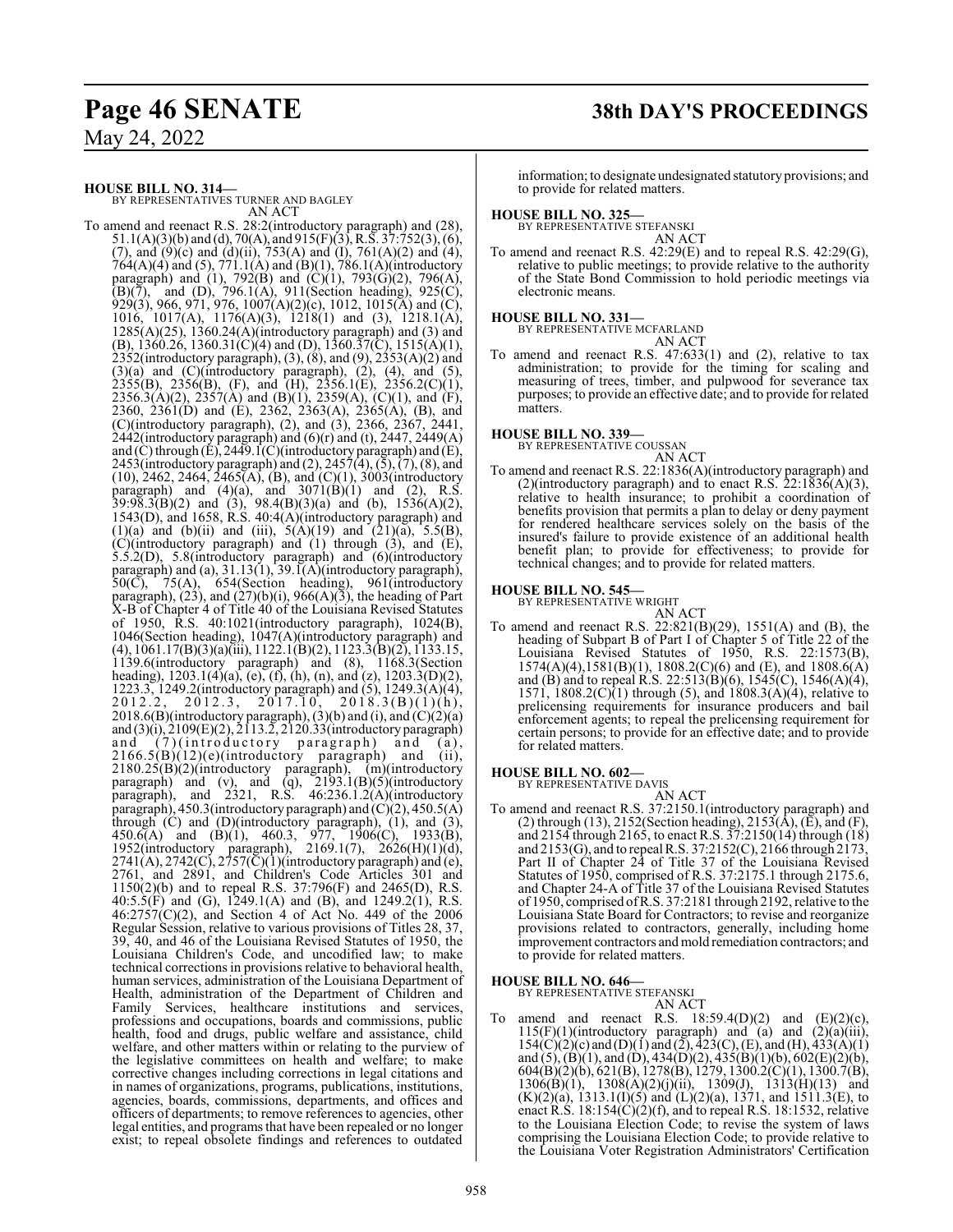## **38th DAY'S PROCEEDINGS Page 47 SENATE**

#### Program; to provide relative to registration by mail; to provide relative to records of the registrars of voters; to provide relative to the replacement of a commissioner; to provide relative to watchers; to provide relative to vacancies in certain offices; to provide relative to petitions for a recall election; to provide relative to preparation, distribution, and tabulation of absentee by mail and early voting ballots; to provide relative to absentee voting by mail; to provide relative to early voting; to provide relative to parish boards of election supervisors; to provide relative to courses of instruction of commissioners; to remove the requirement for election day expenditure reports; to provide for effective dates; and to provide for related matters.

**HOUSE BILL NO. 708—**<br>BY REPRESENTATIVES MCFARLAND, BAGLEY, CARRIER, FIRMENT, FISHER, GADBERRY, HARRIS, HODGES, HORTON, LARVADAIN,<br>MCMAHEN, ORGERON, RISER, ROMERO, SCHAMERHORN,<br>SCHEXNAYDER, ST. BLANC, THOMPSON, AND WHITE AN ACT

To enact R.S. 51:3061(3) and (4) and 3062(6), (7), and (8), relative to the Louisiana Renewable Energy Development Act; to provide for legislative findings; to define the term "biomass"; and to provide for related matters.

**HOUSE BILL NO. 784—**<br>BY REPRESENTATIVES DUPLESSIS, ADAMS, BAGLEY, CARPENTER, COX, FISHER, FREEMAN, FREIBERG, GAROFALO, GREEN,<br>HILFERTY, HORTON, HUGHES, JEFFERSON, TRAVIS JOHNSON,<br>LAFLEUR, LANDRY, LARVADAIN, LYONS, MARCELL DUSTIN MILLER, NEWELL, PIERRE, PRESSLY, SCHLEGEL, SELDERS, AND STAGNI

AN ACT

To enact Part XIII of Chapter 5-B of the Louisiana Revised Statutes of 1950, to be comprised of R.S. 40:1125.1 through 1125.4, relative to perinatal mental health policy; to provide for furnishing of certain information by hospitals and birthing centers that provide labor and delivery services; to provide for perinatal mood disorder screening; to provide for treatment; to provide for collaborative care; and to provide for related matters.

#### **HOUSE BILL NO. 822—** BY REPRESENTATIVE DAVIS

AN ACT

To amend and reenact R.S. 37:563(introductory paragraph) and (6) and R.S. 40:2831(introductory paragraph) and (1)(b) and to enact R.S. 37:581(B)(6) and (F), relative to ear piercing; to exempt ear piercing from certain regulatory requirements; to provide for persons engaged in piercing; to provide requirements for exemption; to prohibit certain ear piercing at home for remuneration; to make technical changes; and to provide for related matters.

and asked that the President of the Senate affix his signature to the same.

> Respectfully submitted, MICHELLE D. FONTENOT Clerk of the House of Representatives

The House Bills and Joint Resolutions contained herein were signed by the President of the Senate.

## **Message from the House**

## **SIGNED HOUSE CONCURRENT RESOLUTIONS**

## May 24, 2022

To the Honorable President and Members of the Senate:

I am directed to inform your honorable body that the Speaker of the House of Representatives has signed the following House Concurrent Resolutions:

# May 24, 2022

HOUSE CONCURRENT RESOLUTION NO. 11—<br>BY REPRESENTATIVES MIKE JOHNSON, ADAMS, AMEDEE, BACALA,<br>BAGLEY, BEAULIEU, BISHOP, BOURRIAQUE, BOYD, BRASS,<br>BROWN, CARRIER, ROBBY CARTER, CORMIER, COUSSAN, CREWS,<br>DAVIS, DESHOTEL, DEVILLI AND WOMACK<br>A CONCURRENT RESOLUTION

To urge and request the legislatures of each state of the United States to pass similar concurrent resolutions calling upon the Congress of the United States of America to support legislation and to take such actions as a necessary to review and eliminate all provisions of federal law that reduce Social Security benefits for those receiving pension benefits from federal, state, or local government retirement or pension systems, plans, or funds.

and asked that the President of the Senate affix his signature to the same.

> Respectfully submitted, MICHELLE D. FONTENOT Clerk of the House of Representatives

The House Concurrent Resolutions contained herein were signed by the President of the Senate.

## **ATTENDANCE ROLL CALL**

### PRESENT

| Mr. President | Foil      | Morris  |
|---------------|-----------|---------|
| Abraham       | Harris    | Peacock |
| Allain        | Henry     | Pope    |
| Barrow        | Hensgens  | Price   |
| Bernard       | Hewitt    | Reese   |
| Boudreaux     | Jackson   | Smith   |
| Bouie         | Lambert   | Stine   |
| Carter        | Luneau    | Talbot  |
| Cathey        | McMath    | Tarver  |
| Cloud         | Milligan  | Ward    |
| Connick       | Mills, F. | White   |
| Fesi          | Mills, R. | Womack  |
| Fields        | Mizell    |         |
| Total - 38    |           |         |

ABSENT

Total - 0

## **Announcements**

The following committee meetings for May 25, 2022, were announced:

| $9:30$ A.M. | Room E       |
|-------------|--------------|
| 12:00 P.M.  | Room A       |
| At Adj      | Room A       |
| 9:00 A.M.   | Hainkel Room |
| 10:00 A.M.  | Room A       |
| $9:30$ A.M. | Room F       |
|             |              |

## **Adjournment**

On motion of Senator Talbot, at 5:57 o'clock P.M. the Senate adjourned until Wednesday, May 25, 2022, at 3:00 o'clock P.M.